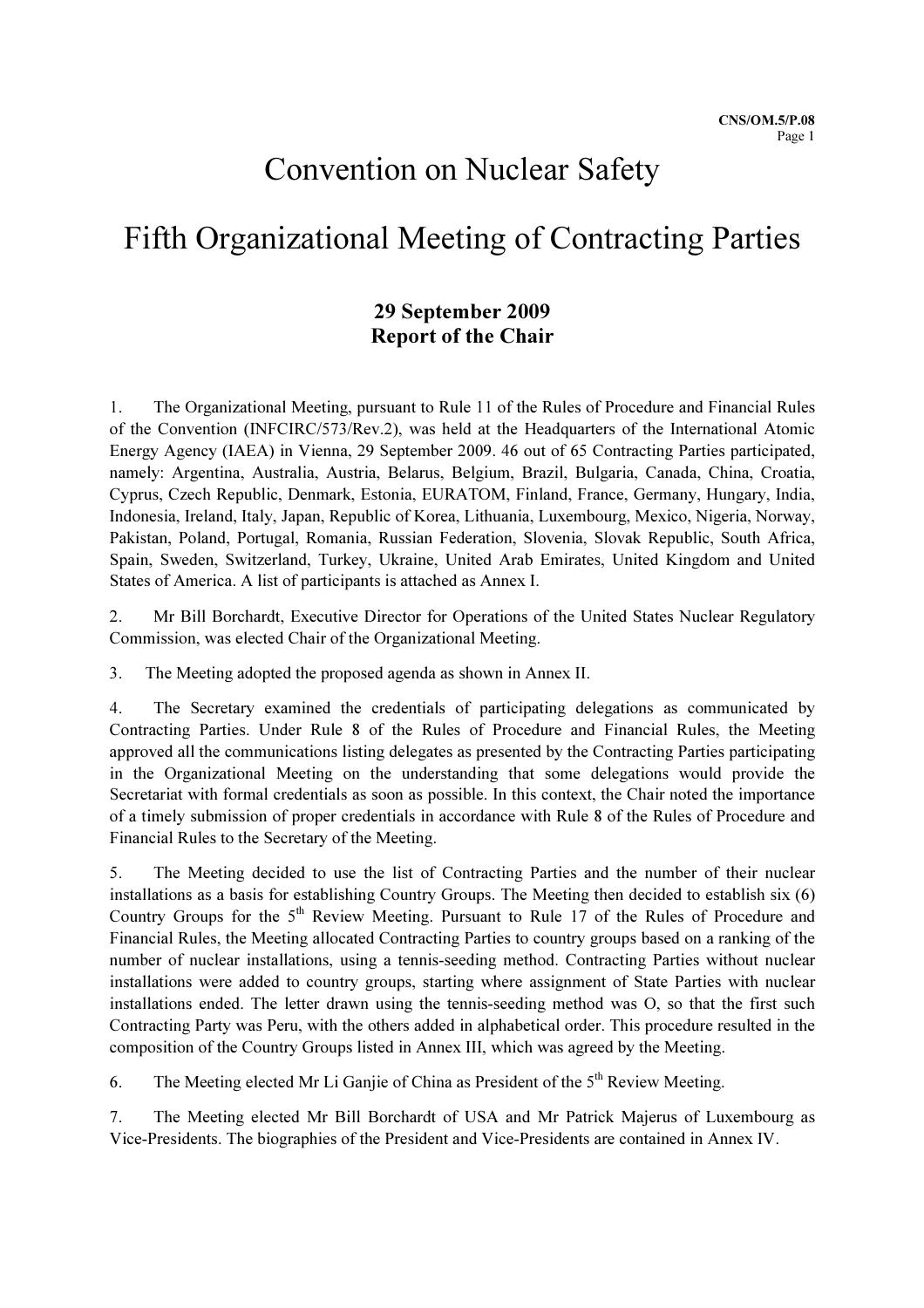8. The Country Groups, thus established according to paragraph 5 above, then met separately and, pursuant to Rule 11 of the Rules of Procedure and Financial Rules, discussed nominations for Country Group Officers of the  $5<sup>th</sup>$  Review Meeting.

Based on the discussions in the Country Groups, and pursuant to Rule 11 of the Rules of Procedure and Financial Rules, the Meeting:

| Group          | Chairperson          | <b>Vice-Chairperson</b> | Rapporteur          | Coordinator          |
|----------------|----------------------|-------------------------|---------------------|----------------------|
| 1              | Lennart Carlsson,    | Jack Grobe, USA         | Shahid Mallick,     | Carlos Garcia Vegas, |
|                | Sweden               |                         | Pakistan            | Spain                |
|                | Marie Pierre Comets, | Marcel Maris,           | Mnonoki Msebenzi,   | Michel Asty, France  |
| 2              | France               | Belgium                 | South Africa        |                      |
|                | Masashi Hirano,      | Jose Carvalho Soares,   | Naoto Ichii, Japan  | Mikulas Turner,      |
| 3              | Japan                | Portugal                |                     | Slovakia             |
|                | Vladimir Asmolov,    | Lucian Biro, Romania    | Pankaj Khot, India  | Sergey Kharlampiev,  |
| $\overline{4}$ | Russia               |                         |                     | Russia               |
|                | TBD, Switzerland     | TBD, Ireland            | John Froats, Canada | Hartmut Klonk,       |
| 5              |                      |                         |                     | Germany              |
|                | Jukka Laaksonen,     | Hho Jung Kim,           | Rob Campbell, UK    | Ferenc Adorjan,      |
| 6              | Finland              | Republic of Korea       |                     | Hungary              |

a. selected Chairpersons, Vice-Chairpersons, Coordinators and Rapporteurs from each Country Group as follows:

it being understood that where an individual name has not been identified yet or, if for some reason, the individual elected is unavailable, the Contracting Party concerned would nominate a replacement and notify the Secretary accordingly.

b. To ensure that in accordance with Rule 11 (c) of the Rules of Procedure and Financial Rules no Chairperson or Rapporteur is assigned to the country group of which he/she is a member, the Meeting drew numbers to advance Chairpersons and Rapporteurs respectively to the corresponding groups. The number drawn for Chairpersons was 2 so that the designated Chairpersons would advance by two country groups. The number for Rapporteurs was 4, so that Rapporteurs would advance by four Country Groups.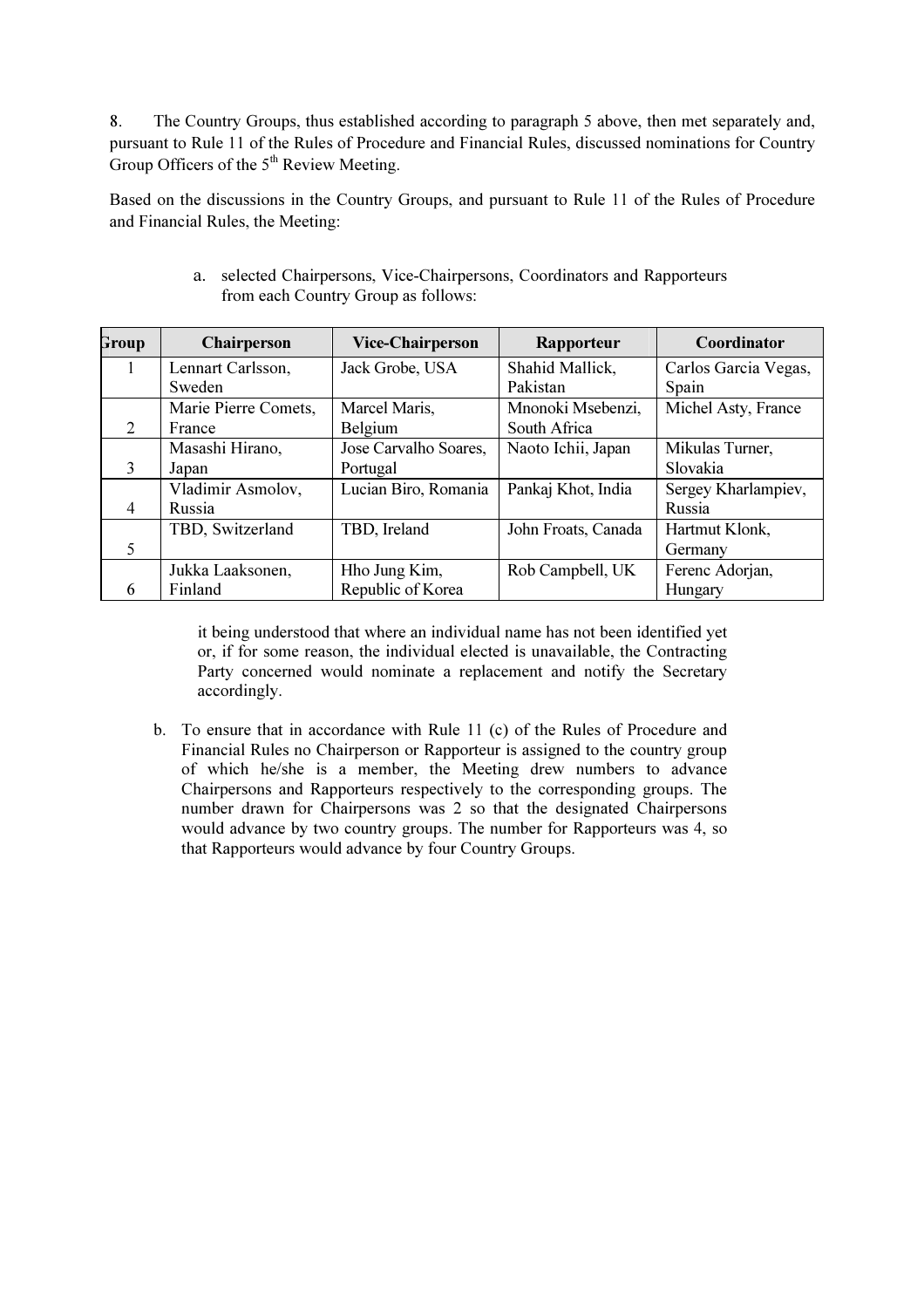| Group          | Chairperson          | <b>Vice-Chairperson</b> | Rapporteur          | Coordinator          |
|----------------|----------------------|-------------------------|---------------------|----------------------|
| 1              | TBD, Switzerland     | Jack Grobe, USA         | Naoto Ichii, Japan  | Carlos Garcia Vegas, |
|                |                      |                         |                     | Spain                |
|                | Jukka Laaksonen,     | Marcel Maris,           | Pankaj Khot, India  | Michel Asty, France  |
| 2              | Finland              | Belgium                 |                     |                      |
|                | Lennart Carlsson,    | Jose Carvalho Soares,   | John Froats, Canada | Mikulas Turner,      |
| 3              | Sweden               | Portugal                |                     | Slovakia             |
|                | Marie Pierre Comets, | Lucian Biro, Romania    | Rob Campbell, UK    | Sergey Kharlampiev,  |
| $\overline{4}$ | France               |                         |                     | Russia               |
|                | Masashi Hirano,      | TBD, Ireland            | Shahid Mallick,     | Hartmut Klonk,       |
| 5              | Japan                |                         | Pakistan:           | Germany              |
|                | Vladimir Asmolov,    | Hho Jung Kim,           | Mnonoki Msebenzi,   | Ferenc Adorjan,      |
| 6              | <b>Russia</b>        | Republic of Korea       | South Africa        | Hungary              |

As a result, the final assignment of Officers to the Country Groups was as follows:

9. The Meeting, noting that the Nuclear Energy Agency of the Organisation for Economic Cooperation and Development (OECD/NEA) had requested to take part as an observer to the 5<sup>th</sup> Review Meeting, decided to invite the OECD/NEA.

10. The Meeting decided that interpretation will be provided during all plenary sessions of the  $5<sup>th</sup>$ Review Meeting in Arabic, Chinese, English, French, Russian and Spanish. Requests for interpretation at the country group sessions were filed and will be reflected in the Review Meeting timetable.

11. Pursuant to Rule 11 of the Rules of Procedure and Financial Rules, the Meeting decided to recommend a budget for the  $5<sup>th</sup>$  Review Meeting as contained in Annex V, noting that such a budget would make it possible to accommodate requests for interpretation filed pursuant to Rule 41.5(a) and Rule 41.5 (b) of the Rules of Procedure and Financial Rules.

12. The Meeting briefly discussed a number of Contracting Parties' proposals to further enhance the review process:

- To develop a process to enhance variation of country group composition;
- To consider creating a process for topical issue discussion between Review Meetings;
- To recognize that Contracting Parties with emerging nuclear programmes may need extended presentations for presenting their issues on nuclear safety infrastructure;
- To develop a process to engage national contact points in the review process;
- To consider developing guidance for the Contracting Parties' review of other national reports.

The Meeting agreed to refer all of these proposals to the Open Ended Working Group (OEWG) for elaboration. The CNS Scientific Secretary will make available templates for proposals to the OEWG to Contracting Parties, and Contracting Parties should send proposals to the CNS Scientific Secretary who will post them on the CNSweb for further development by Contracting Parties.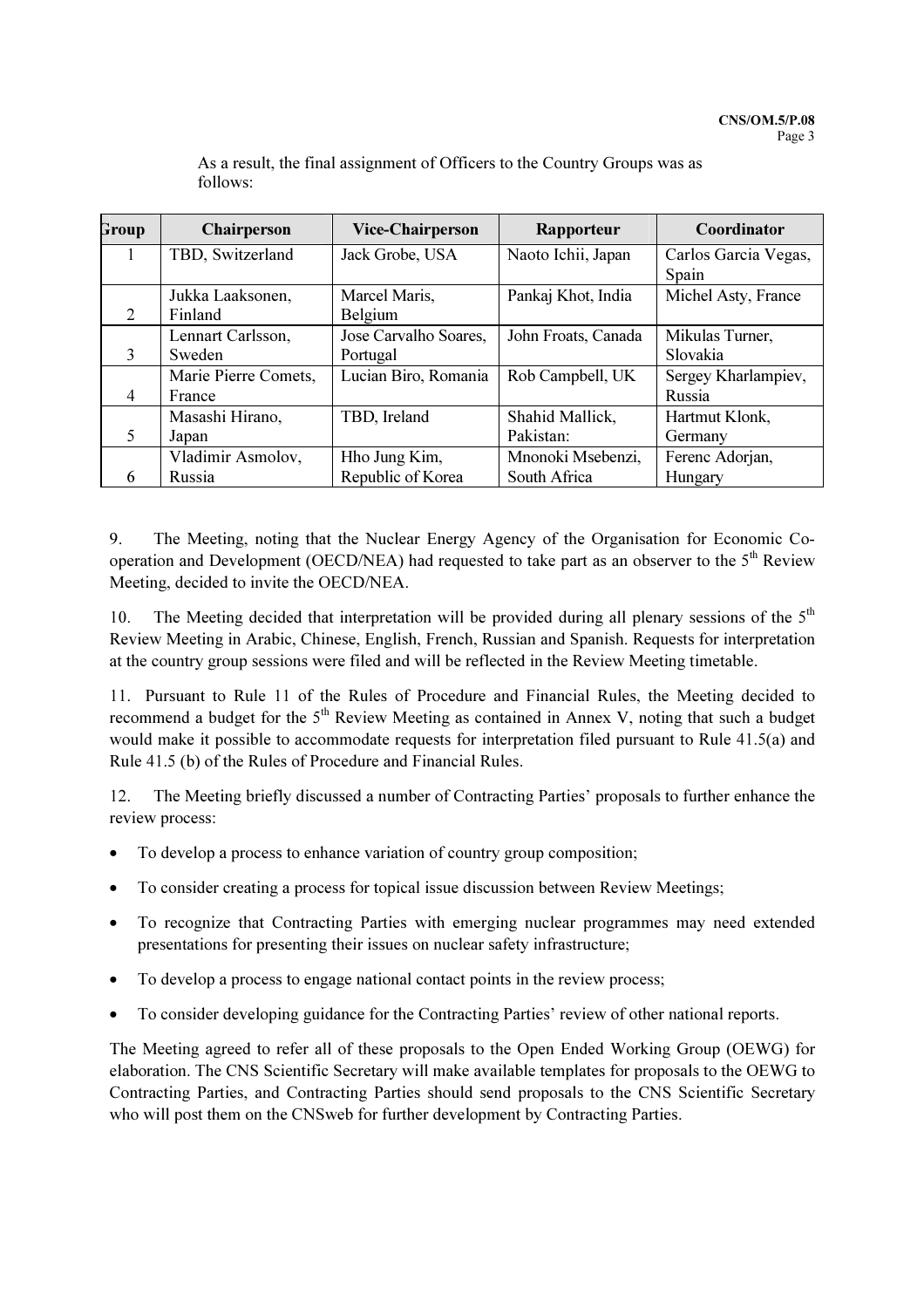13. Pursuant to Rule 5 of the Rules of Procedure and Financial Rules, the Meeting appointed Deputy Director General, Head of the Department of Nuclear Safety and Security, as Secretary to the Meeting, to direct the work of the Secretariat.

14. The Meeting decided on the Agenda for the  $5<sup>th</sup>$  Review Meeting as contained in Annex VI. A provisional timetable for the 5<sup>th</sup> Review Meeting was also discussed. The Secretariat was requested to revise the timetable, to shorten the Review Meeting and make it more efficient, and to seek comments from Contracting Parties. The revised provisional timetable was discussed as contained in Annex VII. The final timetable will be issued by the Secretariat in early 2010.

15. The Meeting also decided that:

- a. An Officers' Meeting, chaired by the President of the  $5<sup>th</sup>$  Review Meeting, will be held on  $1<sup>st</sup>$  and  $2<sup>nd</sup>$  March 2011 in Vienna to consider questions received and to review the overall approach in respect to Country Group discussions.
- b. An Officers' Meeting will be held on the afternoon of 3 April 2011 to finalize a consistent approach to the detailed review process, taking into account any trends in the questions and comments of the Contracting Parties on national reports already received and to agree upon the approach to reporting the groups' findings at the main plenary session.
- c. It was decided not to hold a special topical session during the  $5<sup>th</sup>$  Review Meeting.
- d. The Chairperson encouraged Contracting Parties to make their national reports publicly available on the Internet and inform the Secretariat of their relevant public website addresses so that the Secretariat may provide links on the IAEA public website to the national reports. Contracting Parties are also encouraged to distribute their national reports widely.
- e. An Officers' Turnover Meeting will be held in early 2010, probably in March 2010. The Secretariat suggests holding a meeting in conjunction with the Officers' Turnover Meeting to discuss the proposed detailed timetable for the  $5<sup>th</sup>$  Review Meeting. The Secretariat will provide a proposal in good time before the meeting.

16. Finally, the Meeting agreed on this Report by the Chair of the Organizational Meeting, and requested the Secretary to transmit the report, and its Annexes, to the Contracting Parties and the Signatory States, noting that the Secretariat could make this report and a list of the Annexes publicly available.

R.W. Boundaret

 R. W. Borchardt **Chair**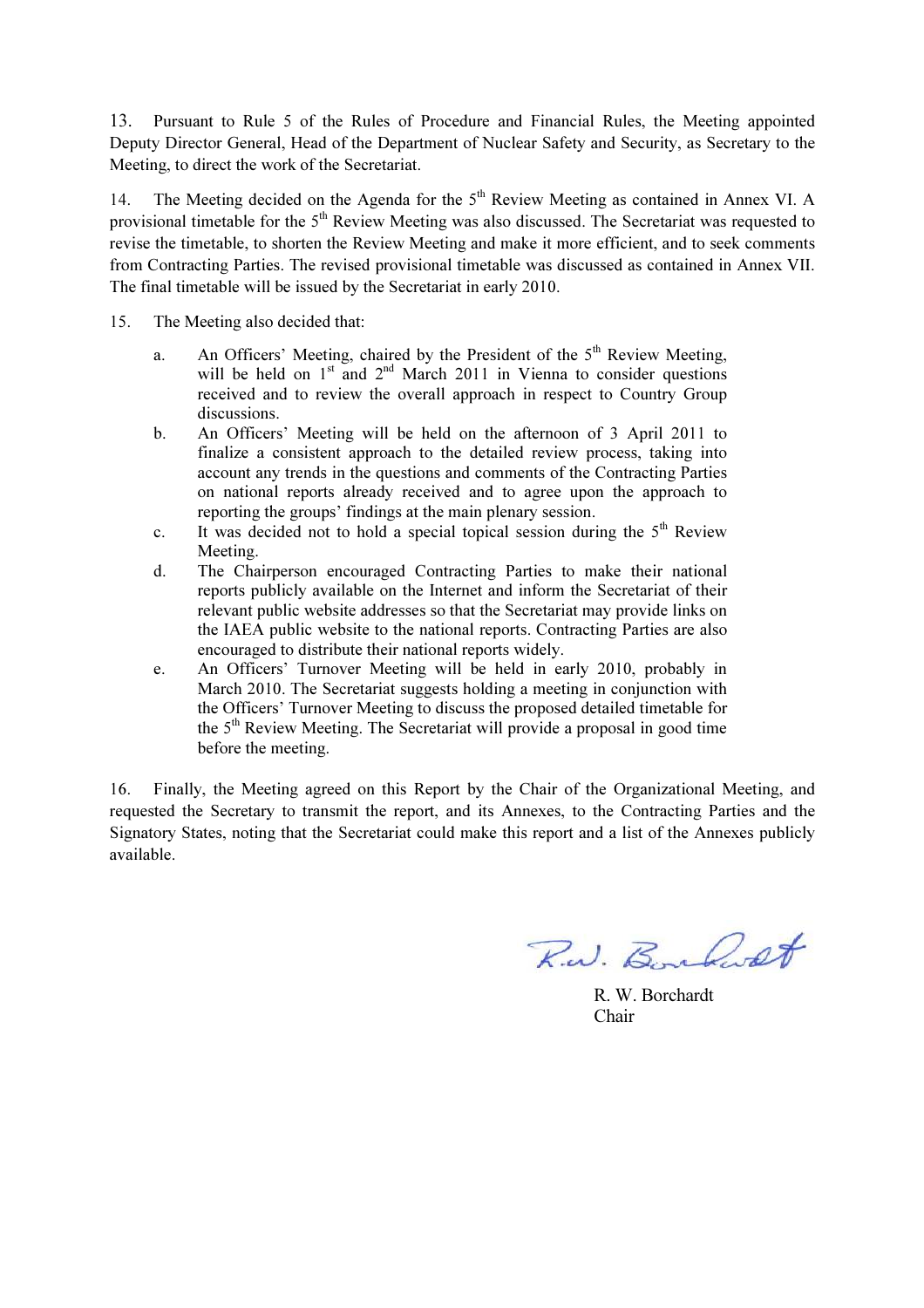# LIST OF ANNEXES

| Annex I   | Meeting participants to the 5th Organizational Meeting of Contracting Parties to<br>the Convention on Nuclear Safety               |
|-----------|------------------------------------------------------------------------------------------------------------------------------------|
| Annex II  | Agenda of the $5th$ Organizational Meeting                                                                                         |
| Annex III | Composition of Country Groups for the 5 <sup>th</sup> Review Meeting of Contracting Parties<br>of the Convention on Nuclear Safety |
| Annex IV  | Biographies of President and Vice-Presidents of 5 <sup>th</sup> Review Meeting                                                     |
| Annex V   | Budget estimate for the 5 <sup>th</sup> Review Meeting                                                                             |
| Annex VI  | Provisional Agenda for the 5 <sup>th</sup> Review Meeting                                                                          |
| Annex VII | Provisional Timetable for the 5 <sup>th</sup> Review Meeting                                                                       |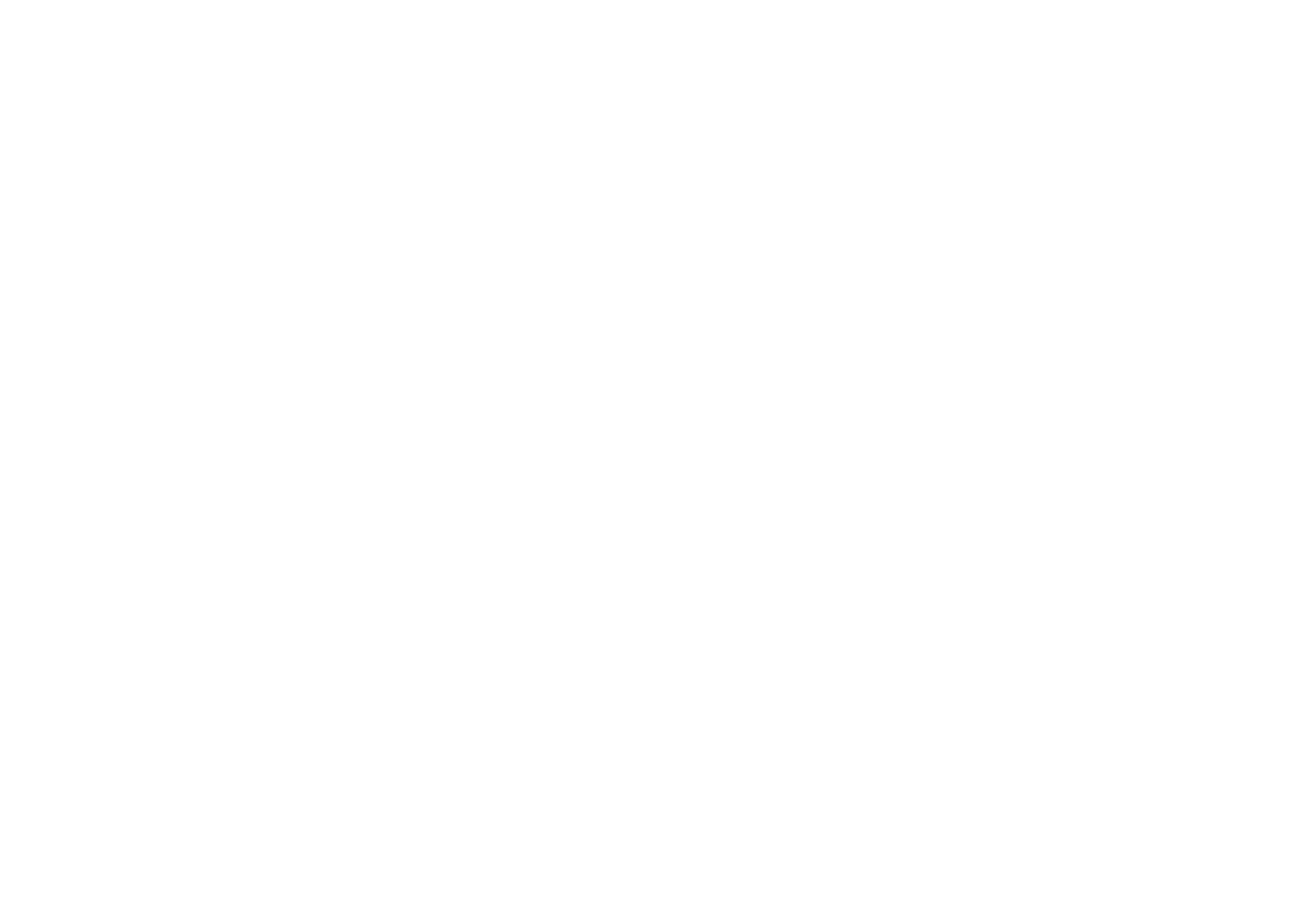

## Annex I Meeting participants to the  $5^{\rm th}$  Organizational Meeting of Contracting Parties to the Convention on Nuclear Safety

#### NOTIFICATION OF AN AGENCY MEETING

|                       |                                                                    | <b>CNS/OM.5/P02</b> |
|-----------------------|--------------------------------------------------------------------|---------------------|
| <b>Department of:</b> | Nuclear Safety and Security                                        | <b>Issue No</b>     |
|                       | <b>Division / Section of:</b> NSNI - Regulatory Activities Section | 2009-09-29<br>Date: |
|                       |                                                                    | J5-CO-37962         |

| Title of meeting:           |            | $5th$ Organizational Meeting of Contracting Parties for Convention on Nuclear Safety |            |                              |            |                 |       |              |                                       |       |
|-----------------------------|------------|--------------------------------------------------------------------------------------|------------|------------------------------|------------|-----------------|-------|--------------|---------------------------------------|-------|
| <b>Begin Date:</b>          | 2009-09-29 | <b>End Date:</b>                                                                     | 2009-09-29 | <b>Meeting Room:</b>         | VIC C04 BR |                 | Ext.: | 21330        | <b>Convening Time:</b>                | 09:30 |
| <b>Scientific Secretary</b> |            | Room No.                                                                             | Ext.       | <b>Secretary</b>             |            | Room No.        |       | Ext.         | <b>Conference Clerk</b>               |       |
| Feige, Gerhard              |            | B0621                                                                                | 22633      | Fritz, Eva; Al-Madhi, Balsam |            | A0786,<br>B0626 |       | 21404, 22521 | Michael Gharwal and Clemens<br>Kosian |       |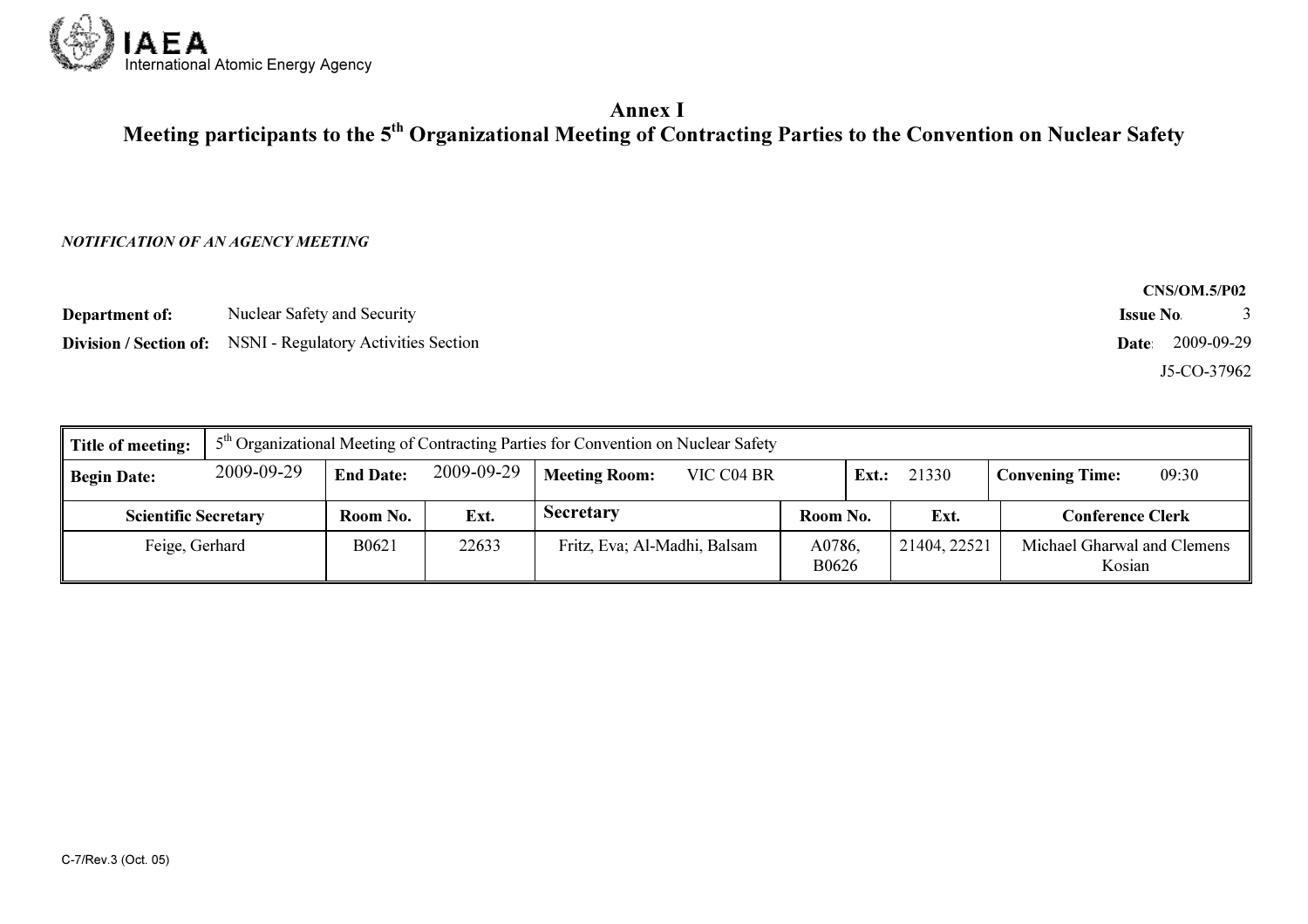| <b>COUNTRY</b><br><b>ORGANIZATION</b> | Title | <b>PARTICIPANT</b><br><b>Last Name</b><br><b>First Name, Middle Name Initials</b> | <b>OFFICIAL MAILING ADDRESS</b>                                                                                                                                                                             | <b>ADDRESS</b><br><b>DURING</b><br><b>MEETING</b><br>(Hotel) | <b>DATES</b>             | <b>REMARKS</b> |
|---------------------------------------|-------|-----------------------------------------------------------------------------------|-------------------------------------------------------------------------------------------------------------------------------------------------------------------------------------------------------------|--------------------------------------------------------------|--------------------------|----------------|
| Argentina                             | Mr    | Calvo<br>Jorge Carlos                                                             | Autoridad Regulatoria Nuclear<br>Avenida del Libertador 8250<br>C1429BNP BUENOS AIRES<br><b>ARGENTINA</b><br>Tel: 0054 11 63231350<br>Fax: 0054 11 63231797<br>Email: jcalvo@sede.arn.gov.ar                |                                                              | 2009-09-28<br>2009-10-01 |                |
| Argentina                             | Mr    | Navarro<br>Ruben                                                                  | Autoridad Regulatoria Nuclear (ARN)<br>Avenida del Libertador 8250<br><b>C1429BNP BUENOS AIRES</b><br><b>ARGENTINA</b><br>Tel: 0054 11 63231745<br>Fax: 0054 11 63231797<br>Email: rnavarro@sede.arn.gov.ar |                                                              | 2009-09-28<br>2009-10-01 |                |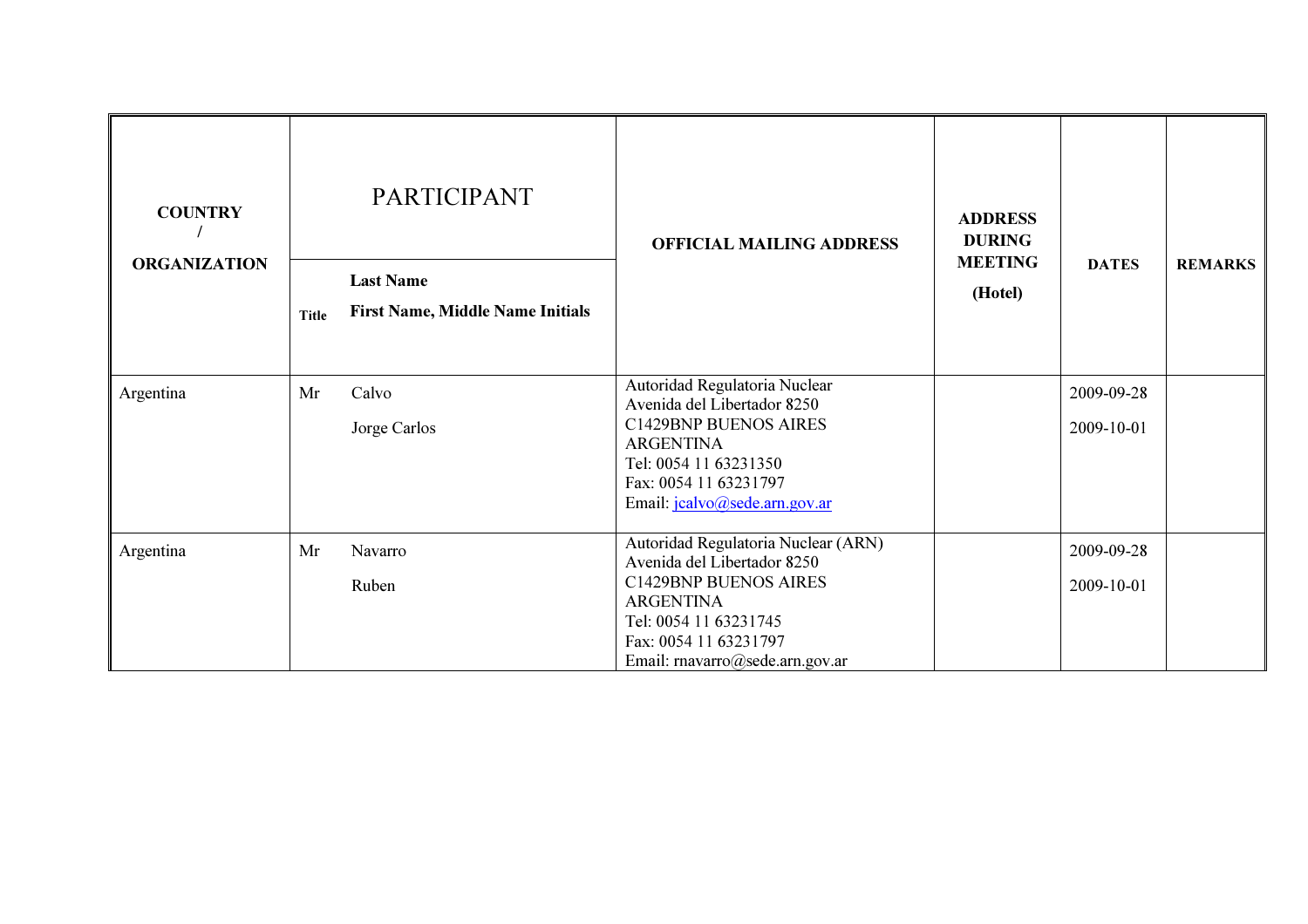|           |    |           | $\mathfrak{Z}$                        |            |
|-----------|----|-----------|---------------------------------------|------------|
| Argentina | Ms | Wilkinson | Counsellor                            | 2009-09-28 |
|           |    |           | Permanent Mission of Argentina to the |            |
|           |    | Moira     | <b>IAEA</b>                           | 2009-10-01 |
|           |    |           | Goldschmiedgasse 2/1                  |            |
|           |    |           | 1010 Vienna                           |            |
|           |    |           | Austria                               |            |
|           |    |           | Fax: 004315335651                     |            |
|           |    |           | Email: mwilkinson@embargviena.at      |            |
| Australia | Ms | Cheung    | <b>First Secretary</b>                | 2009-09-28 |
|           |    |           | Australian Embassy and Permanent      |            |
|           |    | Ada       | Mission of Australia                  | 2009-10-01 |
|           |    |           | Matiellistrasse 2                     |            |
|           |    |           | 1040 Vienna                           |            |
|           |    |           | Austria                               |            |
|           |    |           | Tel: +43150674115                     |            |
|           |    |           | Fax: +4315061178                      |            |
|           |    |           | Email: +ada.cheung@dfat.gov.au        |            |
| Australia | Mr | Gilchrist | Australian Nuclear Science and        | 2009-09-28 |
|           |    |           | Technology Organization (ANSTO)       |            |
|           |    | Ryan      | New Illawarra Road                    | 2009-10-01 |
|           |    |           | 2234 Lucas Heights                    |            |
|           |    |           | Australia                             |            |
|           |    |           | Tel: +61 297173847                    |            |
|           |    |           | Fax: +61 297176111                    |            |
|           |    |           | Email: ryan.gilchrist@ansto.gov.au    |            |
| Australia | Mr | Hutchings | Permanent Mission of Australia        | 2009-09-28 |
|           |    |           | Mattiellistrasse 2-4                  |            |
|           |    | Ron       | Vienna A-1040                         | 2009-10-01 |
|           |    |           | Austria                               |            |
|           |    |           | Tel: +43150674119                     |            |
|           |    |           | Fax: +43 1 504 11 78                  |            |
|           |    |           | Email: ron.hutchings@dfat.gov.au      |            |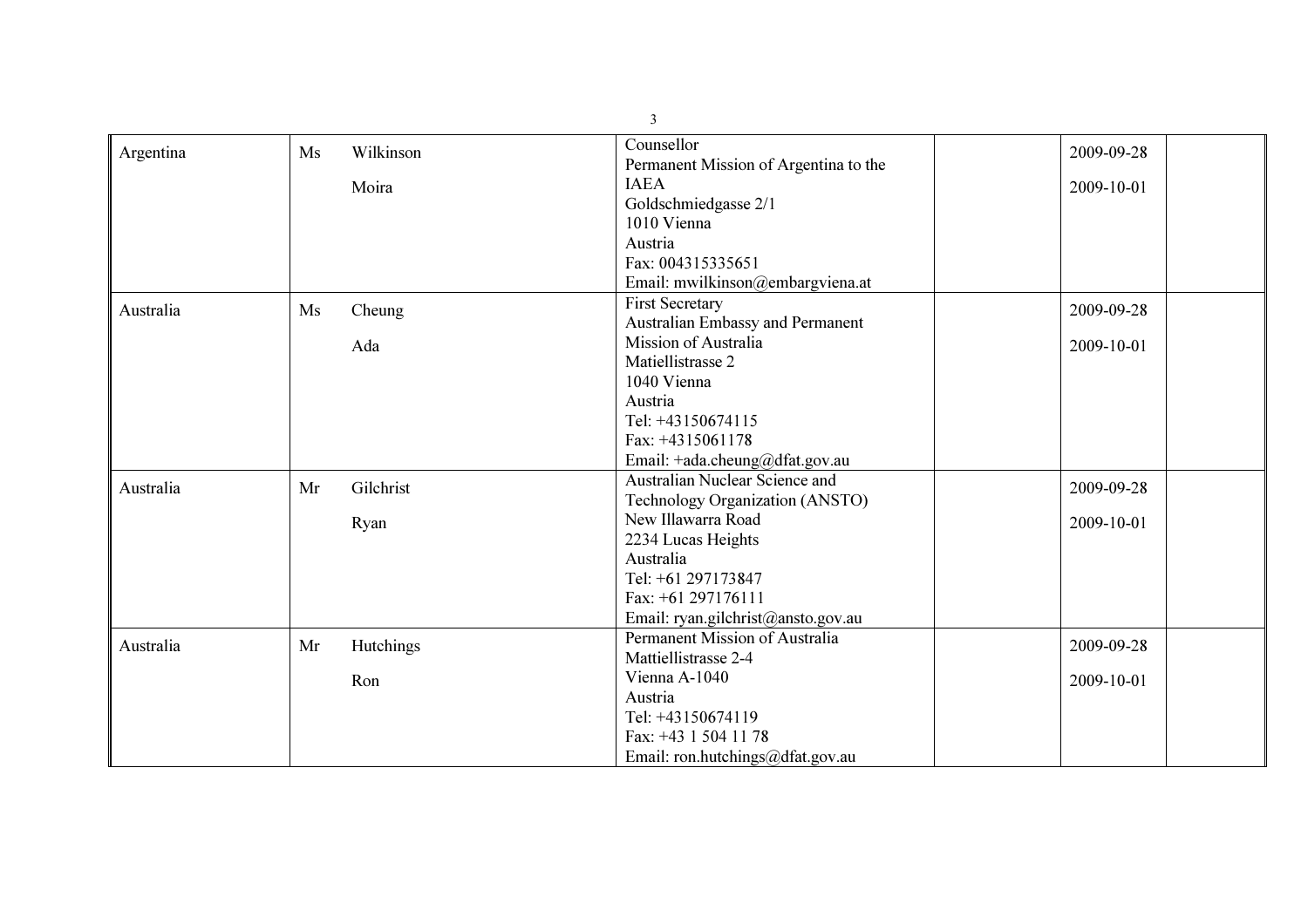| Austria | Mr | Boeck    | Permanent Representative of Austria  | 2009-09-28 |
|---------|----|----------|--------------------------------------|------------|
|         |    |          | Andromeda-Tower                      |            |
|         |    | Helmut   | Donau-City-Str. 6                    | 2009-10-01 |
|         |    |          | 1220 Vienna                          |            |
|         |    |          | Tel: 263 72 91                       |            |
|         |    |          | Fax: 263 72 81                       |            |
|         |    |          | Email: ovwien@bmaa.gv.at             |            |
| Austria | Mr | Heisler  | Counsellor                           | 2009-09-28 |
|         |    |          | Permanent Mission of Austria         |            |
|         |    | Stephan  | Andromeda-Tower                      | 2009-10-01 |
|         |    |          | Donau-City-Str. 6                    |            |
|         |    |          | 1220 Vienna                          |            |
|         |    |          | Austria                              |            |
|         |    |          | Tel: +43 1 263 7291 X20              |            |
|         |    |          | Fax: +43 1 263 7281                  |            |
|         |    |          | Email: stephan.heisler@bmeia.gv.at   |            |
| Austria | Mr | Holubetz | Bundesministerium für Land- und      | 2009-09-28 |
|         |    |          | Forstwirtschaft, Umwelt und          |            |
|         |    | Volker   | Wasserwirtschaft (BMLFUW)            | 2009-10-01 |
|         |    |          | Abteilung V/6 - Nuklearkoordination  |            |
|         |    |          | Stubenbastei 5                       |            |
|         |    |          | <b>1010 WIEN</b>                     |            |
|         |    |          | <b>AUSTRIA</b>                       |            |
|         |    |          | Email:                               |            |
|         |    |          | volker.holubetz@lebensministerium.at |            |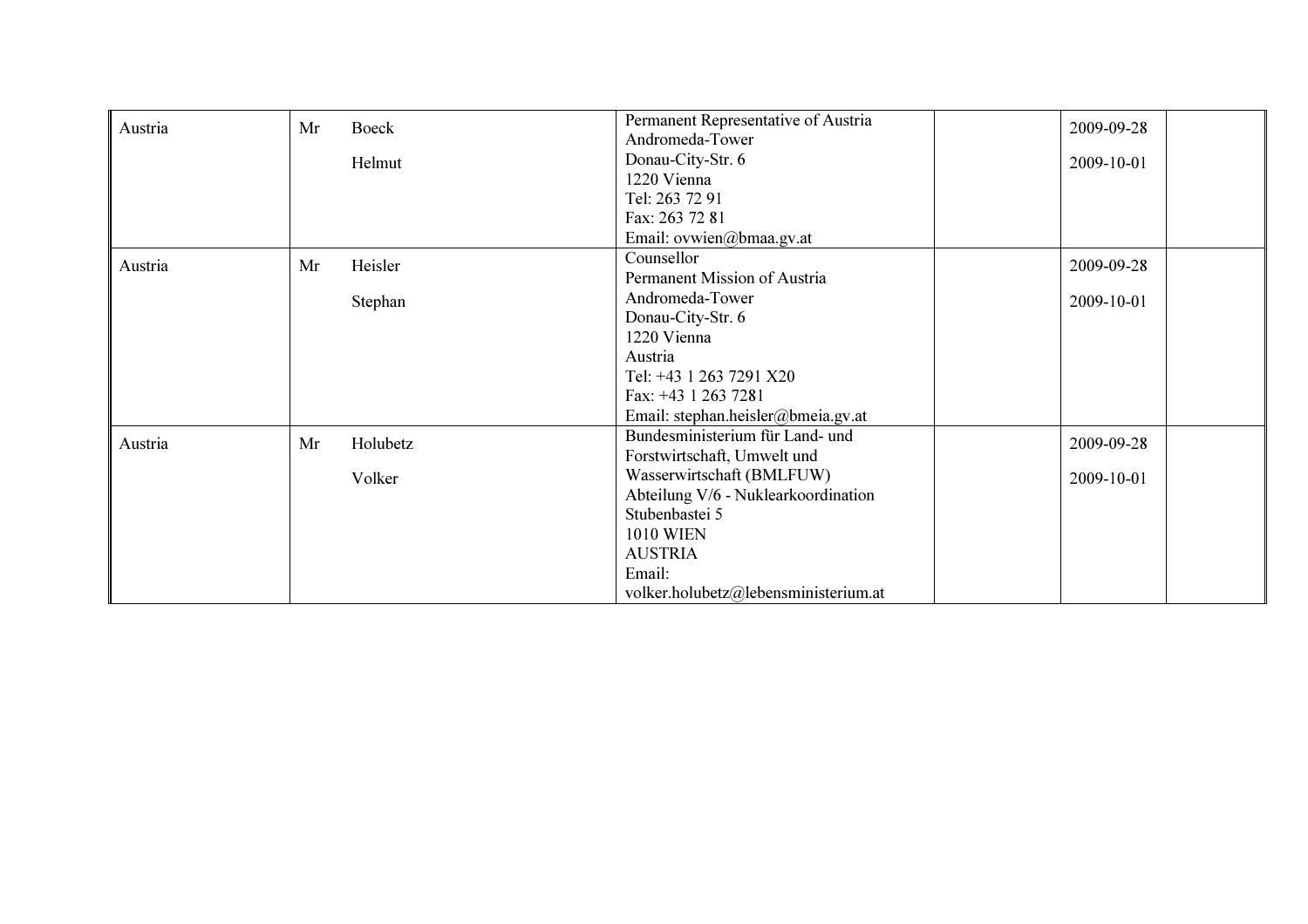|                | $\mathfrak{H}$   |                                            |            |  |  |
|----------------|------------------|--------------------------------------------|------------|--|--|
| Austria        | Mr<br>Kirchnawy  | Federal Ministry for Transport, Innovation | 2009-09-28 |  |  |
|                |                  | and Technology                             |            |  |  |
|                | Friedrich        | <b>BMVIT/II/ST8</b>                        | 2009-10-01 |  |  |
|                |                  | Radetzkystrasse 2                          |            |  |  |
|                |                  | A-1030 VIENNA                              |            |  |  |
|                |                  | <b>AUSTRIA</b>                             |            |  |  |
|                |                  | Tel: +43 1 711 62 5771                     |            |  |  |
|                |                  | Fax: +43 1 711 62 5725                     |            |  |  |
|                |                  | Email: friedrich.kirchnawy@bmvit.gv.at     |            |  |  |
| Austria        | Ladurner<br>Ms   | Third Secretary                            | 2009-09-28 |  |  |
|                | Lydia            | Permanent Mission of Austria to the        | 2009-10-01 |  |  |
|                |                  | United Nations (Vienna)                    |            |  |  |
|                |                  | Andromeda Tower                            |            |  |  |
|                |                  | Donau-City Strasse 6                       |            |  |  |
|                |                  | A-1220 Vienna                              |            |  |  |
|                |                  | Austria                                    |            |  |  |
|                |                  | Email: lydia.launer@bmeia.gv.at            |            |  |  |
| <b>Belarus</b> | Mackay<br>Mr     | <b>First Secretary</b>                     | 2009-09-28 |  |  |
|                |                  | Permanent Mission of Belarus to the        |            |  |  |
|                | Vitaly           | <b>IAEA</b>                                | 2009-10-01 |  |  |
|                |                  | Hüttelbergstrasse 6                        |            |  |  |
|                |                  | <b>1140 WIEN</b>                           |            |  |  |
|                |                  | <b>AUSTRIA</b>                             |            |  |  |
|                |                  | Tel: 00431419963026                        |            |  |  |
|                |                  | Fax: 00431419963030                        |            |  |  |
|                |                  | Email: iaeadel@byembassy.at                |            |  |  |
| <b>Belarus</b> | Pisarevich<br>Mr | Counsellor                                 | 2009-09-28 |  |  |
|                |                  | Permanent Mission of the Republic of       |            |  |  |
|                | Vadim            | <b>Belarus to IAEA</b>                     | 2009-10-01 |  |  |
|                |                  | Hüttelbergstrasse 6                        |            |  |  |
|                |                  | 1140 Vienna                                |            |  |  |
|                |                  | Austria                                    |            |  |  |
|                |                  | Email: unmission@byembassy.at              |            |  |  |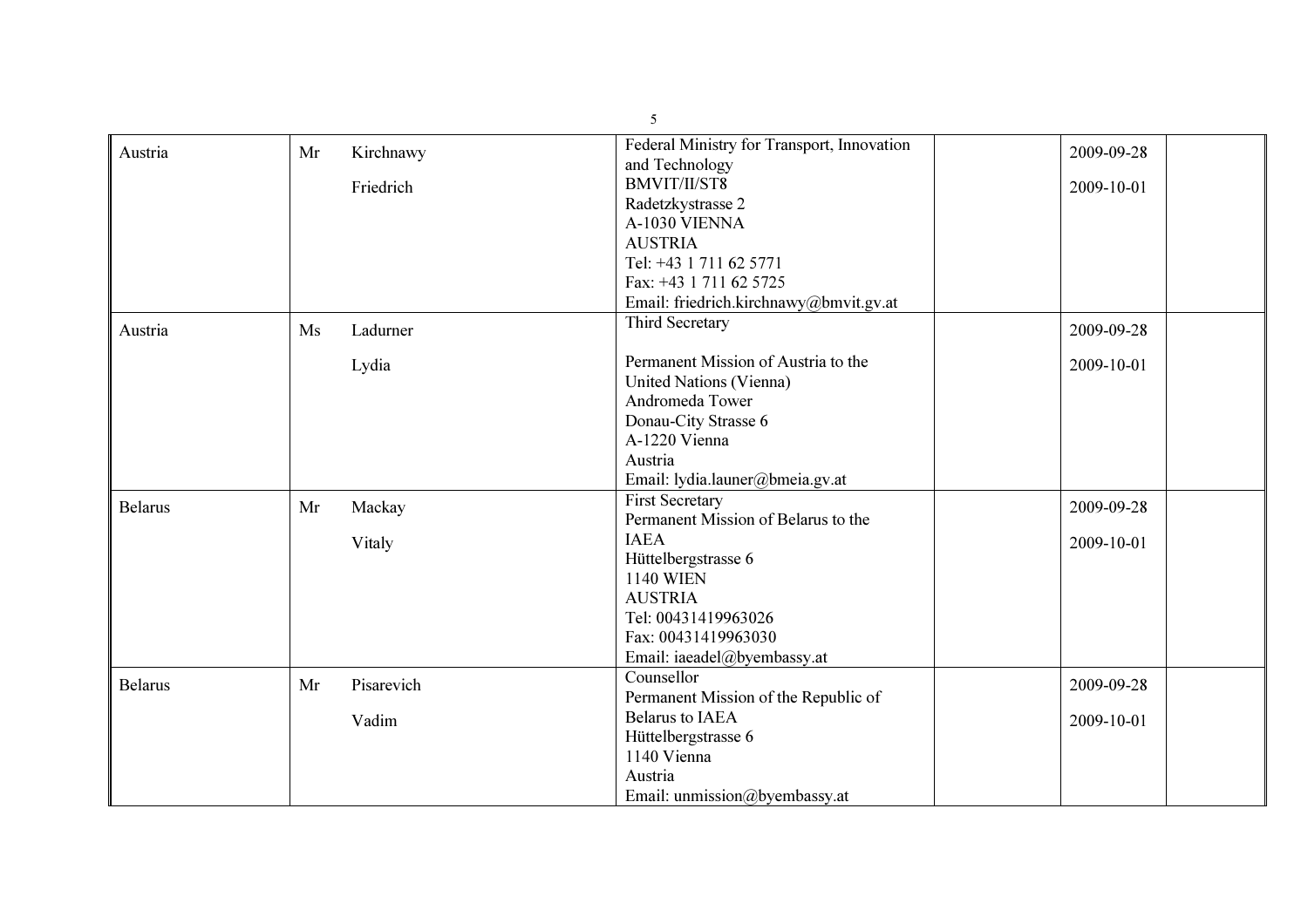| <b>Belarus</b> | Mr | Sychov                      | Resident Representative of Belarus to the | 2009-09-28 |
|----------------|----|-----------------------------|-------------------------------------------|------------|
|                |    |                             | <b>IAEA</b>                               |            |
|                |    | Alyaksandr                  | Hüttelbergstraße 6                        | 2009-10-01 |
|                |    |                             | <b>1140 WIEN</b>                          |            |
|                |    |                             | <b>AUSTRIA</b>                            |            |
|                |    |                             | Tel: 004314199630                         |            |
|                |    |                             | Fax: 00431419963030                       |            |
|                |    |                             | Email: mail@byembassy.at                  |            |
| Belgium        | Mr | Maldague                    | Federal Agency for Nuclear Control        | 2009-09-28 |
|                |    |                             | (AFCN)                                    |            |
|                |    | Thierry                     | Departement Reglementatio,                | 2009-10-01 |
|                |    |                             | Affaires Intern. & Development            |            |
|                |    |                             | Ravenstein Street 36                      |            |
|                |    |                             | 1000 Brussels                             |            |
|                |    |                             | Belgium                                   |            |
|                |    |                             | Tel: +3222892076                          |            |
|                |    |                             | Fax: 003222892112                         |            |
|                |    |                             | Email: Thierry.Maldague@FANC.fgov.be      |            |
| <b>Brazil</b>  | Mr | Almeida                     | Comissao Nacional de Energia Nuclear      | 2009-09-28 |
|                |    |                             | (CNEN)                                    |            |
|                |    | Claudio, Ubirajara Couto de | Advisor of CNEN's President               | 2009-10-01 |
|                |    |                             | Brazilian Nuclear Energy Commission       |            |
|                |    |                             | Rua General Severiano 90-207              |            |
|                |    |                             | 2nd Floor                                 |            |
|                |    |                             | <b>Botofogo</b>                           |            |
|                |    |                             | 22290-901 RIO DE JANEIRO                  |            |
|                |    |                             | <b>BRAZIL</b>                             |            |
|                |    |                             | Tel: +55 21 2173 2108                     |            |
|                |    |                             | Fax: +55 21 2173 2113                     |            |
|                |    |                             | Email: almeida@cnen.gov.br                |            |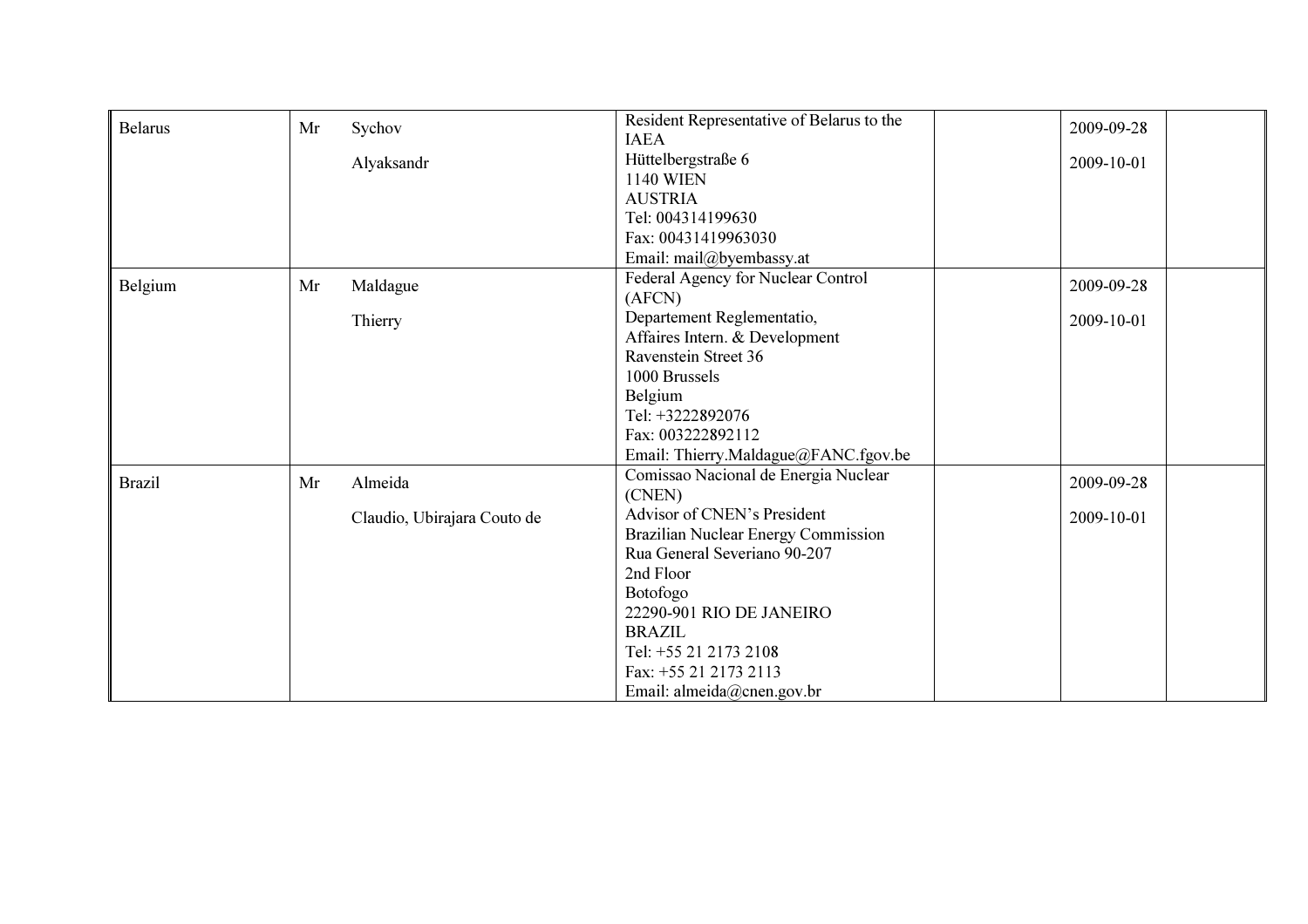|          |    |              | $\overline{7}$                       |            |
|----------|----|--------------|--------------------------------------|------------|
| Bulgaria | Mr | Dimitonov    | Counsellor                           | 2009-09-28 |
|          |    |              | Permanent Mission of Bulgaria        |            |
|          |    | Ivan         | Rechte Wienzeile 13                  | 2009-10-01 |
|          |    |              | 1040 Vienna                          |            |
|          |    |              | Tel: 585 72 26                       |            |
|          |    |              | Fax: 585 20 01                       |            |
|          |    |              | Email: I.Dimitonov@vienna.at         |            |
| Bulgaria | Mr | Ganchev      | <b>State Expert</b>                  | 2009-09-28 |
|          |    |              | Dep. of International Cooperation    |            |
|          |    | Tinko        | Nuclear Regulatory Agency            | 2009-10-01 |
|          |    |              | 69, Shipchenski Prokhod Boulevard    |            |
|          |    |              | <b>1574 SOFIA</b>                    |            |
|          |    |              | <b>BULGARIA</b>                      |            |
|          |    |              | Tel: +3592 94 06941                  |            |
|          |    |              | Fax: +3592 94 06 919                 |            |
|          |    |              | Email: T.Ganchev@bnra.bg             |            |
| Bulgaria | Mr | Miliovsky    | Director General                     | 2009-09-28 |
|          |    |              | Dep. of Nuclear Installations Dafety |            |
|          |    | Ventzislav   | <b>Nuclear Regulatory Agency</b>     | 2009-10-01 |
|          |    |              | 69, Shipchenski Prokhod Boulevard    |            |
|          |    |              | <b>1574 SOFIA</b>                    |            |
|          |    |              | <b>BULGARIA</b>                      |            |
|          |    |              | Tel: 0035929406810                   |            |
|          |    |              | Fax: 0035929406919                   |            |
|          |    |              | Email: V.Miliovsky@bnra.bg           |            |
| Canada   | Mr | Gracie       | Canadian Nuclear Safety Commission   | 2009-09-28 |
|          |    |              | (CNSC)                               |            |
|          |    | <b>Brian</b> | 280 Slater St, P. O. Box 1046        | 2009-10-01 |
|          |    |              | <b>Station B</b>                     |            |
|          |    |              | Ottawa, Ontario, KIP 559             |            |
|          |    |              | Canada                               |            |
|          |    |              | Tel: 1 (613) 947 4018                |            |
|          |    |              | Fax: 1 (613) 995 5086                |            |
|          |    |              | Email: brian.gracie@cnsc-ccsn.gc.ca  |            |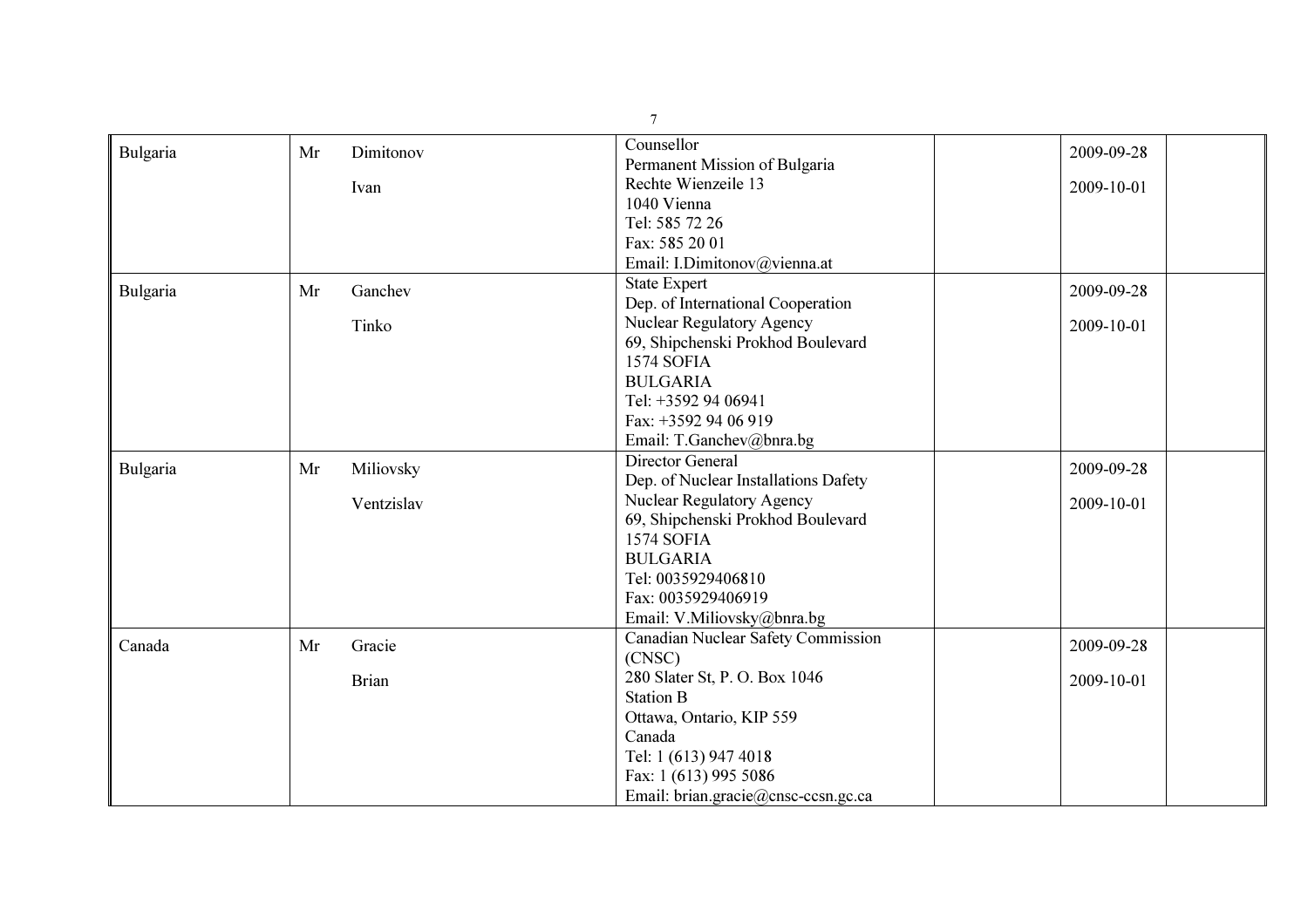| Canada | Mr | Hinton  | Permanent Mission of Canada to the IAEA   | 2009-09-28 |
|--------|----|---------|-------------------------------------------|------------|
|        |    |         | Laurenzerberg 2                           |            |
|        |    | Anthony | A-1010 Vienna                             | 2009-10-01 |
|        |    |         | Austria                                   |            |
|        |    |         | Tel: +431 531 383212                      |            |
|        |    |         | Fax: +431 531 383903                      |            |
|        |    |         | Email:                                    |            |
|        |    |         | anthony.hinton@international.gc.ca        |            |
| Canada | Mr | Thibert | <b>Canadian Nuclear Safety</b>            | 2009-09-28 |
|        |    |         | Commission (CNSC)                         |            |
|        |    | Albert  | 280 Slater Street                         | 2009-10-01 |
|        |    |         | P.O. Box 1046, Station "B"                |            |
|        |    |         | Ottawa, Ontario K1P 5S9                   |            |
|        |    |         | <b>CANADA</b>                             |            |
|        |    |         | Tel: $+1$ 613 995 2575                    |            |
|        |    |         | Fax: $+1$ 613 995 5086                    |            |
|        |    |         | Email: albert.thibert@cnsc-ccsn.gc.ca     |            |
| Canada | Mr | Wood    | <b>Counsellor and Alternate Permanent</b> | 2009-09-28 |
|        |    |         | Representative                            |            |
|        |    | Terry   | Permanent Mission of Canada to the        | 2009-10-01 |
|        |    |         | International Organizations in Vienna     |            |
|        |    |         | Laurenzerberg 2                           |            |
|        |    |         | 1010 Wien                                 |            |
|        |    |         | Austria                                   |            |
|        |    |         | Tel: +431 531383803                       |            |
|        |    |         | Fax: +431 531383903                       |            |
|        |    |         | Email: terry.wood@international.gc.ca     |            |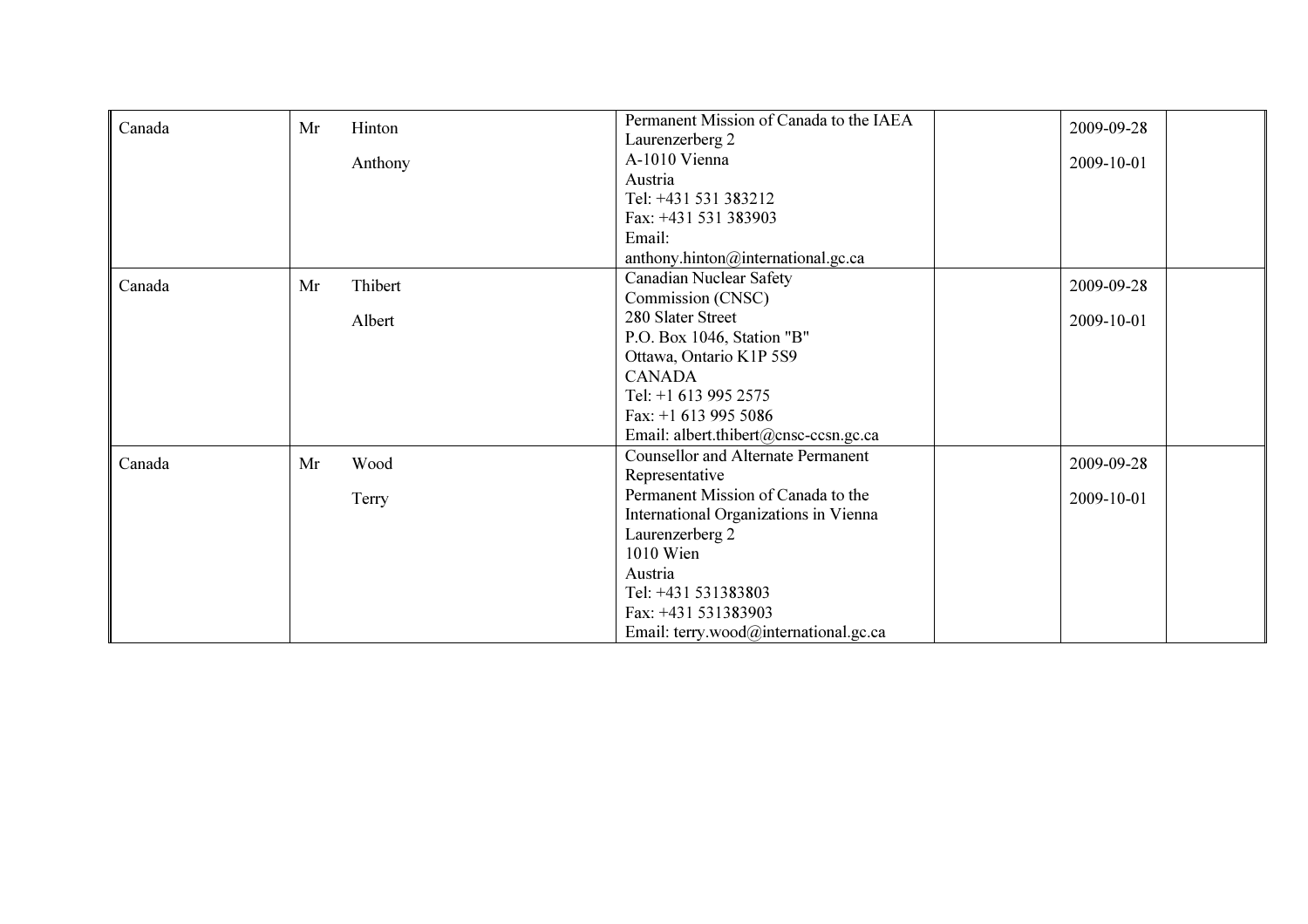| China   | Mr | Jiang     | Deputy Director General                 | 2009-09-28 |
|---------|----|-----------|-----------------------------------------|------------|
|         |    |           | Department of International cooperation |            |
|         |    | Wei       | National Nuclear Safety Administration  | 2009-10-01 |
|         |    |           | (NNSA)                                  |            |
|         |    |           | 115 Xizhimennei Nanxiaojie              |            |
|         |    |           | 100035 Beijing                          |            |
|         |    |           | China                                   |            |
|         |    |           | Tel: +861066556531                      |            |
|         |    |           | Fax: $+861066556532$                    |            |
|         |    |           | Email: jiangwei@mep.gov.cn              |            |
| China   | Mr | Peng      | <b>Second Secretary</b>                 | 2009-09-28 |
|         |    |           | Permnent Mission of China to the        |            |
|         |    | Jun.      | <b>IAEA</b>                             | 2009-10-01 |
|         |    |           | Steinfeldgasse 3                        |            |
|         |    |           | 1190 Vienna                             |            |
|         |    |           | Austria                                 |            |
|         |    |           | Tel: 00431370430517                     |            |
|         |    |           | Fax: 004313706626                       |            |
|         |    |           | Email: peng.jun@sepa.gov.cn             |            |
| Croatia | Mr | Medakovic | State Office for Nuclear Safety         | 2009-09-28 |
|         |    |           | Ulica grada Vukovara 284                |            |
|         |    | Sasa      | 10000 ZAGREB                            | 2009-10-01 |
|         |    |           | <b>CROATIA</b>                          |            |
|         |    |           | Tel: +385 1 486 3117; +385 98 883 295   |            |
|         |    |           | Fax: +385 1 483 0109                    |            |
|         |    |           | Email: sasa.medakovic@dzns.hr           |            |
|         | Mr | Ioannou   | Cyprus Mission to the IAEA              | 2009-09-28 |
| Cyprus  |    |           | Parkring 20                             |            |
|         |    | Polly     | 1010 Vienna                             | 2009-10-01 |
|         |    |           | Tel: 5130630                            |            |
|         |    |           | Email: pioannou@mfa.gov.cy              |            |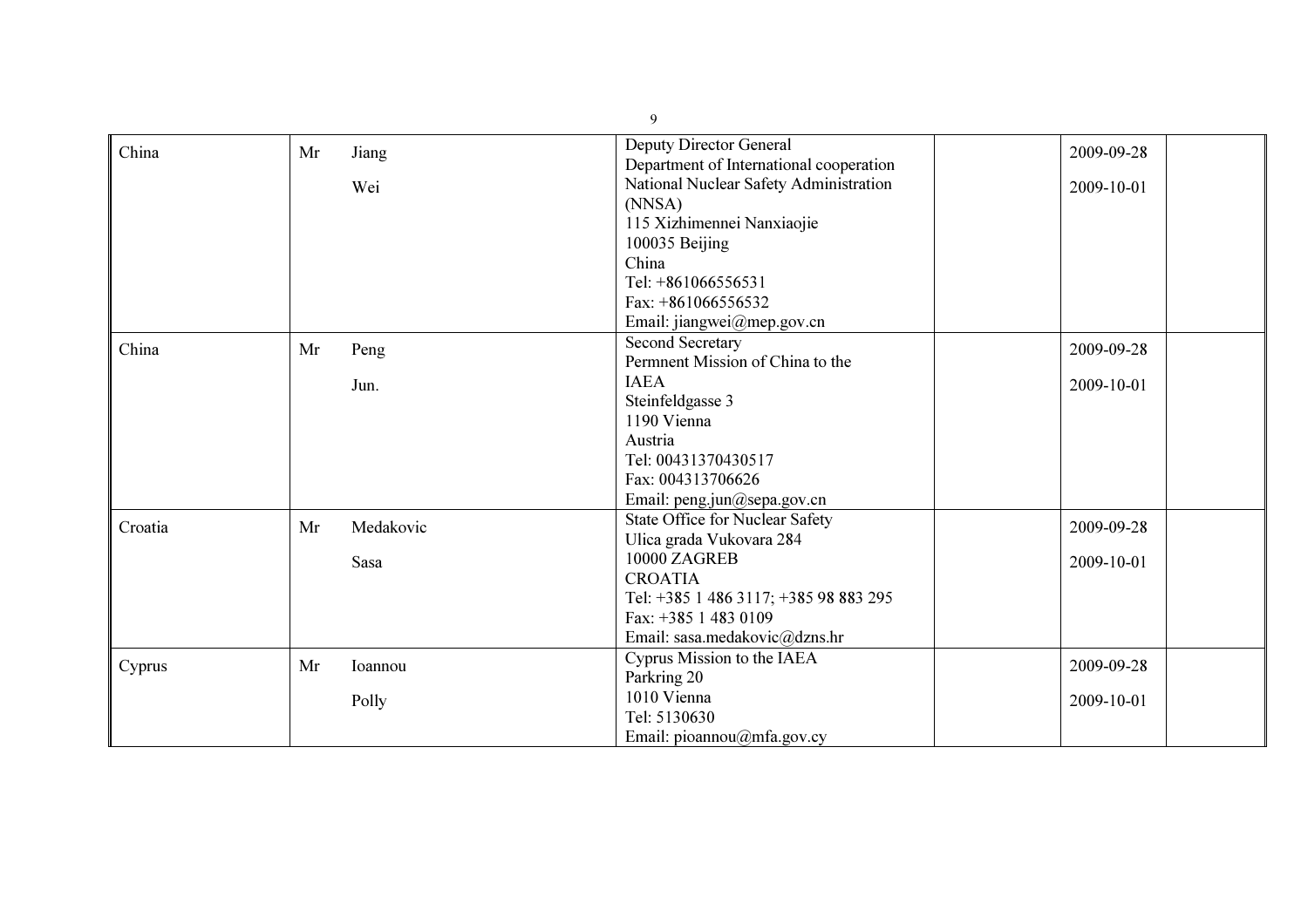| Czech Republic | Mr | Kaderabek          | State Office for Nuclear Safety (SÚJB) | 2009-09-28 |  |
|----------------|----|--------------------|----------------------------------------|------------|--|
|                |    |                    | Senovazne námesti 9                    |            |  |
|                |    | Tomas              | 110 00 PRAHA 1                         | 2009-10-01 |  |
|                |    |                    | <b>CZECH REPUBLIC</b>                  |            |  |
|                |    |                    | Tel: 00420 2 21624721                  |            |  |
|                |    |                    | Fax: 00420 2 21624413                  |            |  |
|                |    |                    | Email: tomas.kaderabek@sujb.cz         |            |  |
| Czech Republic | Mr | Krs                | Vice President                         | 2009-09-28 |  |
|                |    |                    | <b>State Office for Nuclear Safety</b> |            |  |
|                |    | Petr               | Senovazne nam. 9                       | 2009-10-01 |  |
|                |    |                    | Prague 110 00                          |            |  |
|                |    |                    | Czech Republic                         |            |  |
|                |    |                    | Tel: +420221624206                     |            |  |
|                |    |                    | Fax: +420221624396                     |            |  |
|                |    |                    | Email: petr.krs@sujb.cz                |            |  |
| Denmark        | Mr | <b>Brondel</b>     | Danish Emergency Management Agency     | 2009-09-28 |  |
|                |    |                    | (DEMA)                                 |            |  |
|                |    | Michael, Boesgaard | <b>Nuclear Division</b>                | 2009-10-01 |  |
|                |    |                    | Datavej 16                             |            |  |
|                |    |                    | PO Box 189                             |            |  |
|                |    |                    | 3460 Birkeroed                         |            |  |
|                |    |                    | Denmark                                |            |  |
|                |    |                    | Tel: +45 4590 6243; +45 2020 9438      |            |  |
|                |    |                    | Email: mbb@brs.dk                      |            |  |
| Denmark        | Ms | Pedersen           | Danish Emergency Management Agency     | 2009-09-28 |  |
|                |    |                    | <b>Nuclear Division</b>                |            |  |
|                |    | Vibeke Byrch       | Datavej 16                             | 2009-10-01 |  |
|                |    |                    | DK-3460 Birkeroed                      |            |  |
|                |    |                    | Denmark                                |            |  |
|                |    |                    | Tel: +45 4590 6242; +45 2226 8322      |            |  |
|                |    |                    | Email: $vbp@brs.dk$                    |            |  |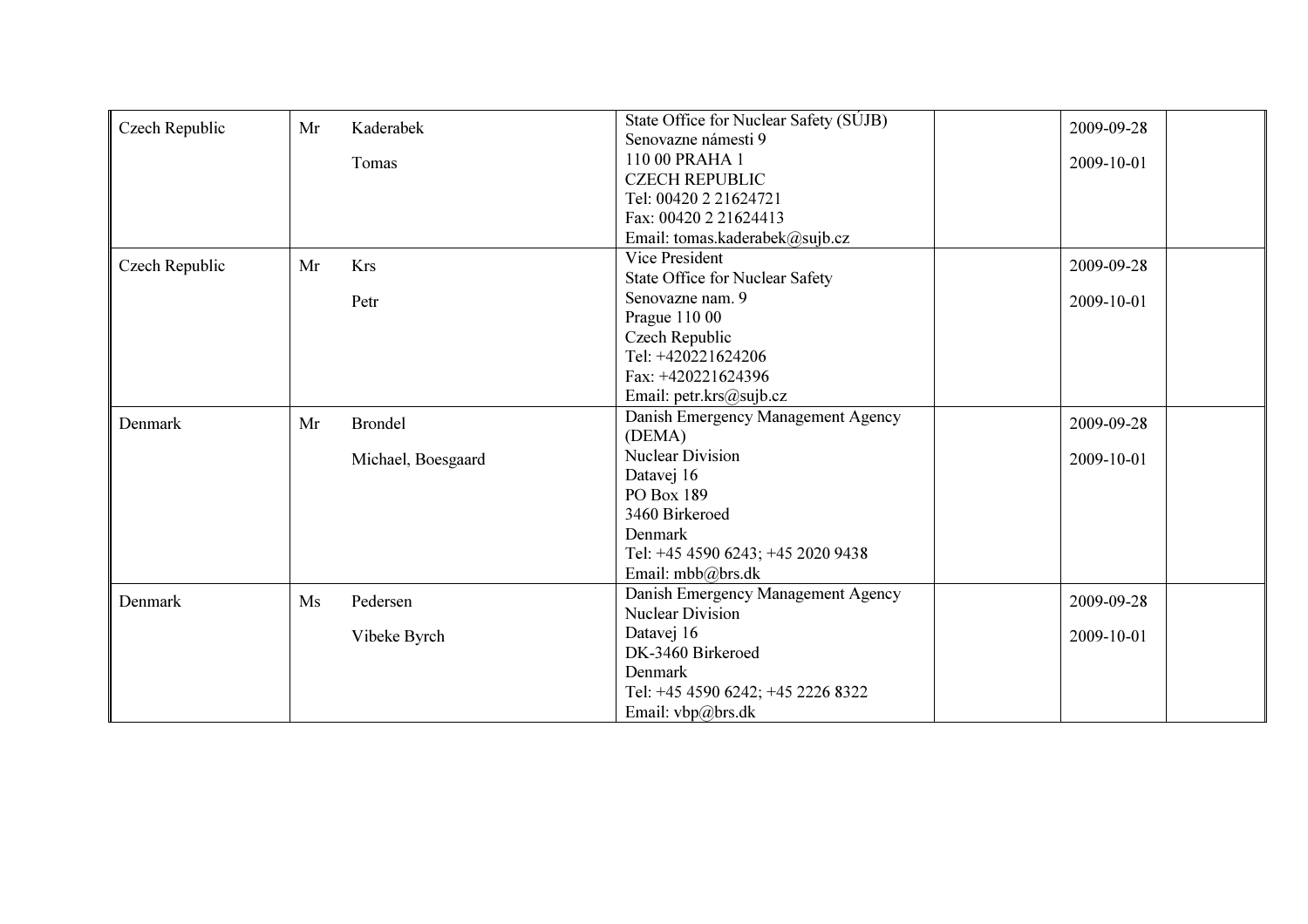|         | 11 |              |                                                    |            |  |
|---------|----|--------------|----------------------------------------------------|------------|--|
| Estonia | Mr | Lensment     | Counsellor<br>Permanent Mission of the Republic of | 2009-09-28 |  |
|         |    | Jaak         | Estonia to the IAEA                                | 2009-10-01 |  |
|         |    |              | Wohllebengasse 9/13                                |            |  |
|         |    |              | <b>1040 WIEN</b>                                   |            |  |
|         |    |              | <b>AUSTRIA</b><br>Tel: 004315037761                |            |  |
|         |    |              | Fax: 00431503776120                                |            |  |
|         |    |              | Email: jaak.lensment@estwien.at                    |            |  |
|         |    |              | Radiation and Nuclear Safety Authority             |            |  |
| Finland | Mr | Koponen      | (STUK)                                             | 2009-09-28 |  |
|         |    | Hannu Einari | Laippatie 4                                        | 2009-10-01 |  |
|         |    |              | P.O. Box 14                                        |            |  |
|         |    |              | 00881 HELSINKI                                     |            |  |
|         |    |              | <b>FINLAND</b>                                     |            |  |
|         |    |              | Tel: 0035897 5988 202                              |            |  |
|         |    |              | Fax: 00358975988216                                |            |  |
| Finland | Mr | Raappana     | <b>Second Secretary</b>                            | 2009-09-28 |  |
|         |    |              | Permanent Mission of Finland to the                |            |  |
|         |    | Jani         | <b>IAEA</b>                                        | 2009-10-01 |  |
|         |    |              | Gonzagagasse 16                                    |            |  |
|         |    |              | 1010 Vienna                                        |            |  |
|         |    |              | Austria                                            |            |  |
|         |    |              | Tel: 004315315913<br>Fax: 004315355703             |            |  |
|         |    |              | Email: jani.raappana@formin.fi                     |            |  |
|         |    |              |                                                    |            |  |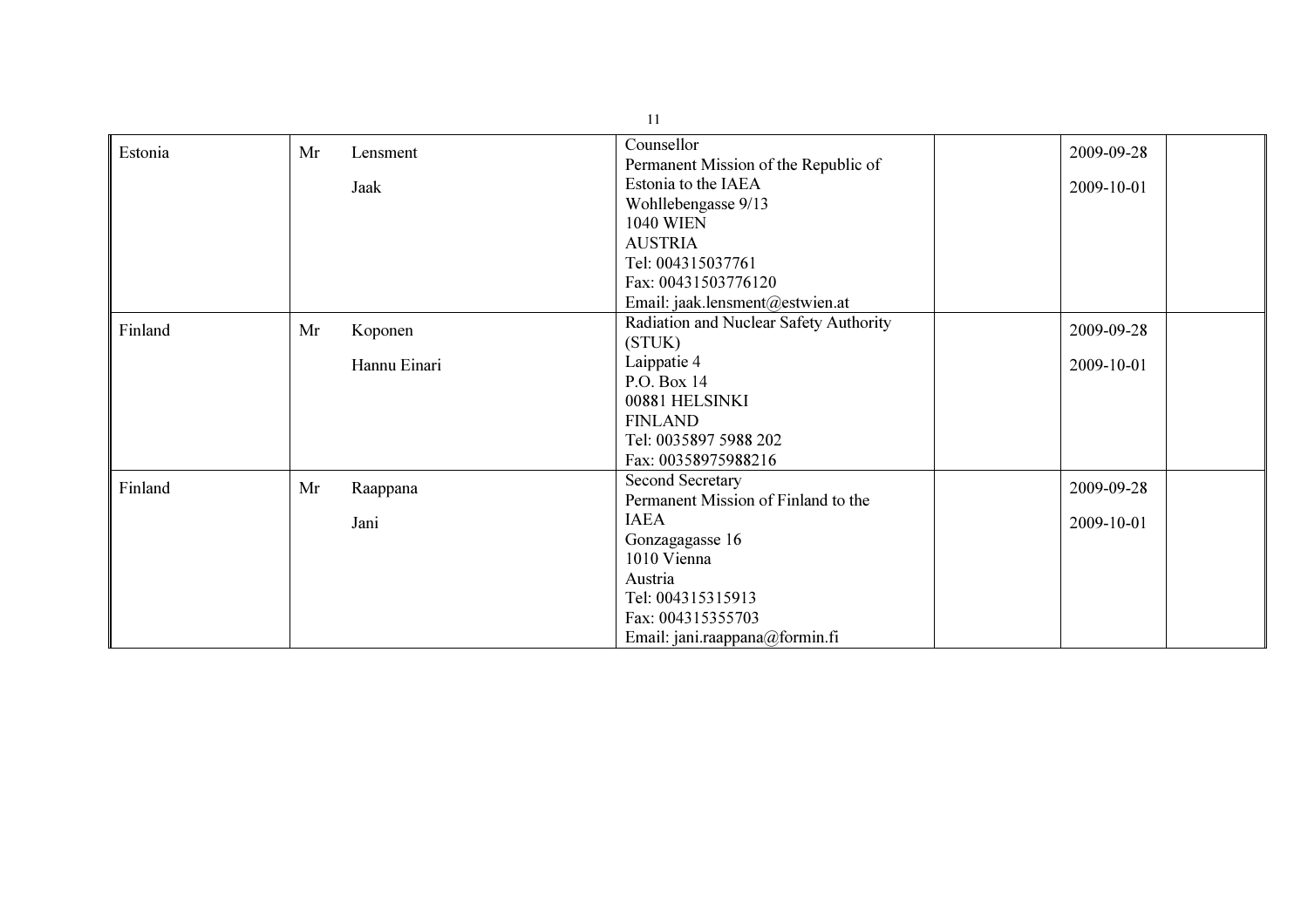| France | Mr | Albert        | Permanent Mission of France to the     | 2009-09-28 |
|--------|----|---------------|----------------------------------------|------------|
|        |    |               | United Nations and International       |            |
|        |    | Marc-Gerard   | Organisations                          | 2009-10-01 |
|        |    |               | Schwarzenbergplatz 16                  |            |
|        |    |               | 1010 Vienna                            |            |
|        |    |               | Austria                                |            |
|        |    |               | Tel: +43150182320                      |            |
|        |    |               | Fax: +43150182329                      |            |
|        |    |               | Email: marc-gerard.albert@cea.fr       |            |
| France | Mr | Atger         | Mission permanente de la France auprès | 2009-09-28 |
|        |    |               | de l'AIEA                              |            |
|        |    | Arnaud        | Schwarzenbergplatz 16                  | 2009-10-01 |
|        |    |               | <b>1010 WIEN</b>                       |            |
|        |    |               | <b>AUSTRIA</b>                         |            |
|        |    |               | Tel: +43 1 50182337                    |            |
|        |    |               | Fax: +43 1 50182329                    |            |
|        |    |               | Email: a.atger@yahoo.fr                |            |
| France | Mr | Chappe        | <b>ASN/DRI</b>                         | 2009-09-28 |
|        |    |               | Autorité de sûreté nucléaire (ASN)     |            |
|        |    | Philippe      | Direction des relations internationale | 2009-10-01 |
|        |    |               | 6 place du colonel Bourgoin            |            |
|        |    |               | F-75572 Paris Cedex 12                 |            |
|        |    |               | <b>FRANCE</b>                          |            |
|        |    |               | Tel: +33 1 43 19 86 21                 |            |
|        |    |               | Fax: +33 1 43 19 88 36                 |            |
|        |    |               | Email: Philippe.CHAPPE@asn.fr          |            |
| France | Ms | <b>COMETS</b> | Autorité de sûreté Nucléaire           | 2009-09-28 |
|        |    |               | 6, place colonel Bourgoir              |            |
|        |    | Marie-Pierre  | 75572 Paris Cedex 12                   | 2009-10-01 |
|        |    |               | France                                 |            |
|        |    |               | Tel: +33140198846                      |            |
|        |    |               | Fax: $+33140198609$                    |            |
|        |    |               | Email: marie-pierre.comets@asn.fr      |            |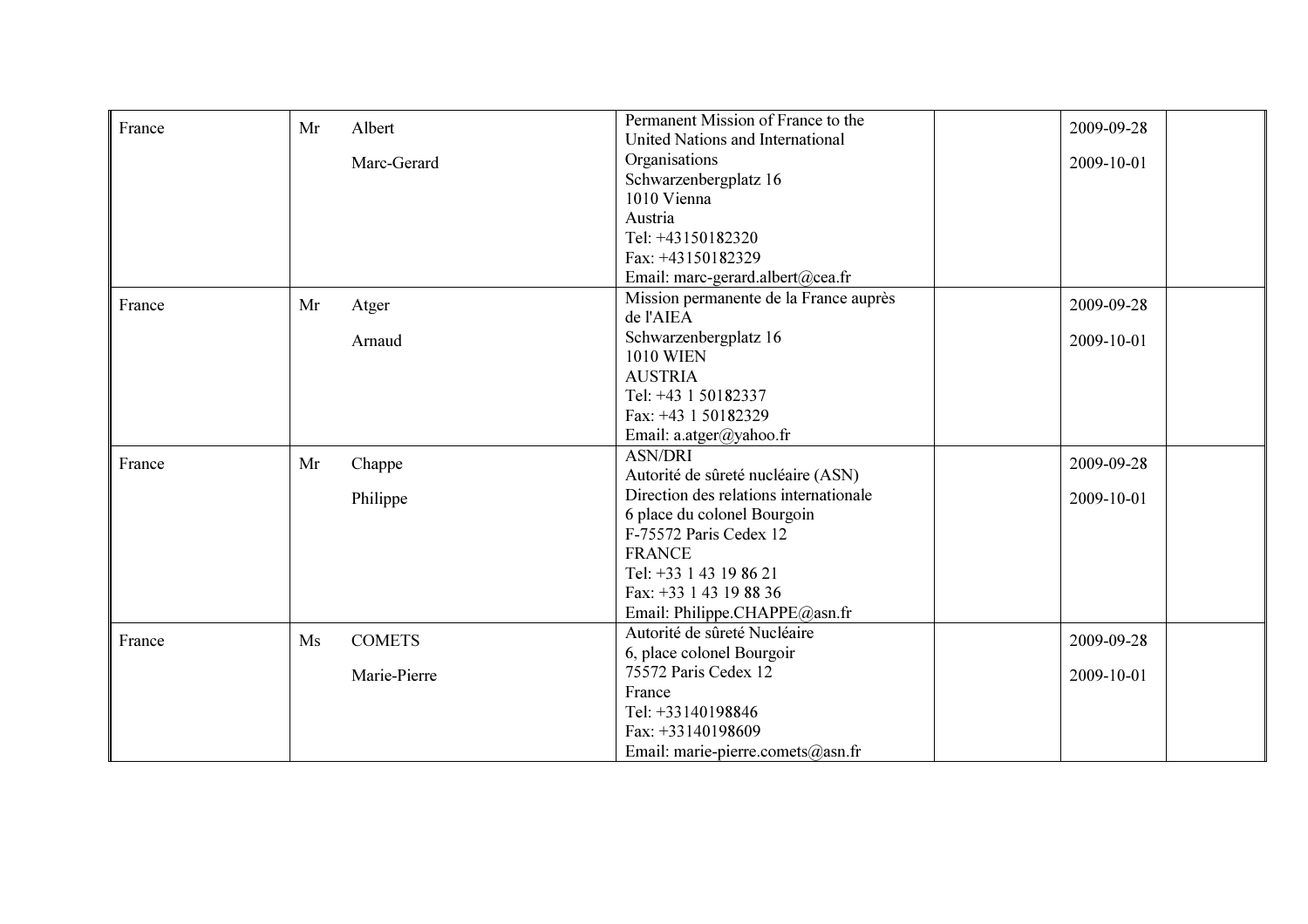|         |    |              | 13                                      |            |
|---------|----|--------------|-----------------------------------------|------------|
| France  | Ms | Forest       | Autorité de sûreté nucléaire (ASN)      | 2009-09-28 |
|         |    |              | Direction des Relations Internationales |            |
|         |    | Isabelle     | 6, Place du Colonel Bourgoine           | 2009-10-01 |
|         |    |              | 75572 PARIS CEDEX 12                    |            |
|         |    |              | <b>FRANCE</b>                           |            |
|         |    |              | Tel: 0033 1 40198845                    |            |
|         |    |              | Email: Isabelle.Forest@asn.fr           |            |
| France  | Mr | Lacoste      | President de l'ASN                      | 2009-09-24 |
|         |    |              | Autorite de Surete Nucleaire (ASN)      |            |
|         |    | Andre-Claude | 6 place du Colonel Bourgoin             | 2009-10-01 |
|         |    |              | 75572 Paris Cedex 12                    |            |
|         |    |              | France                                  |            |
|         |    |              | Tel: +33 1 40198617                     |            |
|         |    |              | Fax: +33 1 4019 8624                    |            |
|         |    |              | Email: andre-claude.lacoste@asn.fr      |            |
| France  | Mr | Merlin       | Charge d'affaires a.i.                  | 2009-09-28 |
|         |    |              | Mission permanente de la France auprès  |            |
|         |    | Philippe     | de l'AIEA                               | 2009-10-01 |
|         |    |              | Schwarzenbergplatz 16                   |            |
|         |    |              | <b>1010 WIEN</b>                        |            |
| France  | Ms | Stojkovic    | Mission permanente de la France auprès  | 2009-09-28 |
|         |    |              | de l'AIEA                               |            |
|         |    | Sandra       | Schwarzenbergplatz 16                   | 2009-10-01 |
|         |    |              | <b>1010 WIEN</b>                        |            |
| Germany | Mr | Herttrich    | Bundesministerium für Umwelt,           | 2009-09-28 |
|         |    |              | Naturschutz und Reaktorsicherheit (BMU) |            |
|         |    | Michael      | Robert Schuman Platz 3                  | 2009-10-01 |
|         |    |              | 53175 Bonn                              |            |
|         |    |              | <b>GERMANY</b>                          |            |
|         |    |              | Tel: +49 228 305-2880                   |            |
|         |    |              | Email: Michael.Herttrich@bmu.bund.de    |            |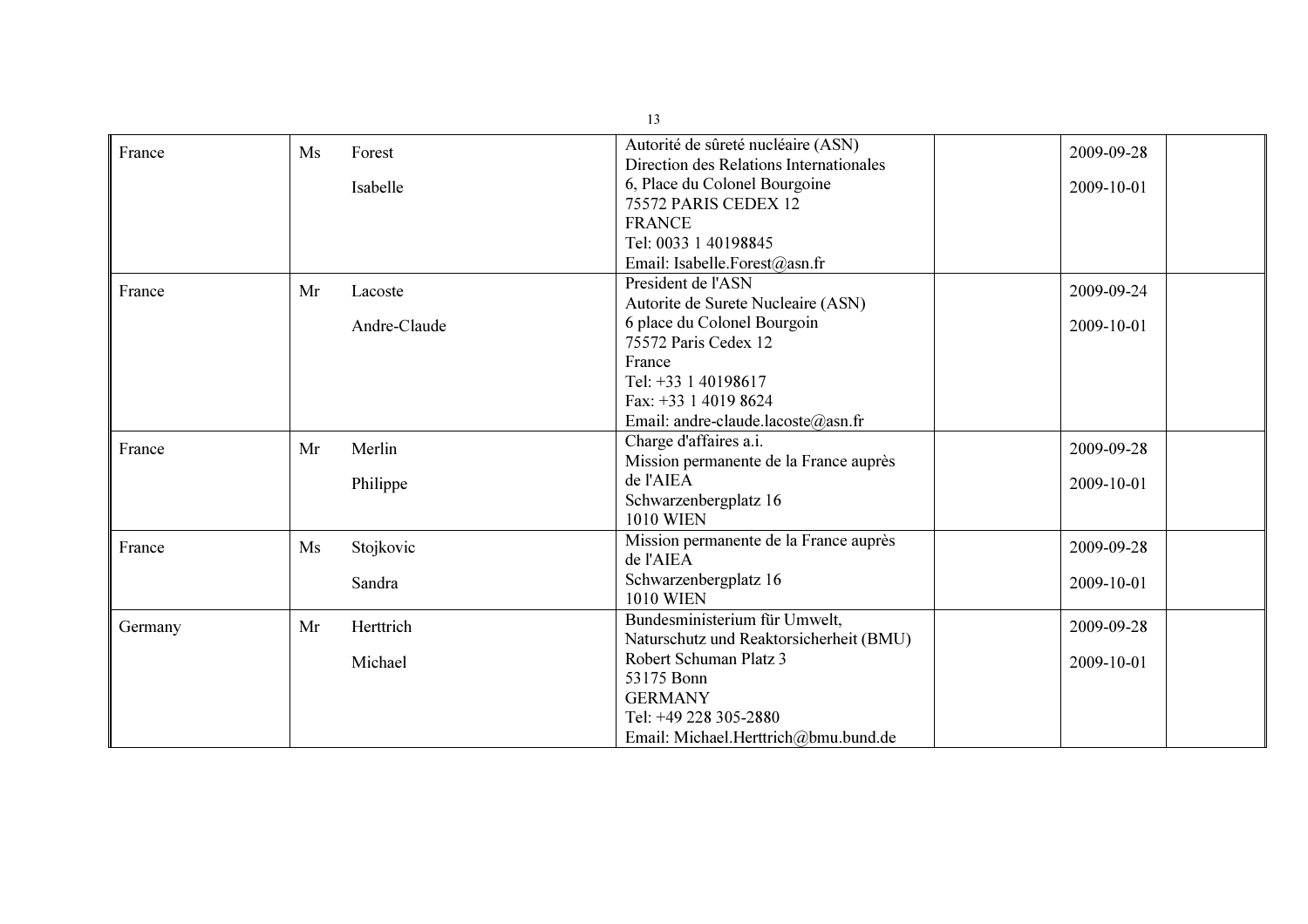| Germany | Mr | Kemmerling | Permanent Mission of Germany to the     | 2009-09-28 |
|---------|----|------------|-----------------------------------------|------------|
|         |    |            | <b>International Organizations</b>      |            |
|         |    | Guido      | Deputy Permanent Representative         | 2009-10-01 |
|         |    |            | Wagrame Strasse 14                      |            |
|         |    |            | 1220 Vienna                             |            |
|         |    |            | Austria                                 |            |
|         |    |            | Tel: 00431263337514                     |            |
|         |    |            | Fax: 0043126333756                      |            |
|         |    |            | Email: guido.kemmerling@diplo.de        |            |
| Germany | Mr | Klonk      | Bundesamt fuer Strahlenschutz (BfS)     | 2009-09-28 |
|         |    |            | PO Box 10 01 49                         |            |
|         |    | Hartmut    | 38201 Salzgitter                        | 2009-10-01 |
|         |    |            | Germany                                 |            |
|         |    |            | Tel: +493018333 ext. 1530               |            |
|         |    |            | Fax: +493018333 ext. 1885               |            |
|         |    |            | Email: hklonk@bfs.de                    |            |
| Germany | Mr | Lüdeking   | Resident Representative of the Federal  | 2009-09-28 |
|         |    |            | Republic of Germany to the IAEA         |            |
|         |    | Rüdiger    | Wagramer Strasse 14                     | 2009-10-01 |
|         |    |            | <b>1220 WIEN</b>                        |            |
|         |    |            | <b>AUSTRIA</b>                          |            |
|         |    |            | Tel: +431 263337512                     |            |
|         |    |            | Fax: +431 26333756                      |            |
|         |    |            | Email: l-io@wien.diplo.de               |            |
| Germany | Mr | Majer      | Bundesministerium für Umwelt,           | 2009-09-28 |
|         |    |            | Naturschutz und Reaktorsicherheit (BMU) |            |
|         |    | Dieter     | <b>Deputy Director General</b>          | 2009-10-01 |
|         |    |            | Robert-Schuman-Platz 3                  |            |
|         |    |            | 53175 Bonn                              |            |
|         |    |            | <b>GERMANY</b>                          |            |
|         |    |            | Tel: 00492283052950                     |            |
|         |    |            | Fax: 00492283052803                     |            |
|         |    |            | Email: dieter.majer@bmu.bund.de         |            |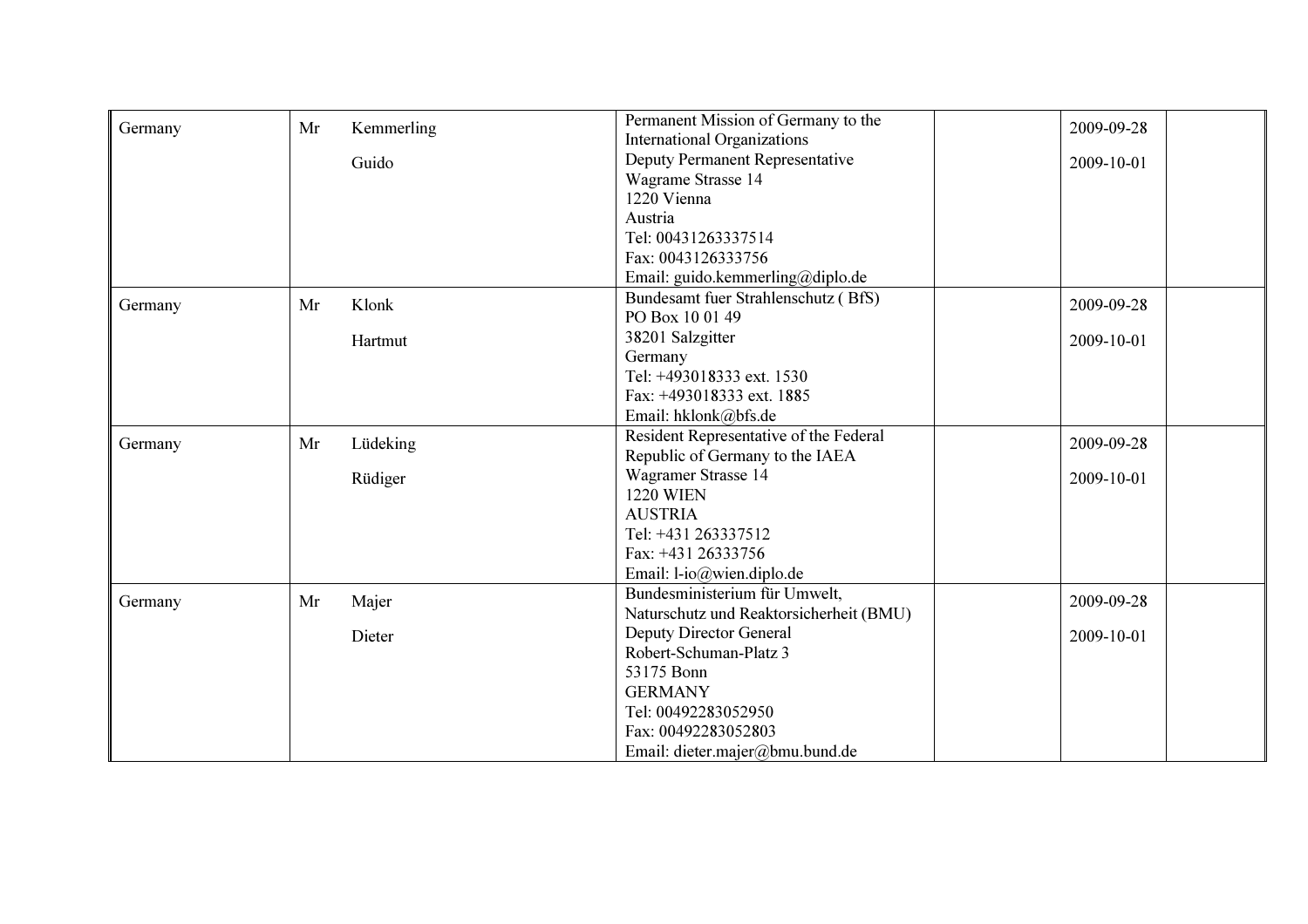|         |    |           | 15                                      |            |
|---------|----|-----------|-----------------------------------------|------------|
| Germany | Mr | Trautwein | Counsellor                              | 2009-09-28 |
|         |    |           | Permanent Mission of the Federal        |            |
|         |    | Wolfgang  | Republic of Germany to the IAEA         | 2009-10-01 |
|         |    |           | Wagramer Strasse 14                     |            |
|         |    |           | 1220 Vienna                             |            |
|         |    |           | Austria                                 |            |
|         |    |           | Fax: +43126333756                       |            |
|         |    |           | Email: wi-1-io@wien.auswaertiges-amt.de |            |
| Germany | Mr | Wolf      | Bundesministerium für Umwelt,           | 2009-09-28 |
|         |    |           | Naturschutz und Reaktorsicherheit (BMU) |            |
|         |    | Jürgen    | Alexanderstrasse 3                      | 2009-10-01 |
|         |    |           | 10178 Berlin-Mitte                      |            |
|         |    |           | Germany                                 |            |
|         |    |           | Tel: +49 30 305 2884                    |            |
|         |    |           | Fax: 00491888103052884                  |            |
|         |    |           | Email: Juergen.Wolf@bmu.bund.de         |            |
| Germany | Mr | Yueksel   | Bundesministerium f. Umwel, Naturschutz | 2009-09-28 |
|         |    |           | und Reaktorsicherheit                   |            |
|         |    | Deniz     | Robert-Schuman-Platz 3                  | 2009-10-01 |
|         |    |           | 53175 Bonn                              |            |
|         |    |           | <b>GERMANY</b>                          |            |
|         |    |           | Tel: +49 228 305 2983                   |            |
|         |    |           | Email: Deniz.Yueksel@bmu.bund.de        |            |
| Hungary | Mr | Koblinger | Deputy Director                         | 2009-09-28 |
|         |    |           | Hungarian Atomic Energy Authority       |            |
|         |    | Laszlo    | (HAEA)                                  | 2009-10-01 |
|         |    |           | Fenyes Adolf u. 4                       |            |
|         |    |           | P.O. Box 676                            |            |
|         |    |           | 1036 BUDAPEST                           |            |
|         |    |           | <b>HUNGARY</b>                          |            |
|         |    |           | Tel: 0036 1 4364841                     |            |
|         |    |           | Fax: 0036 1 4364843                     |            |
|         |    |           | Email: koblinger@haea.gov.hu            |            |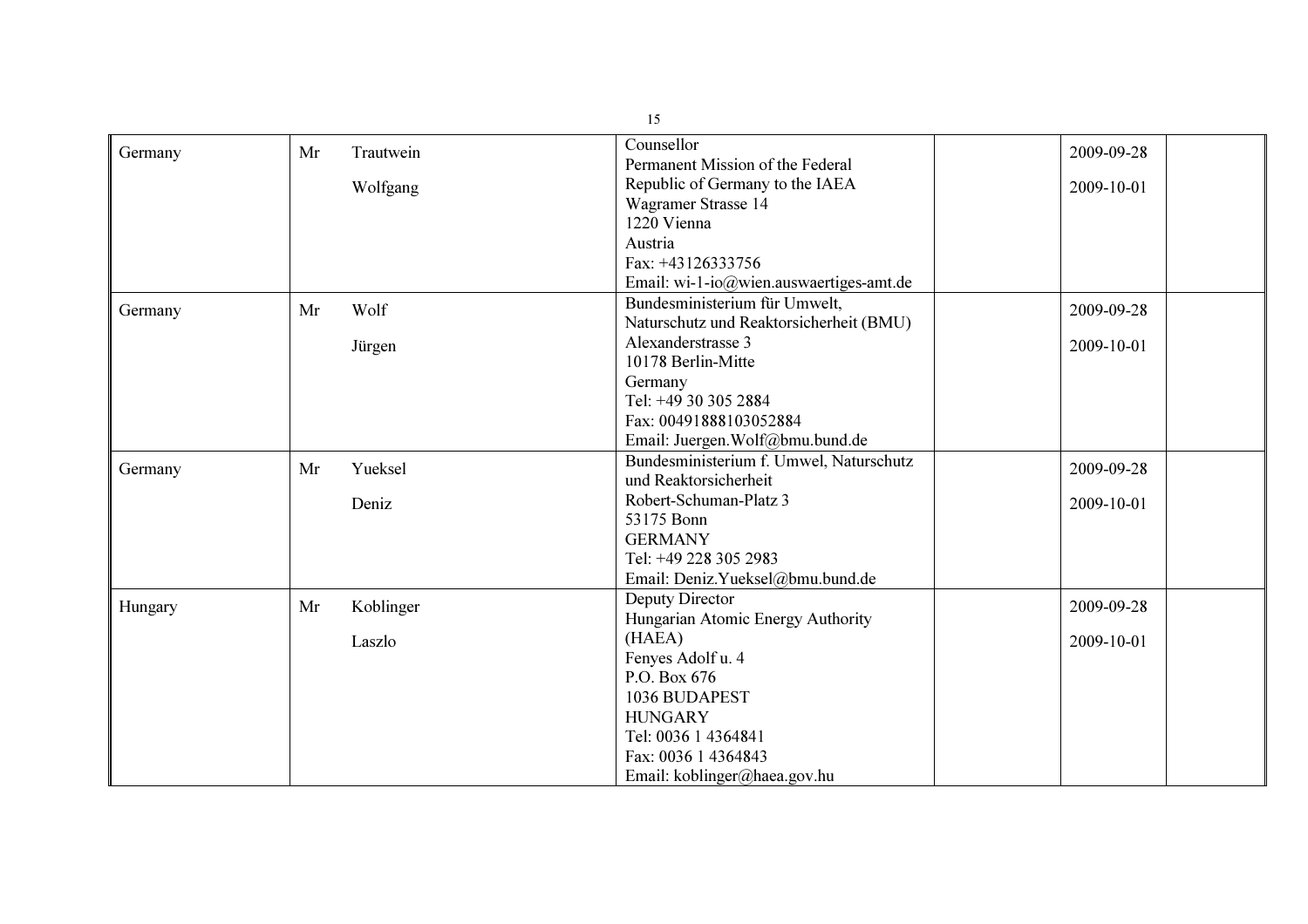| Hungary | Vigh<br>Ms   | Counsellor                            | 2009-09-28 |
|---------|--------------|---------------------------------------|------------|
|         |              | Hungarian Atomic Energy Authority     |            |
|         | Ildikó       | (HAEA)                                | 2009-10-01 |
|         |              | Fenyes Adolf u. 4                     |            |
|         |              | PO Box 676                            |            |
|         |              | 1036 Budapest                         |            |
|         |              | Hungary                               |            |
| India   | Ashraf<br>Mr | Counsellor                            | 2009-09-28 |
|         |              | Permanent Mission of India            |            |
|         | S.A.H.       | Kärntner Ring 2, 2nd Floor            | 2009-10-01 |
|         |              | 1015 Vienna                           |            |
|         |              | Austria                               |            |
|         |              | Tel: +43 1 585 2063/16 or 26          |            |
|         |              | Fax: +43 1 585 08 05                  |            |
|         |              | Email: counsellarae@indianembassy.at  |            |
| India   | Khot<br>Mr   | Department of Atomic Energy (DAE)     | 2009-09-28 |
|         |              | Nuclear Power Corp. of India Ltd.     |            |
|         | Pankaj       | (NPCIL)                               | 2009-10-01 |
|         |              | Nabhikiya Urja Bhavan                 |            |
|         |              | Anushakti Nagar                       |            |
|         |              | Mumbai, Maharashtra 400 094           |            |
|         |              | India                                 |            |
|         |              | Tel: +91 2225560776                   |            |
|         |              | Email: pkhot@npcil.co.in              |            |
| India   | Ojha<br>Mr   | Department of Atomic Energy (DAE)     | 2009-09-28 |
|         |              | Atomic Energy Regulatory Board (AERB) |            |
|         | Deepak       | Niyamak Bhavan                        | 2009-10-01 |
|         |              | Anushakti Nagar                       |            |
|         |              | MUMBAI, Maharashtra 400 094           |            |
|         |              | <b>INDIA</b>                          |            |
|         |              | Tel: 00912225565717                   |            |
|         |              | Fax: 00912225565717                   |            |
|         |              | Email: deepakojha@aerb.gov.in         |            |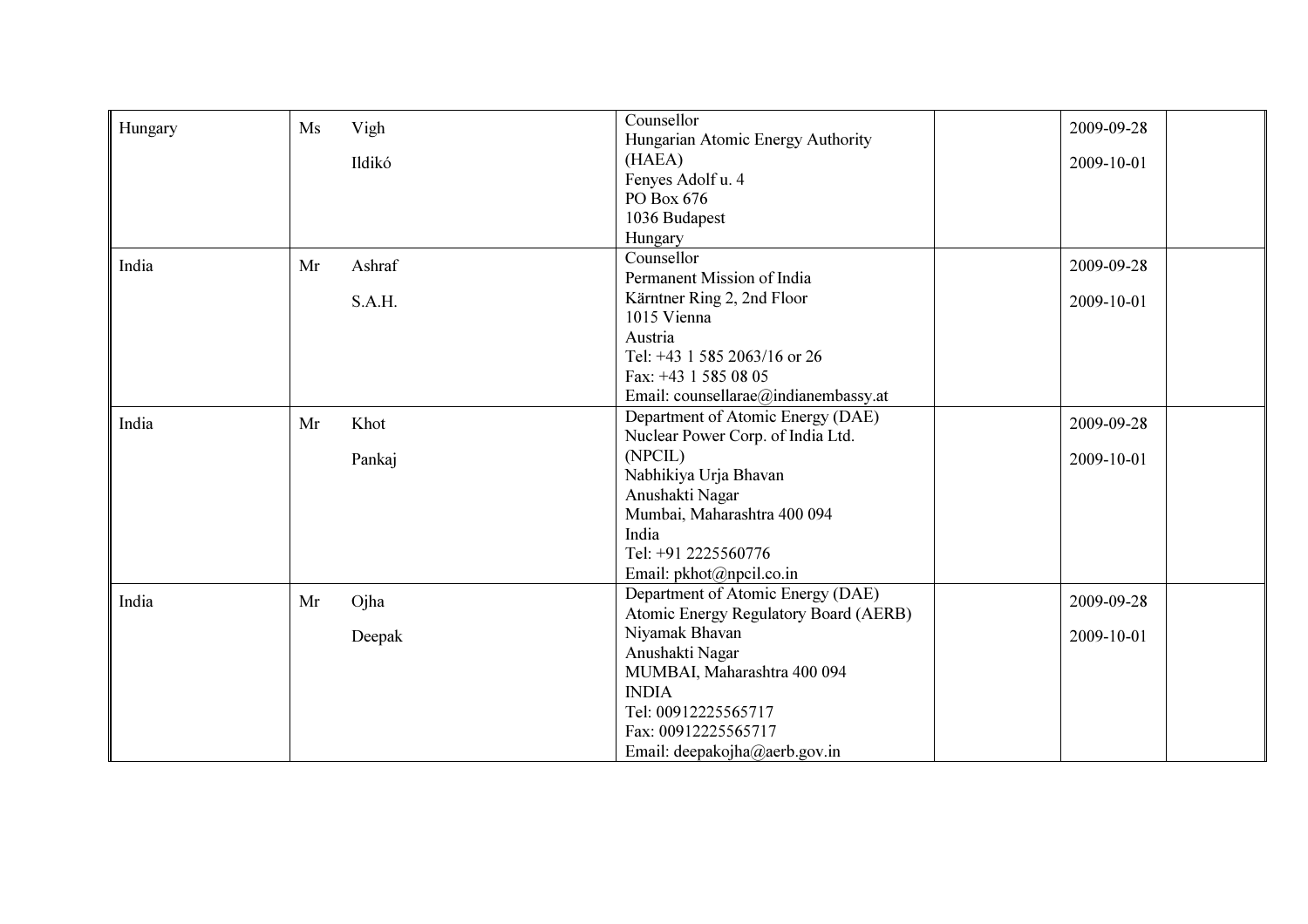|           |    |                | 17                                    |            |
|-----------|----|----------------|---------------------------------------|------------|
| India     | Mr | Sharma         | Atomic Energy Regulatory Board        | 2009-09-28 |
|           |    |                | Niyamak Bhavan, 5th Floor             |            |
|           |    | S.K.           | Annushakti Nagar                      | 2009-10-01 |
|           |    |                | 400 094 Mumbai                        |            |
|           |    |                | India                                 |            |
|           |    |                | Tel: +91 22 25562343                  |            |
|           |    |                | Fax: +91 22 2556 2344                 |            |
|           |    |                | Email: sksharma@aerb.gov.in           |            |
| India     | Mr | Thakur         | Department of Atomic Energy (DAE)     | 2009-09-28 |
|           |    |                | Nuclear Power Corp. of India Ltd.     |            |
|           |    | Sudhinder      | (NPCIL)                               | 2009-10-01 |
|           |    |                | Nabhikiya Urja Bhavan                 |            |
|           |    |                | Anushakti Nagar                       |            |
|           |    |                | MUMBAI, Maharashtra 400 094           |            |
|           |    |                | <b>INDIA</b>                          |            |
|           |    |                | Tel: +91 22 25991245                  |            |
|           |    |                | Fax: +91 22 2599 1248                 |            |
|           |    |                | Email: sthakur@npcil.co.in            |            |
| Indonesia | Mr | Djajasudarma   | <b>Executive Secretary</b>            | 2009-09-28 |
|           |    |                | Nuclear Energy Regulatory Agency      |            |
|           |    | Wawan, Suwanda | (BAPETEN)                             | 2009-10-01 |
|           |    |                | JL-Gajahmada No.8                     |            |
|           |    |                | Jarkarta 1120                         |            |
|           |    |                | <b>INDONESIA</b>                      |            |
|           |    |                | Tel: +62 21 638 5269-70               |            |
|           |    |                | Fax: +62 21 638 59140                 |            |
|           |    |                | Email: w.suwanda@bapeten.go.id        |            |
| Indonesia | Ms | Listyowati     | <b>First Secretary</b>                | 2009-09-28 |
|           |    |                | Permanent Mission of Indonesia to the |            |
|           |    |                | <b>IAEA</b>                           | 2009-10-01 |
|           |    |                | Gustav-Tschermak-Gasse 5-7            |            |
|           |    |                | 1180 Vienna                           |            |
|           |    |                | Austria                               |            |
|           |    |                | Email: listyowati@kbriwina.at         |            |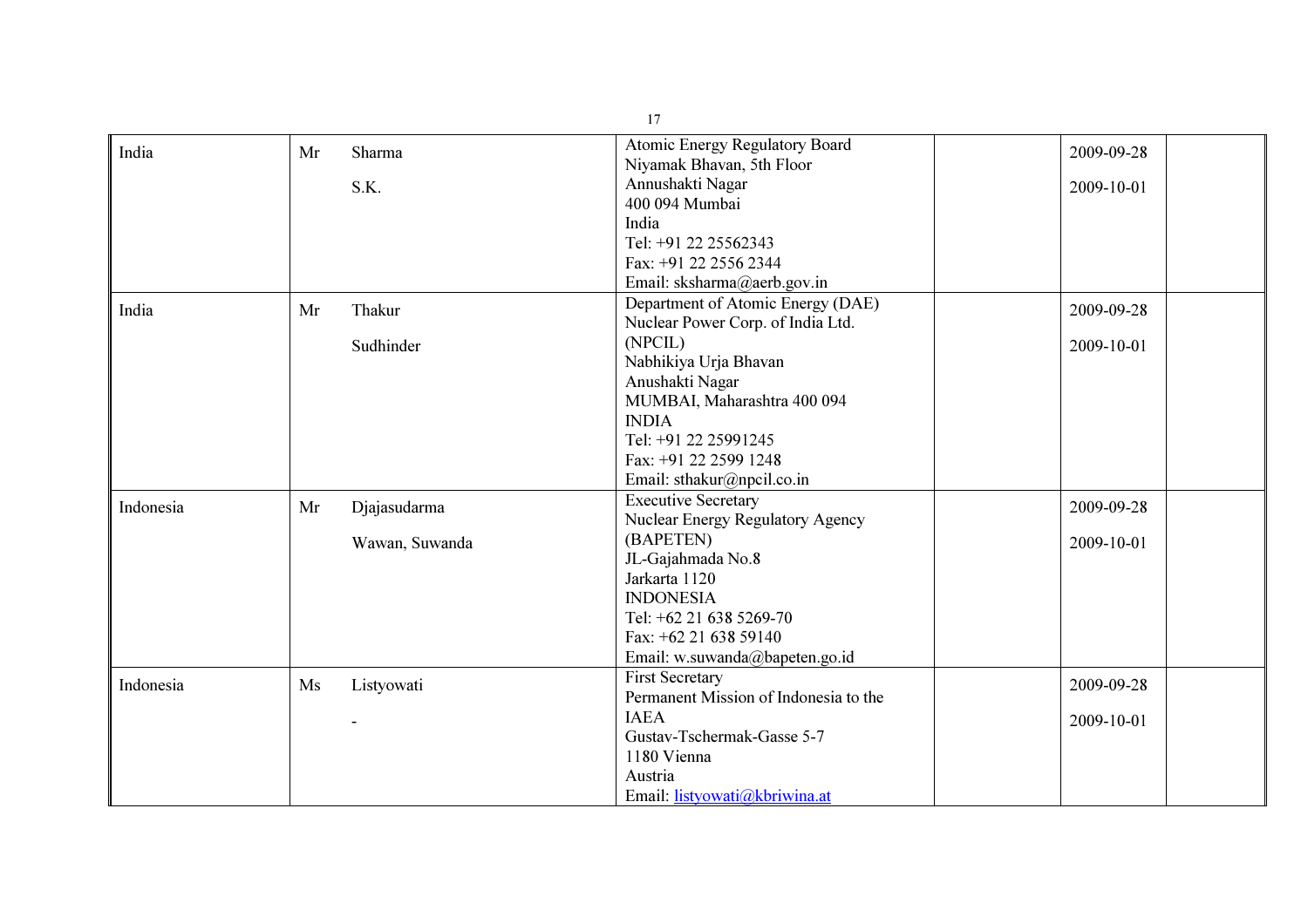| Indonesia | Mr | Sinaga       | Deputy Chairman for Licensing and     | 2009-09-28 |
|-----------|----|--------------|---------------------------------------|------------|
|           |    |              | Inspection                            |            |
|           |    | Martua       | <b>Nuclear Energy Regulatory</b>      | 2009-10-01 |
|           |    |              | Agency (BAPETEN)                      |            |
|           |    |              | Jl. Gajah Mada 8                      |            |
|           |    |              | Central Jakarta P.O. Box 4005         |            |
|           |    |              | 10120 Jakarta                         |            |
|           |    |              | <b>INDONESIA</b>                      |            |
|           |    |              | Tel: +62 21 638517015                 |            |
|           |    |              | Fax: $+62$ 21 63859140                |            |
|           |    |              | Email: m.sinaga@bapeten.go.id,        |            |
| Indonesia | Mr | Tobing       | <b>Science Attache</b>                | 2009-09-28 |
|           |    |              | Permanent Mission of Indonesia to the |            |
|           |    | Mauritz, L.  | <b>IAEA</b>                           | 2009-10-01 |
|           |    |              | Gustav Tschermak-Gasse 5-7            |            |
|           |    |              | 1180 Vienna                           |            |
|           |    |              | Austria                               |            |
|           |    |              | Email: mauritz.tobing@kbriwina.at     |            |
| Ireland   | Mr | <b>Brady</b> | Deputy Permanent Representative       | 2009-09-28 |
|           |    |              | Embassy of Ireland                    |            |
|           |    | Conleth      | Rotenturmstrasse 16-18                | 2009-10-01 |
|           |    |              | 1010 Vienna                           |            |
|           |    |              | Austria                               |            |
|           |    |              | Tel: +4317154246                      |            |
|           |    |              | Fax: +4317136004                      |            |
|           |    |              | Email: conleth.brady@dfa.ie           |            |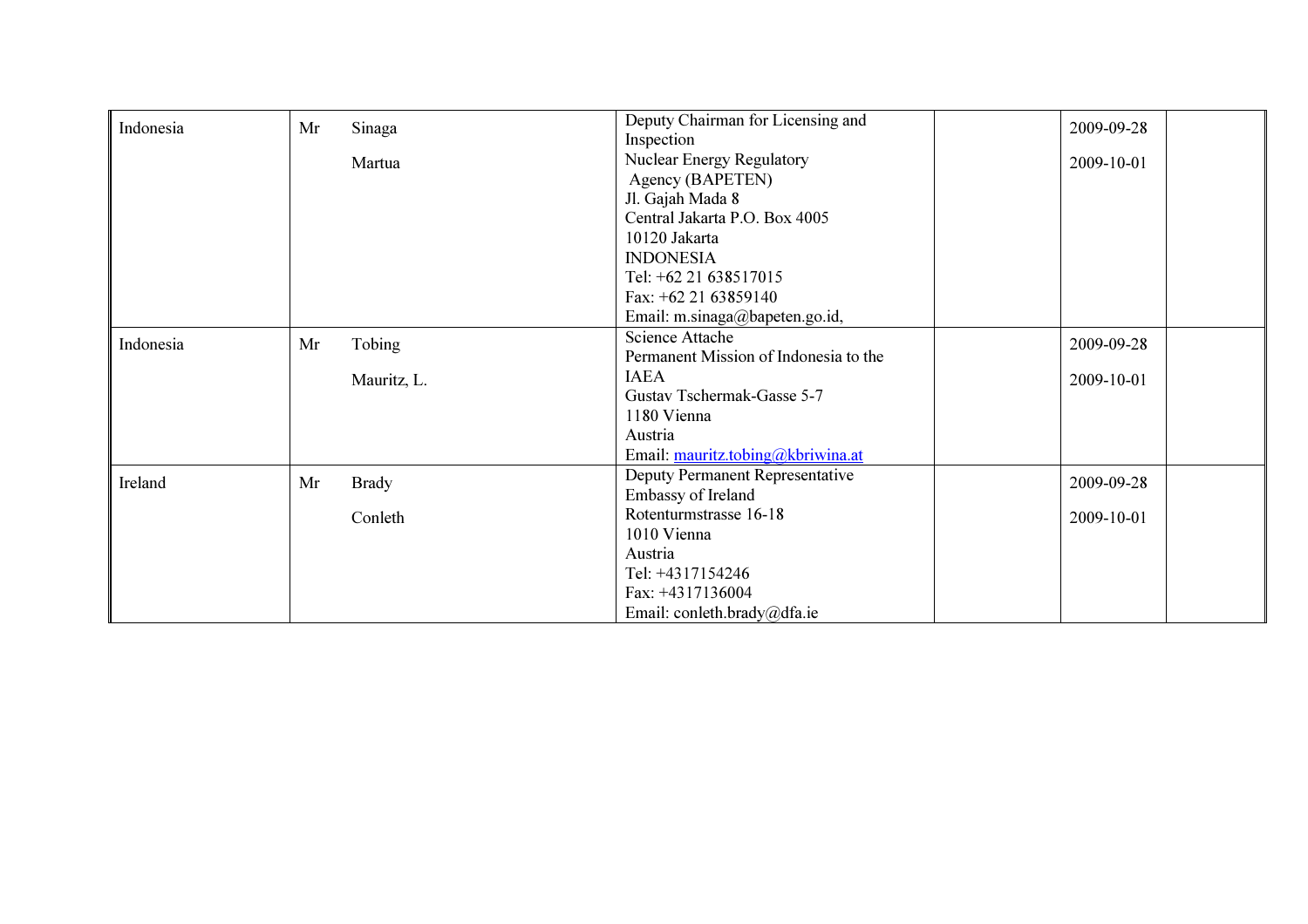| Ireland | Ms | McGarry    | <b>Chief Executive Officer</b>                | 2009-09-28 |
|---------|----|------------|-----------------------------------------------|------------|
|         |    |            | Radiological Protection Institute of Ireland  |            |
|         |    | Ann        | (RPII)                                        | 2009-10-01 |
|         |    |            | 3 Clonskeagh Square                           |            |
|         |    |            | <b>DUBLIN 14</b>                              |            |
|         |    |            | <b>IRELAND</b>                                |            |
|         |    |            | Tel: +353 1 2066922                           |            |
|         |    |            | Fax: +353 1 2697437                           |            |
|         |    |            | Email: amcgarry@rpii.ie                       |            |
| Ireland | Mr | O Donoghue | <b>Assistant Principal Officer</b>            | 2009-09-28 |
|         |    |            | <b>Environmental Radiation Policy Section</b> |            |
|         |    | Kevin      | Dpt. Environment, Heritage & Local            | 2009-10-01 |
|         |    |            | Government                                    |            |
|         |    |            | Ardcavan Industrial Park, Wexford             |            |
|         |    |            | Ireland                                       |            |
|         |    |            | Tel: +353 1 8883959                           |            |
|         |    |            | Fax: +353 53 9124807                          |            |
|         |    |            | Email: kevin.o'donoghue@environ.ie            |            |
| Italy   | Mr | Ranieri    | <b>ISPRA</b>                                  | 2009-09-28 |
|         |    |            | Via Vitaliano Brancati, 48                    |            |
|         |    | Roberto    | 00144 ROMA                                    | 2009-10-01 |
|         |    |            | <b>ITALY</b>                                  |            |
|         |    |            | Tel: 00390650072150                           |            |
|         |    |            | Fax: 00390650072941                           |            |
|         |    |            | Email: roberto.ranieri@isprambiente.it        |            |
| Japan   | Mr | Furuta     | <b>Special Adviser</b>                        | 2009-09-28 |
|         |    |            | Permanent Mission of Japan to the IAEA        |            |
|         |    | Satoshi    | Andromeda Tower, 23rd Floor                   | 2009-10-01 |
|         |    |            | Donau-City-Strasse 6                          |            |
|         |    |            | <b>1220 WIEN</b>                              |            |
|         |    |            | <b>AUSTRIA</b>                                |            |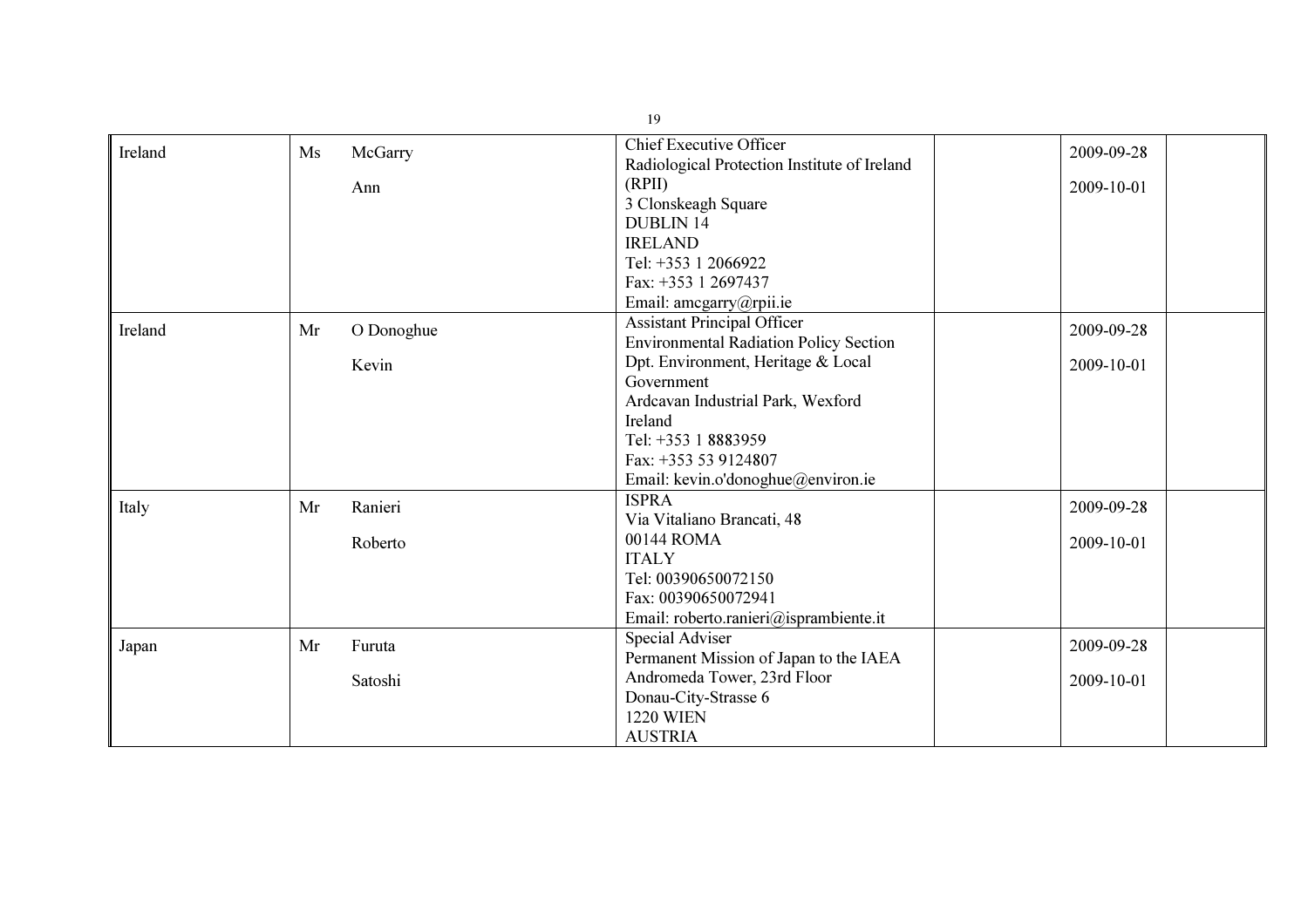| Japan | Ichii<br>Mr   | <b>Staff Specialist for Nuclear Safety</b> | 2009-09-28 |
|-------|---------------|--------------------------------------------|------------|
|       |               | <b>International Affairs Office</b>        |            |
|       | Naoto         | Nuclear and Industrial Safety Agency       | 2009-10-01 |
|       |               | (NISA)                                     |            |
|       |               | Ministry of Economy, Trade. and Industry   |            |
|       |               | (METI)                                     |            |
|       |               | <b>International Affairs Office</b>        |            |
|       |               | Kasumigaseki 1-3-1                         |            |
|       |               | Chiyoda-ku,                                |            |
|       |               | Tokyo 100-8986                             |            |
|       |               | Japan                                      |            |
|       |               | Tel: 0081335011087                         |            |
|       |               | Fax: 0081335805971                         |            |
|       |               | Email: ichii-naoto@meti.go.jp              |            |
| Japan | Kiyoura<br>Mr | <b>First Secretary</b>                     | 2009-09-28 |
|       |               | Permanent Mission of Japan to the IAEA     |            |
|       | Takashi       | Andromeda Tower, 23rd Floor                | 2009-10-01 |
|       |               | Donau-City-Strasse 6                       |            |
|       |               | <b>1220 WIEN</b>                           |            |
|       |               | <b>AUSTRIA</b>                             |            |
| Japan | Komizo<br>Mr  | Ambassador                                 | 2009-09-28 |
|       |               | Deputy Permanent Representative of         |            |
|       | Yasuyoshi     | Japan to IAEA                              | 2009-10-01 |
|       |               | Andromeda Tower                            |            |
|       |               | Donau-City Strasse 6                       |            |
|       |               | 1220 Vienna                                |            |
|       |               | Tel: 01 260 63 0                           |            |
|       |               | Fax: 01 263 67 50                          |            |
|       |               | Email: iaea02@pmj.at                       |            |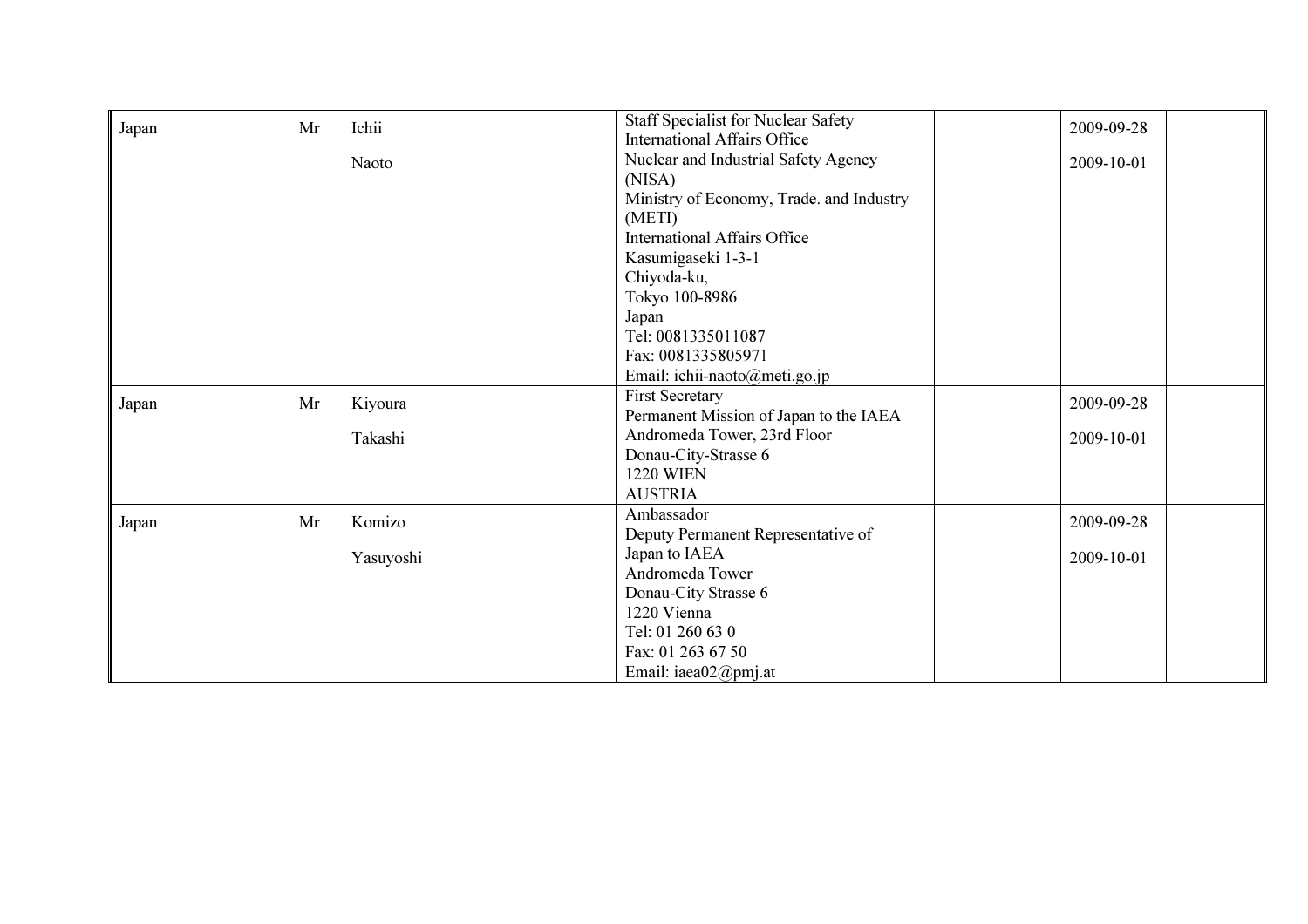| 21                 |    |           |                                                                      |            |
|--------------------|----|-----------|----------------------------------------------------------------------|------------|
| Japan              | Mr | Morita    | Director                                                             | 2009-09-28 |
|                    |    |           | <b>International Affairs Office</b>                                  |            |
|                    |    | Kentaro   | Nuclear and Industrial Safety Agency                                 | 2009-10-01 |
|                    |    |           | Ministry of Economy, Trade and Industry                              |            |
|                    |    |           | (METI)                                                               |            |
|                    |    |           | Kasumigaseki 1-3-1                                                   |            |
|                    |    |           | Chiyoda-ku                                                           |            |
|                    |    |           | Tokyo, 100-8986                                                      |            |
|                    |    |           | Japan                                                                |            |
|                    |    |           | 100-8986                                                             |            |
|                    |    |           | Tel: +81 3 3501 1087                                                 |            |
|                    |    |           | Fax: +81 3 3501 5971                                                 |            |
|                    |    |           | Email: morita-kentaro@meti.go.jp                                     |            |
| Japan              | Mr | Murata    | <b>First Secretary</b>                                               | 2009-09-28 |
|                    |    |           | Permanent Mission of Japan to the IAEA                               |            |
|                    |    | Shinichi  | Andromeda Tower, 23rd Floor                                          | 2009-10-01 |
|                    |    |           | Donau-City-Strasse 6                                                 |            |
|                    |    |           | <b>1220 WIEN</b>                                                     |            |
| Japan              | Mr | Ogasawara | Minister                                                             | 2009-09-28 |
|                    |    |           | Permanent Mission of Japan to the                                    |            |
|                    |    | Ichiro    | International Organizations in Vienna<br>Andromeda Tower, 23rd Floor | 2009-10-01 |
|                    |    |           | Donau-City-Strasse 6                                                 |            |
|                    |    |           | <b>1220 WIEN</b>                                                     |            |
|                    |    |           | <b>AUSTRIA</b>                                                       |            |
|                    |    |           | Korea Institute of Nuclear Safety (KINS)                             |            |
| Korea, Republic of | Mr | Han       | <b>Technical Standard Department</b>                                 | 2009-09-28 |
|                    |    |           | 19 Gusung-Dong                                                       | 2009-10-01 |
|                    |    | Beom-seok | Yusong-Gu                                                            |            |
|                    |    |           | P.O. Box 114                                                         |            |
|                    |    |           | <b>DAEJEON 305-338</b>                                               |            |
|                    |    |           | Republic of Korea                                                    |            |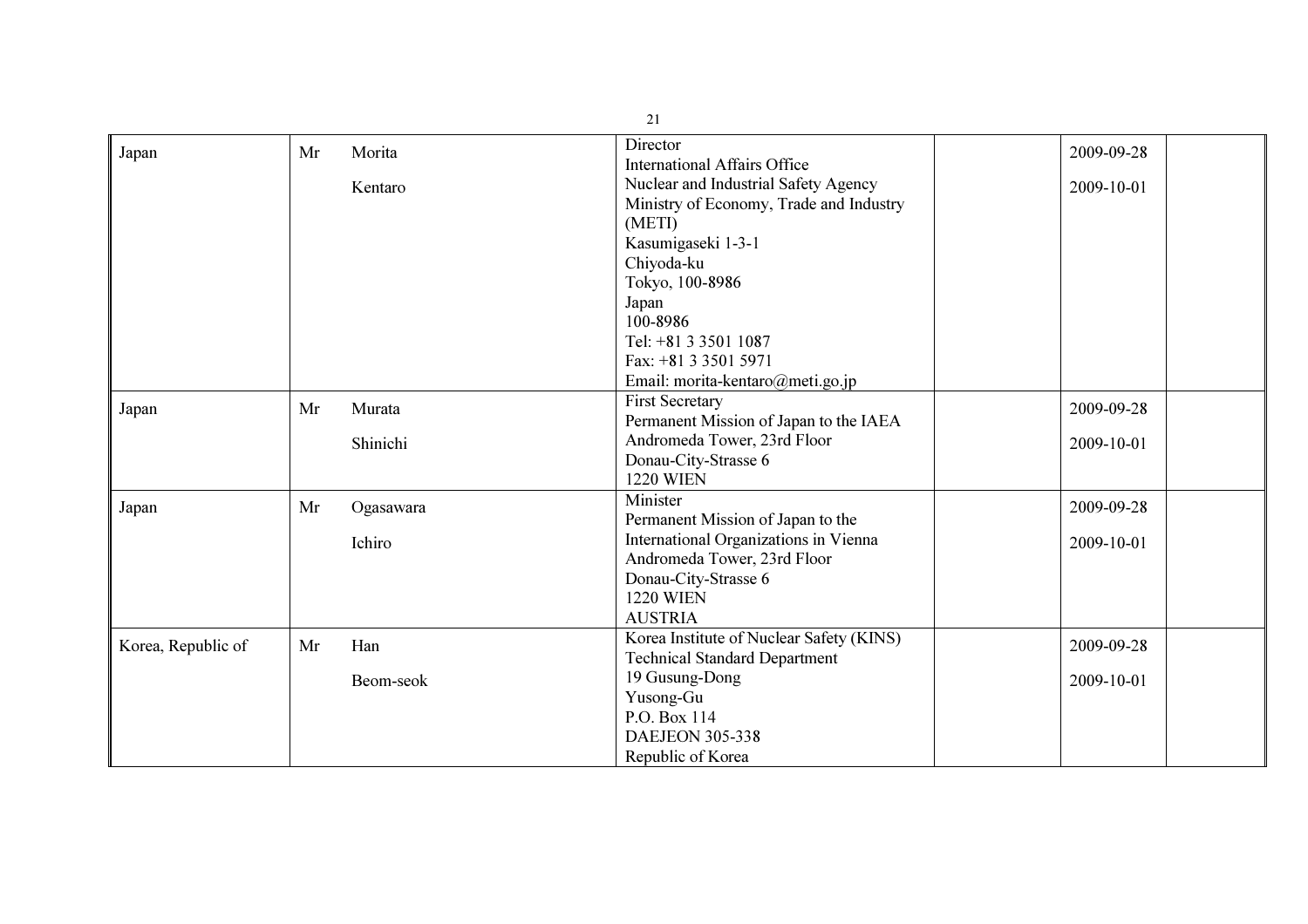| Korea, Republic of | Mr | Kim         | Senior Advisor                                             | 2009-09-28 |
|--------------------|----|-------------|------------------------------------------------------------|------------|
|                    |    |             | Korea Institute of Nuclear Safety (KINS)<br>19 Gusung-Dong |            |
|                    |    | Hho-jung    | Yusong-Gu                                                  | 2009-10-01 |
|                    |    |             | P.O. Box 114                                               |            |
|                    |    |             | <b>DAEJEON 305-338</b>                                     |            |
|                    |    |             | Republic of Korea                                          |            |
|                    |    |             | Senior Advisor                                             |            |
| Korea, Republic of | Mr | Na          | Korea Institute of Nuclear Safety (KINS)                   |            |
|                    |    | Seong Ho    | 19 Gusung-Dong                                             |            |
|                    |    |             | Yusong-Gu                                                  |            |
|                    |    |             | P.O. Box 114                                               |            |
|                    |    |             | <b>DAEJEON 305-338</b>                                     |            |
|                    |    |             | Republic of Korea                                          |            |
| Korea, Republic of | Mr | Kwon        | Senior Manager                                             | 2009-09-28 |
|                    |    |             | Korea Hydro & Nuclear Power Co., Ltd.                      |            |
|                    |    | Maeng-sub   | 411 Young dong-daero                                       | 2009-10-01 |
|                    |    |             | Gangnam-Gu                                                 |            |
|                    |    |             | Seoul                                                      |            |
|                    |    |             | Republico f Korea                                          |            |
| Korea, Republic of | Mr | Moon        | Permanent Mission of the Republic of                       | 2009-09-28 |
|                    |    |             | Korea to the IAEA                                          |            |
|                    |    | Byung-Ryong | Gregor-Mendel-Strasse 25                                   | 2009-10-01 |
|                    |    |             | 1180 Wien                                                  |            |
| Korea, Republic of | Mr | Na          | Senior Advisor                                             | 2009-09-28 |
|                    |    |             | Korea Institute of Nuclear Safety (KINS)                   |            |
|                    |    | Seong-Ho    | 19 Gusung-Dong                                             | 2009-10-01 |
|                    |    |             | Yusong-Gu, P.O. Box 114                                    |            |
|                    |    |             | <b>DAEJEON 305-338</b>                                     |            |
|                    |    |             | KOREA, REPUBLIC OF                                         |            |
|                    |    |             | Tel: 0082 42 8680292                                       |            |
|                    |    |             | Fax: 0082 42 8623680                                       |            |
|                    |    |             | Email: shna@kims.re.kr                                     |            |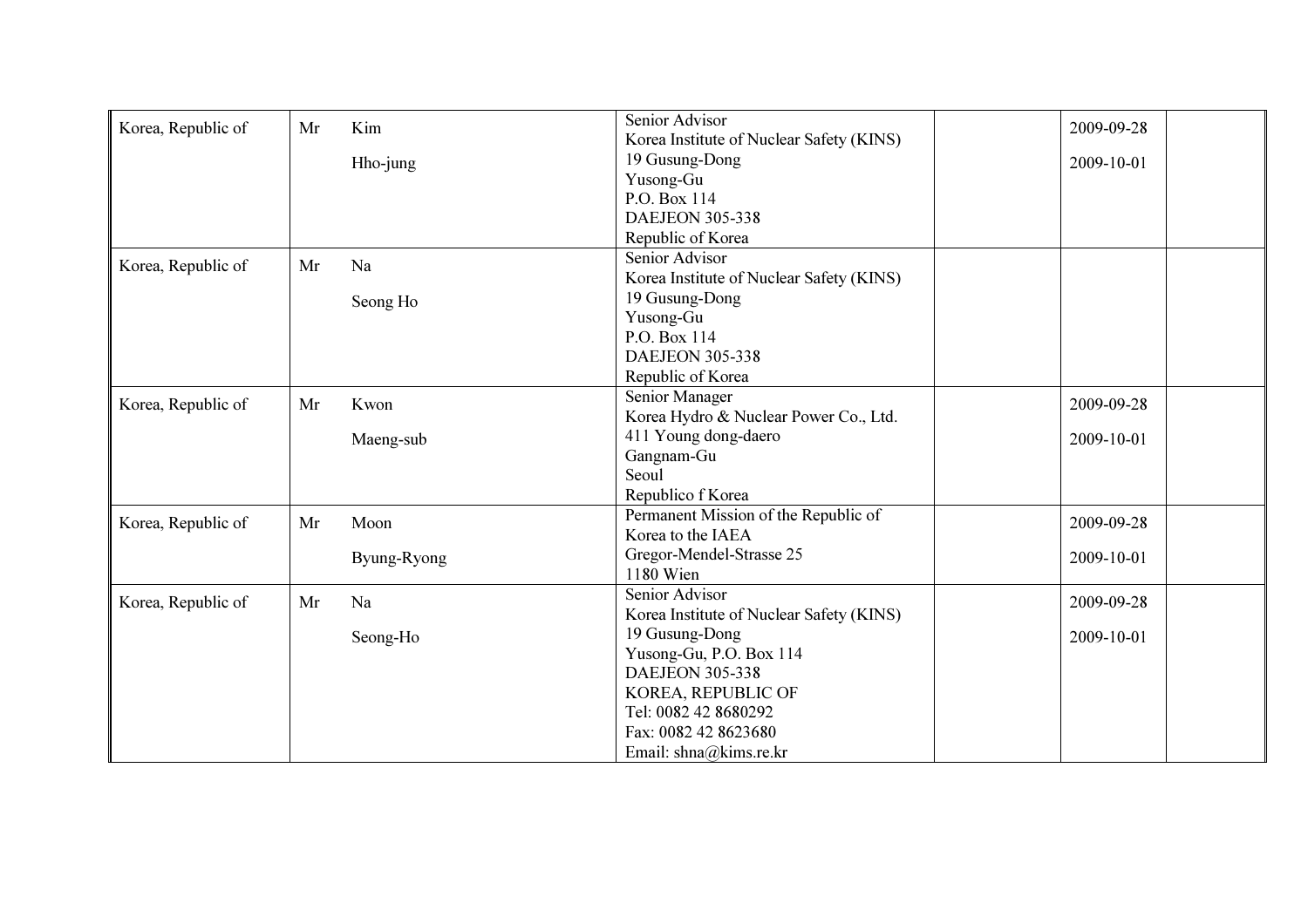| Korea, Republic of | Mr | Sim                        | Ministry of Education, Science and<br>Technology                                                                                                                                            | 2009-09-28               |
|--------------------|----|----------------------------|---------------------------------------------------------------------------------------------------------------------------------------------------------------------------------------------|--------------------------|
|                    |    | Won-mu                     |                                                                                                                                                                                             | 2009-10-01               |
| Lithuania          | Ms | Greiciuviene               | Nuclear Energy Attaché                                                                                                                                                                      | 2009-09-28               |
|                    |    | Violeta                    | Permanent Mission of Lithuania to the<br><b>IAEA</b><br>Opernring 5, 4th Floor<br>1010 Vienna<br>Tel: 00431710958014<br>Fax: 00431 7109759<br>Email:<br>v.greiciuviene@lithuanianmission.at | 2009-10-01               |
| Lithuania          | Mr | <b>Norkus</b><br>Renatas   | Resident Representative of the Republic of<br>Lithuania to the IAEA<br>Opernring 5<br><b>1010 WIEN</b><br><b>AUSTRIA</b><br>Tel: 710978010<br>Fax: 7109759                                  | 2009-09-28<br>2009-10-01 |
|                    |    |                            | Email: mission@lithuanianmission.at                                                                                                                                                         |                          |
| Lithuania          | Mr | <b>SEMENAS</b><br>Rimantas | <b>State Nuclear Power Safety Inspectorate</b><br>Gostauto g. 12,<br>Vilnius 01108                                                                                                          | 2009-09-28<br>2009-10-01 |
|                    |    |                            | <b>LITHUANIA</b><br>Tel: +370 5 266 1578<br>Fax: $+37052614487$<br>Email: r.semenas@vatesi.lt                                                                                               |                          |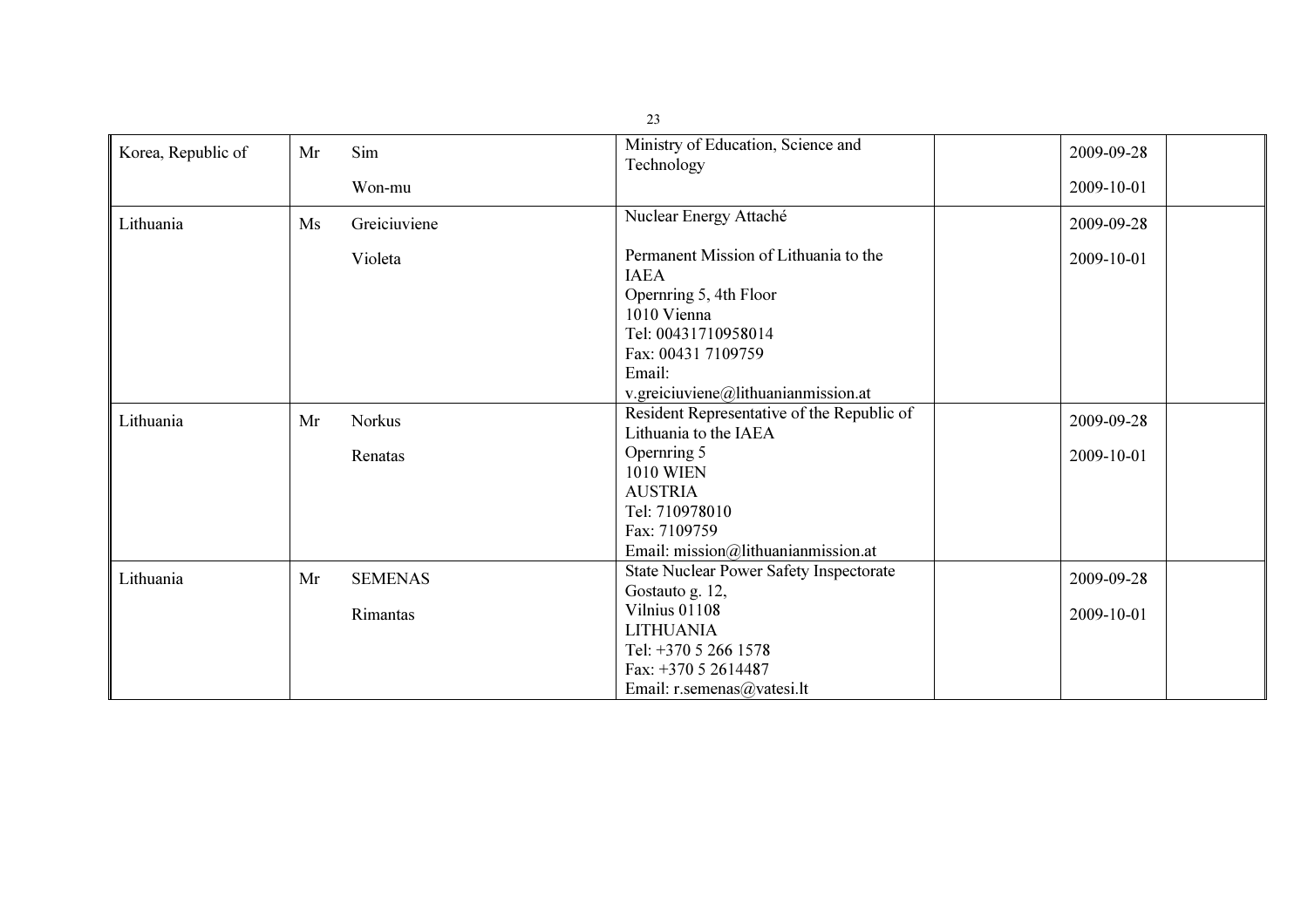| Luxembourg | Mr | Berg      | Representant permanent adjoint du            | 2009-09-28 |
|------------|----|-----------|----------------------------------------------|------------|
|            |    |           | Luxembourg aupres de l'AIEA                  |            |
|            |    | Francois  | Mission permanente du Luxembourg             | 2009-10-01 |
|            |    |           | auprès de l'AIEA                             |            |
|            |    |           | Sternwartestrasse 81                         |            |
|            |    |           | 1180 Vienna                                  |            |
|            |    |           | Austria                                      |            |
|            |    |           | Tel: 0043 1 478 21 44                        |            |
|            |    |           | Fax: 004314782144                            |            |
|            |    |           | Email: vienne.amb@mae.etat.lu                |            |
| Luxembourg | Ms | Conzemius | Ambassadeur                                  | 2009-09-28 |
|            |    |           | Representante Permanente du                  |            |
|            |    | Arlette   | Luxembourg auprès de l'AIEA                  | 2009-10-01 |
|            |    |           | Sternwartestrasse 81                         |            |
|            |    |           | <b>1180 WIEN</b>                             |            |
|            |    |           | <b>AUSTRIA</b>                               |            |
|            |    |           | Tel: 004314782142                            |            |
|            |    |           | Fax: 00431782144                             |            |
|            |    |           | Email: vienne.amb@mae.etat.lu                |            |
| Luxembourg | Mr | Majerus   | Ministère de la santé; Direction de la santé | 2009-09-28 |
|            |    |           | Division de la Rradioprotection              |            |
|            |    | Patrick   | Villa Louvigny-Allée Marconi                 | 2009-10-01 |
|            |    |           | L-2120 Luxembourg                            |            |
|            |    |           | <b>LUXEMBOURG</b>                            |            |
|            |    |           | Tel: 00352 2478 5670                         |            |
|            |    |           | Fax: 00352 467522                            |            |
|            |    |           | Email: patrick.majerus@ms.etat.lu            |            |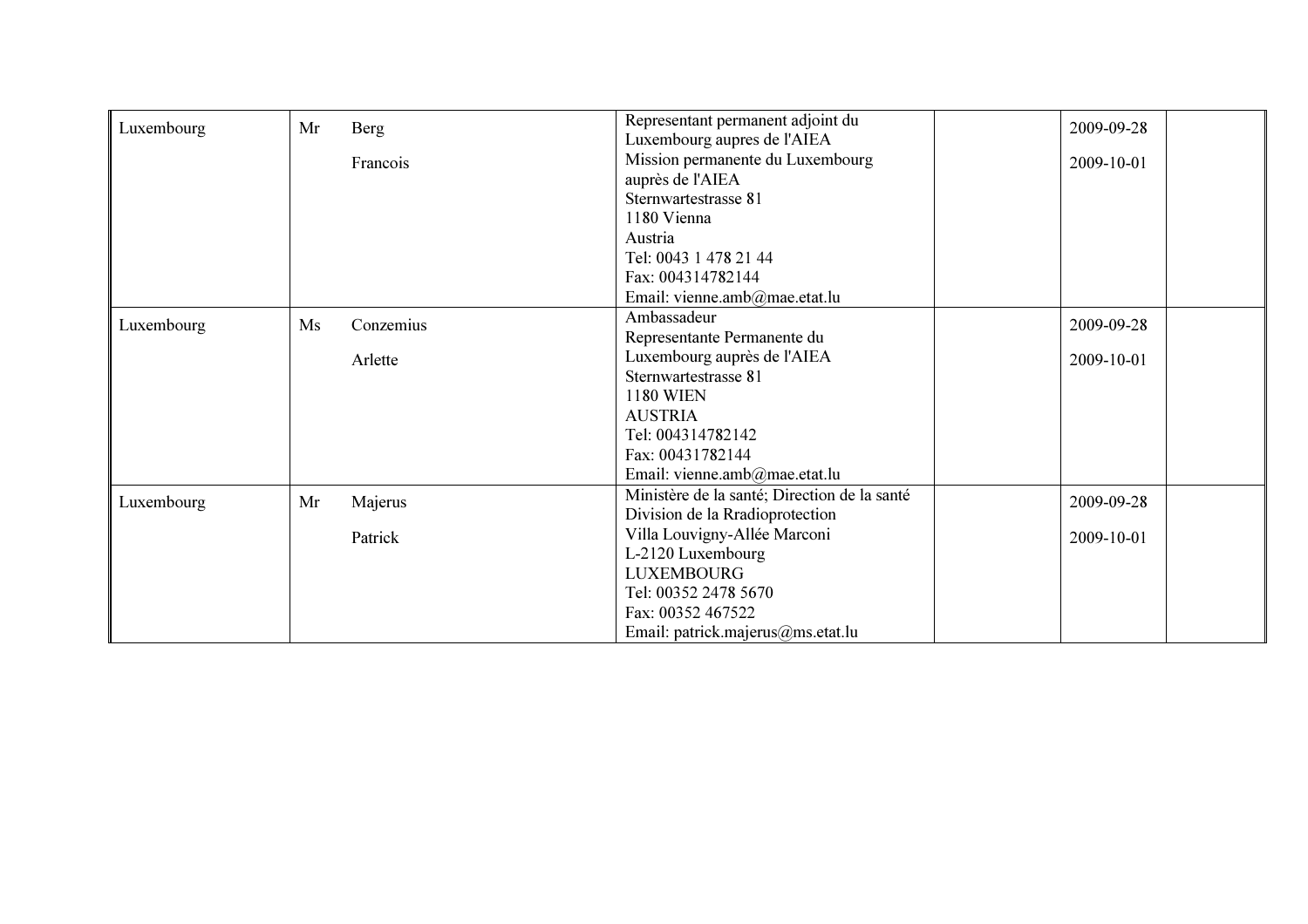|        |    |                     | 25                                            |            |
|--------|----|---------------------|-----------------------------------------------|------------|
| Mexico | Mr | Canchola Gutiérrez  | Representante Permanente Alterno de<br>México | 2009-09-28 |
|        |    | <b>Ulises</b>       | ante los Organismos Internacionales con       | 2009-10-01 |
|        |    |                     | sede en Viena                                 |            |
|        |    |                     | Operngasse 21/10                              |            |
|        |    |                     | 1040 Vienna                                   |            |
|        |    |                     | Austria                                       |            |
| Mexico | Mr | Diaz                | Ambassador                                    | 2009-09-28 |
|        |    |                     | Resident Representation of Mexico to the      |            |
|        |    | Alejandro           | <b>IAEA</b>                                   | 2009-10-01 |
|        |    |                     | Operngasse 21                                 |            |
|        |    |                     | 1040 Vienna                                   |            |
|        |    |                     | Austria                                       |            |
|        |    |                     | Tel: 004313107383                             |            |
|        |    |                     | Fax: 004313107387                             |            |
|        |    |                     | Email: embamex@embamex.or.at                  |            |
| Mexico | Mr | Eibenschutz Hartman | Comisión Nacional de Seguridad                | 2009-09-28 |
|        |    |                     | Nuclear y Salvaguardias                       |            |
|        |    | J.                  | Dr. Barragan No 779                           | 2009-10-01 |
|        |    |                     | Colonia Narvarte                              |            |
|        |    |                     | 03020 Mexico, D.F.                            |            |
|        |    |                     | Mexico                                        |            |
|        |    |                     | Tel: +52 5550953250                           |            |
|        |    |                     | Fax: +52 5550953295                           |            |
|        |    |                     | Email: je@cnsns.gob.mx                        |            |
| Mexico | Mr | Fuentes-Sanchez     | Permanent Mission of Mexico to the            | 2009-09-28 |
|        |    |                     | <b>IAEA</b>                                   |            |
|        |    | Ruben               | Operngasse 21/10                              | 2009-10-01 |
|        |    |                     | 1040 Vienna                                   |            |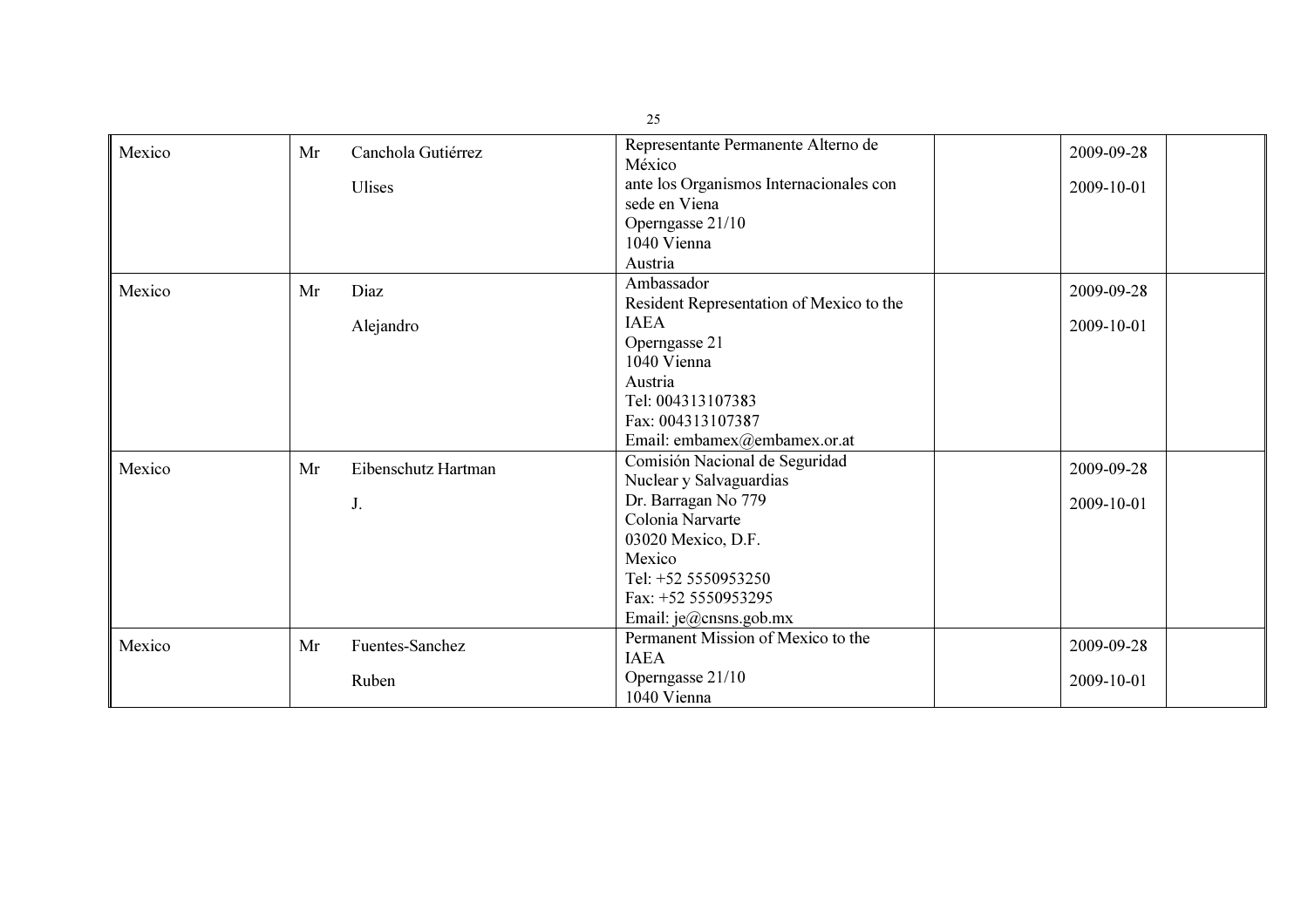| Mexico  | Mr | Gonzalez-Mercado | Gerente de Seguridad Nuclear de la     | 2009-09-28 |
|---------|----|------------------|----------------------------------------|------------|
|         |    |                  | Comisión Nacional de Seguridad Nuclear |            |
|         |    | Victor Manuel    | y Salvaguardias (CNSNS)                | 2009-10-01 |
|         |    |                  | Dr. Barragan 772 Col. Narvarte         |            |
|         |    |                  | Ciudad de México 03020                 |            |
|         |    |                  | Distrito Federal                       |            |
|         |    |                  | Mexico                                 |            |
|         |    |                  | Tel: 0052550953230                     |            |
|         |    |                  | Email: vmgonzalez@cnsns.gob.mx         |            |
| Nigeria | Mr | Adamu            | Nigerian Nuclear Regulaotry Authority  | 2009-09-28 |
|         |    |                  | (NNRA)                                 |            |
|         |    | John             | Plot 564/565 Airport Road              | 2009-10-01 |
|         |    |                  | P.O. Box 559                           |            |
|         |    |                  | Abuja                                  |            |
|         |    |                  | Nigeria                                |            |
|         |    |                  | Tel: 00 234 670 1153                   |            |
|         |    |                  | Fax: 00 234 9 461 8630                 |            |
|         |    |                  | Email: dawhaus@yahoo.com               |            |
| Nigeria | Mr | Ogharandukun     | Director                               | 2009-09-28 |
|         |    |                  | Nuclear Safety, Physical Security and  |            |
|         |    | Martin Oshof     | Safeguards                             | 2009-10-01 |
|         |    |                  | Nigerian Nuclear Regulatory Authority  |            |
|         |    |                  | (NNRA)                                 |            |
|         |    |                  | Plot 564/565 Airport Road              |            |
|         |    |                  | Central Area                           |            |
|         |    |                  | P.M.B. 559, Garki                      |            |
|         |    |                  | ABUJA, FCT                             |            |
|         |    |                  | <b>NIGERIA</b>                         |            |
|         |    |                  | Tel: +234 94618624                     |            |
|         |    |                  | Fax: +234 94618624                     |            |
|         |    |                  | Email: m.ogharandukun@nnra.gov.ng      |            |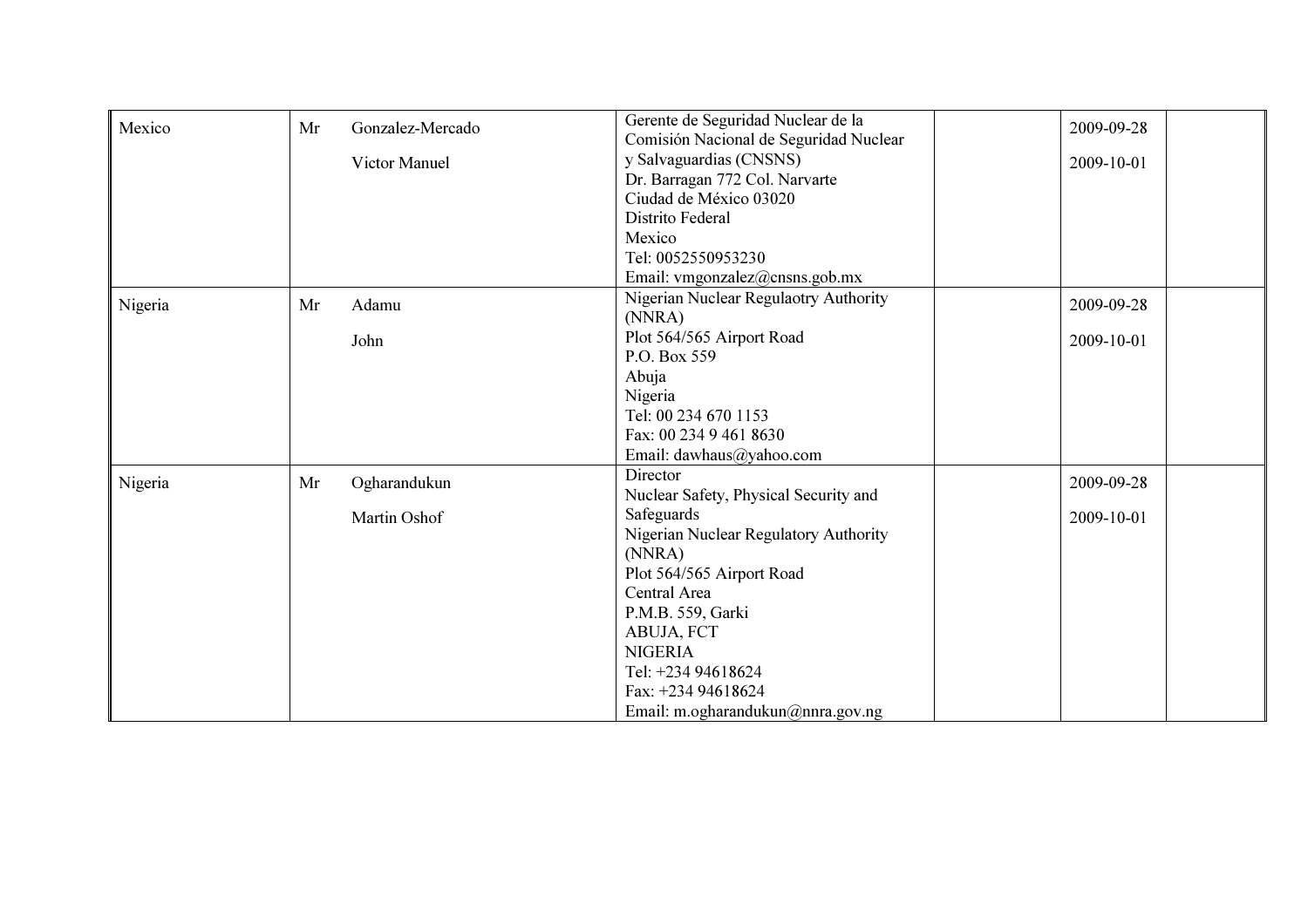|          |    |          | 27                                                         |            |
|----------|----|----------|------------------------------------------------------------|------------|
| Norway   | Mr | Hornkjøl | Senior Adviser<br>Norwegian Radiation Protection Authority | 2009-09-28 |
|          |    | Sverre   | PO Box 55                                                  | 2009-10-01 |
|          |    |          | NO-1332 Osteraas                                           |            |
|          |    |          | <b>NORWAY</b>                                              |            |
|          |    |          | Tel: +47 67 16 2500                                        |            |
|          |    |          | Fax: +47 67 14 7407                                        |            |
|          |    |          | Email: sverre.hornkjol@nrpa.no                             |            |
| Norway   | Ms | Skjelnes | 1st Secretary                                              | 2009-09-28 |
|          |    |          | Permanent Missionof Norway                                 |            |
|          |    | Silja    | Reisnerstrasse 55-57                                       | 2009-10-01 |
|          |    |          | 1030 Wien                                                  |            |
|          |    |          | Tel: 715 66 92 235                                         |            |
|          |    |          | Fax: 712 65 52                                             |            |
|          |    |          | Email: silja.skjelnes@mfa.no                               |            |
| Pakistan | Ms | Hammad   | Pakistan Nuclear Regulatory Authority                      | 2009-09-28 |
|          |    |          | (PNRA)                                                     |            |
|          |    | Rahila   | G-8, Mauve Area                                            | 2009-10-01 |
|          |    |          | P.O. Box 1912                                              |            |
|          |    |          | <b>ISLAMABAD 44000</b>                                     |            |
|          |    |          | <b>PAKISTAN</b>                                            |            |
|          |    |          | Tel: 00925 1 9252378                                       |            |
|          |    |          | Fax: 00925 1 9252311                                       |            |
|          |    |          | Email: r.hammad@ins.pnra.org                               |            |
| Pakistan | Mr | Mumtaz   | Minister (Technical)<br>Embassy of Pakistan                | 2009-09-28 |
|          |    |          | Hofzeile 13                                                |            |
|          |    | Ahmad    | 1190 Vienna                                                | 2009-10-01 |
|          |    |          | Tel: +43 13692404                                          |            |
|          |    |          | Fax: +43 13687376                                          |            |
|          |    |          | Email: parepvienna@gmail.com                               |            |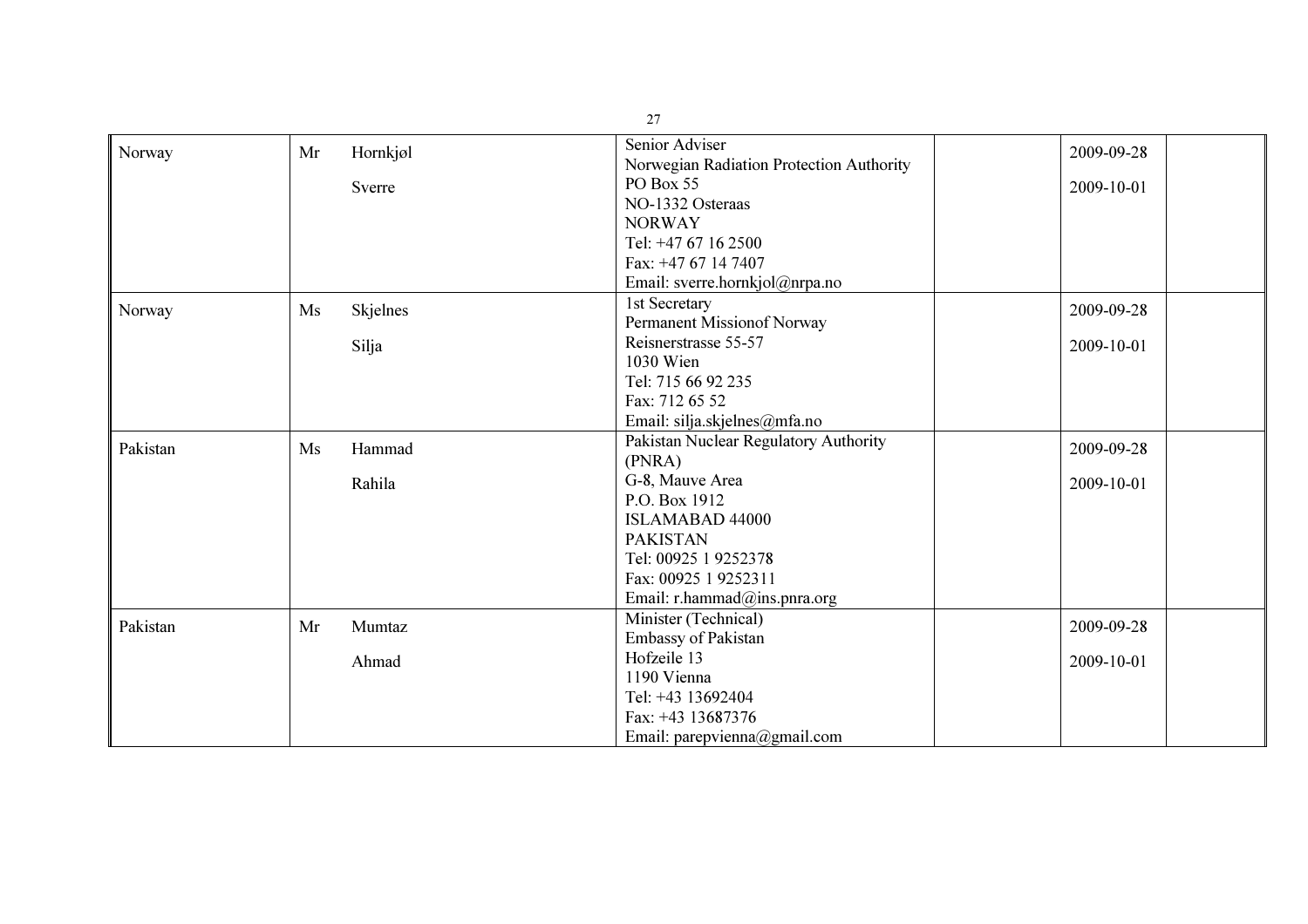| Pakistan | Mr | Qureshi         | Deputy Director                      | 2009-09-28 |
|----------|----|-----------------|--------------------------------------|------------|
|          |    |                 | <b>Strategic Plans Division</b>      |            |
|          |    | Muhammad, Jalil | Rawalpindi                           | 2009-10-01 |
|          |    |                 | Pakistan                             |            |
|          |    |                 | Tel: +92 51 9280669                  |            |
|          |    |                 | Fax: +92 51 9280197                  |            |
|          |    |                 | Email: jqreshi954@yahoo.com          |            |
| Poland   | Mr | Jurkowski       | Vicepresident                        | 2009-09-28 |
|          |    |                 | National Atomic Energy Agency (PAA)  |            |
|          |    | Maciej, Jerzy   | Department for Radiation and Nuclear | 2009-10-01 |
|          |    |                 | Safety                               |            |
|          |    |                 | ul. Krucza 36                        |            |
|          |    |                 | 00-522 WARSAW                        |            |
|          |    |                 | <b>POLAND</b>                        |            |
|          |    |                 | Tel: 0048 22 6959804                 |            |
|          |    |                 | Fax: 0048 22 6959848                 |            |
|          |    |                 | Email: maciej.jurkowski@paa.gov.pl   |            |
| Poland   | Ms | Szymko          | National Atomic Energy Agency (PAA)  | 2009-09-28 |
|          |    |                 | Radiation Emergency Center (CEZAR)   |            |
|          |    | Magdalena       | ul. Krucza 36                        | 2009-10-01 |
|          |    |                 | 00-522 WARSAW                        |            |
|          |    |                 | <b>POLAND</b>                        |            |
|          |    |                 | Tel: 0048226959803                   |            |
|          |    |                 | Fax: 0048226959846                   |            |
|          |    |                 | Email: szymko@paa.gov.pl             |            |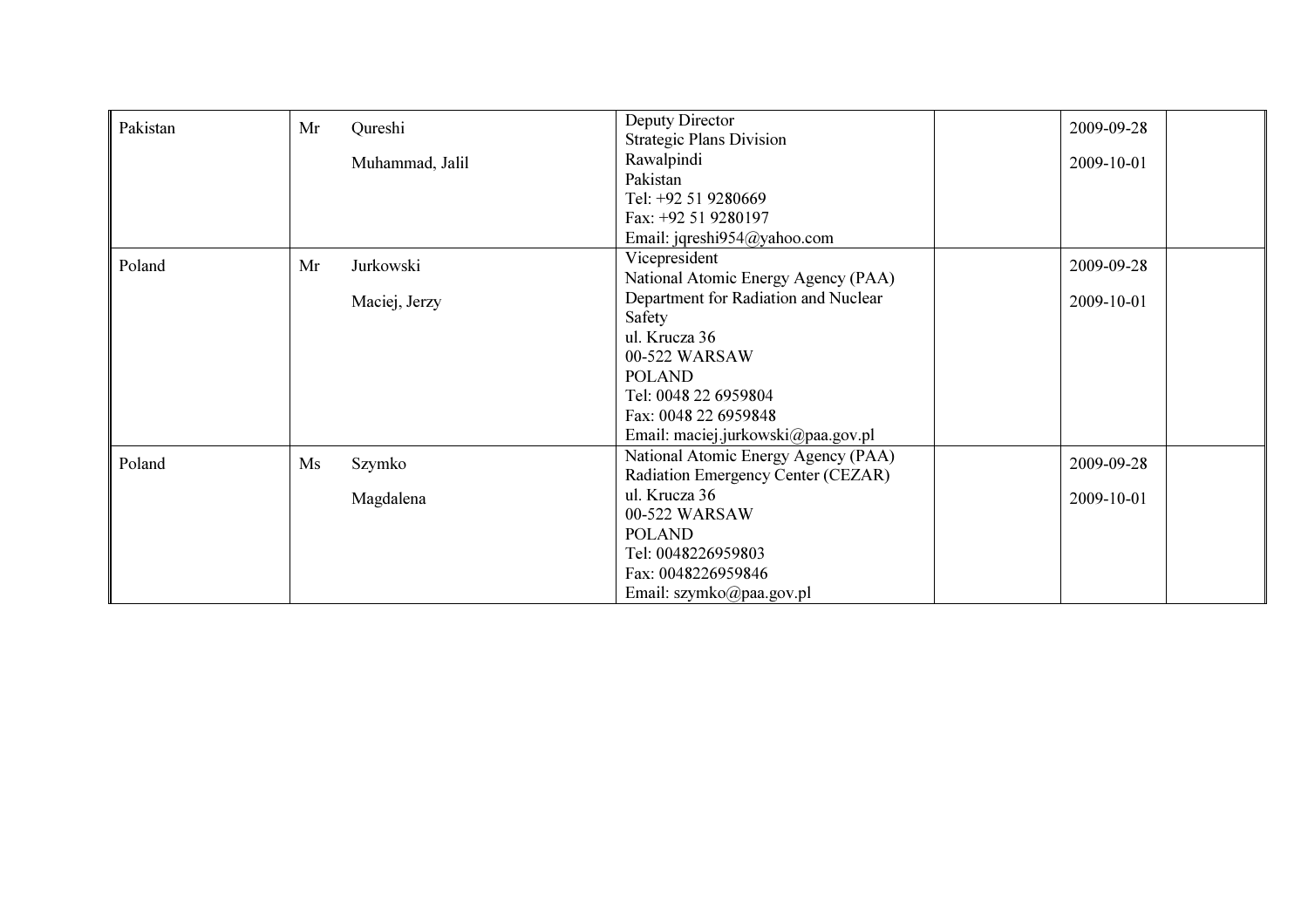|          | 29 |                 |                                                                   |            |  |
|----------|----|-----------------|-------------------------------------------------------------------|------------|--|
| Portugal | Mr | Carvalho Soares | President of the<br><b>Commission for Radiological Protection</b> | 2009-09-28 |  |
|          |    | Jose            | and Nuclear Safety of the                                         | 2009-10-01 |  |
|          |    |                 | Technological and Nuclear Institute                               |            |  |
|          |    |                 | Estrada Nacional 10                                               |            |  |
|          |    |                 | 2686-953 SACAVEM                                                  |            |  |
|          |    |                 | <b>PORTUGAL</b>                                                   |            |  |
|          |    |                 | Tel: 00351 219946010                                              |            |  |
|          |    |                 | Fax: 00351 219550117                                              |            |  |
|          |    |                 | Email: soaresjc@cii.fc.ul.pt                                      |            |  |
| Portugal | Mr | Coelho          | Deputy, Minister-Counsellor                                       | 2009-09-28 |  |
|          |    |                 | Permanent Mission of Portugal to the                              |            |  |
|          |    | Fernando        | <b>IAEA</b>                                                       | 2009-10-01 |  |
|          |    |                 | Opernring 3/1                                                     |            |  |
|          |    |                 | 1010 Vienna                                                       |            |  |
| Romania  | Mr | Biro            | Director General                                                  | 2009-09-28 |  |
|          |    |                 | National Commission for Nuclear                                   |            |  |
|          |    | Lucian          | Activities Control (CNCAN)                                        | 2009-10-01 |  |
|          |    |                 | <b>Nuclear Reactors Division</b>                                  |            |  |
|          |    |                 | 14 Liberatatii Blvd.                                              |            |  |
|          |    |                 | Bucharest 5                                                       |            |  |
|          |    |                 | Romania                                                           |            |  |
|          |    |                 | Tel: +403160572                                                   |            |  |
|          |    |                 | Fax: +403173887                                                   |            |  |
|          |    |                 | Email: lucian.biro@cncan.ro                                       |            |  |
| Romania  | Mr | Dina            | National Nuclear Electricity Authority                            | 2009-09-28 |  |
|          |    |                 | ("Nuclearelectrica" S.A.)                                         |            |  |
|          |    | Dumitru         | 65, Polona Street                                                 | 2009-10-01 |  |
|          |    |                 | P.O. Box 22-102                                                   |            |  |
|          |    |                 | 010494 BUCHAREST                                                  |            |  |
|          |    |                 | <b>ROMANIA</b>                                                    |            |  |
|          |    |                 | Tel: 0040 21 2038287                                              |            |  |
|          |    |                 | Fax: 0040 21 3169400                                              |            |  |
|          |    |                 | Email: ddina@nuclearelectrica.ro                                  |            |  |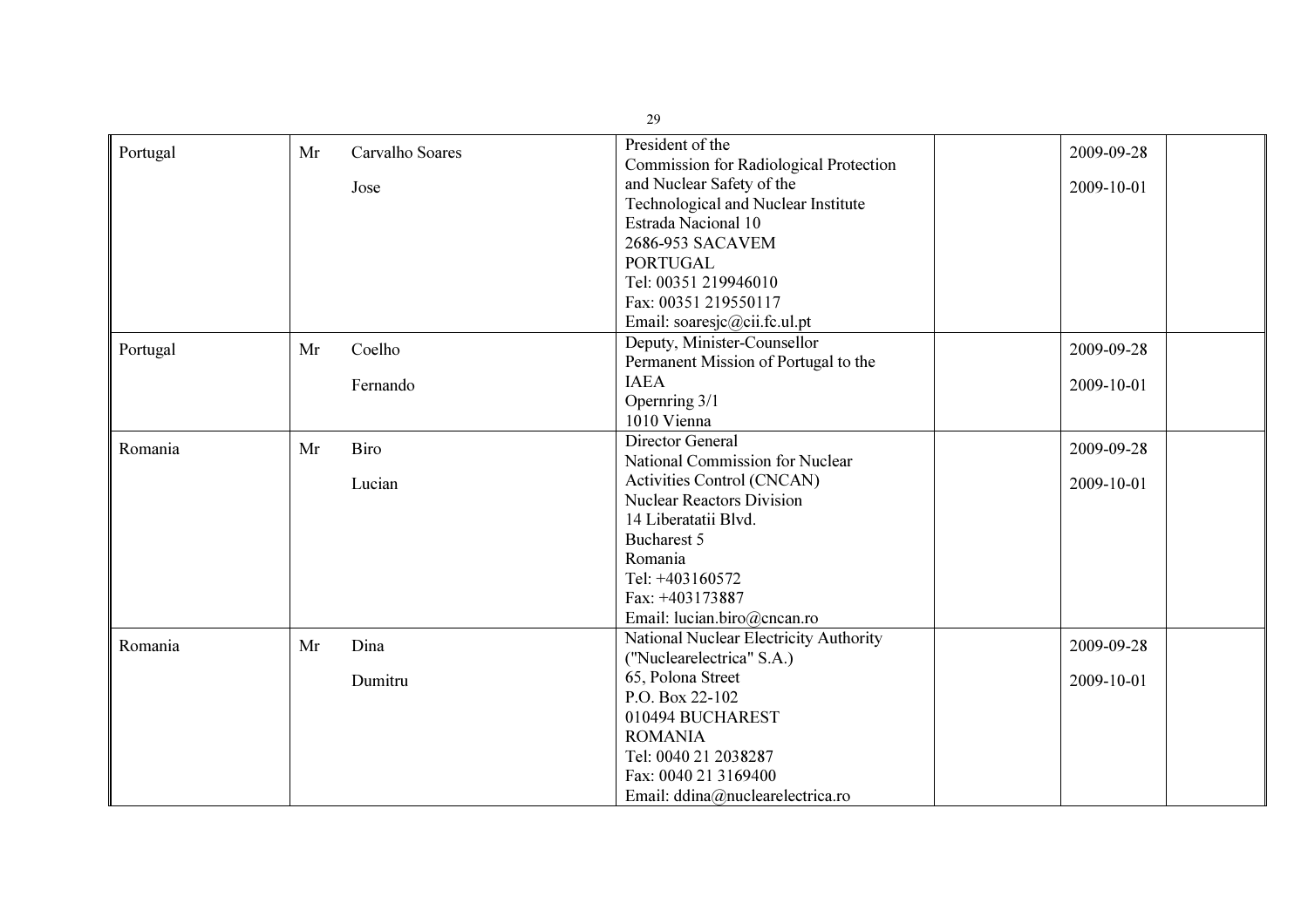| Romania | Mr | Feruta        | Ambassador, Permanent Representative     | 2009-09-28 |
|---------|----|---------------|------------------------------------------|------------|
|         |    |               | of Romania to the International          |            |
|         |    | Cornel        | Organizations in Vienna                  | 2009-10-01 |
|         |    |               | Seilerstätte 17/2.St./8-9                |            |
|         |    |               | 1010 Wien                                |            |
|         |    |               | Austria                                  |            |
| Romania | Mr | Neculaescu    | <b>Second Secretary</b>                  | 2009-09-28 |
|         |    |               | Permanent Mission of Romania to the      |            |
|         |    | Dan           | <b>IAEA</b>                              | 2009-10-01 |
|         |    |               | Seilerstätte 17/2/8-9                    |            |
|         |    |               | 1010 Vienna                              |            |
|         |    |               | Austria                                  |            |
| Romania | Ms | <b>TRONEA</b> | National Commission for Nuclear          | 2009-09-28 |
|         |    |               | Activities Control (NCNAC)               |            |
|         |    | Madalina      | 4 Lt. Zalic Street,                      | 2009-10-01 |
|         |    |               | Bucharest 6,                             |            |
|         |    |               | <b>ROMANIA</b>                           |            |
|         |    |               | Tel: +40 21 3162441                      |            |
|         |    |               | Fax: +40 21 3162441                      |            |
|         |    |               | Email: madalina.tronea@cncan.ro          |            |
| Romania | Ms | Vajda         | Secretary of State                       | 2009-09-28 |
|         |    |               | President of the National Commission for |            |
|         |    | Borbala       | <b>Nuclear Activities Control</b>        | 2009-10-01 |
|         |    |               | 14 Libertatii Bulevard                   |            |
|         |    |               | P.O. Box 42-4                            |            |
|         |    |               | 050706 Bucharest Sector 5                |            |
|         |    |               | Romania                                  |            |
|         |    |               | Tel: +403160572                          |            |
|         |    |               | Fax: +40213173887                        |            |
|         |    |               | Email: vajda.borbala@cncan.ro            |            |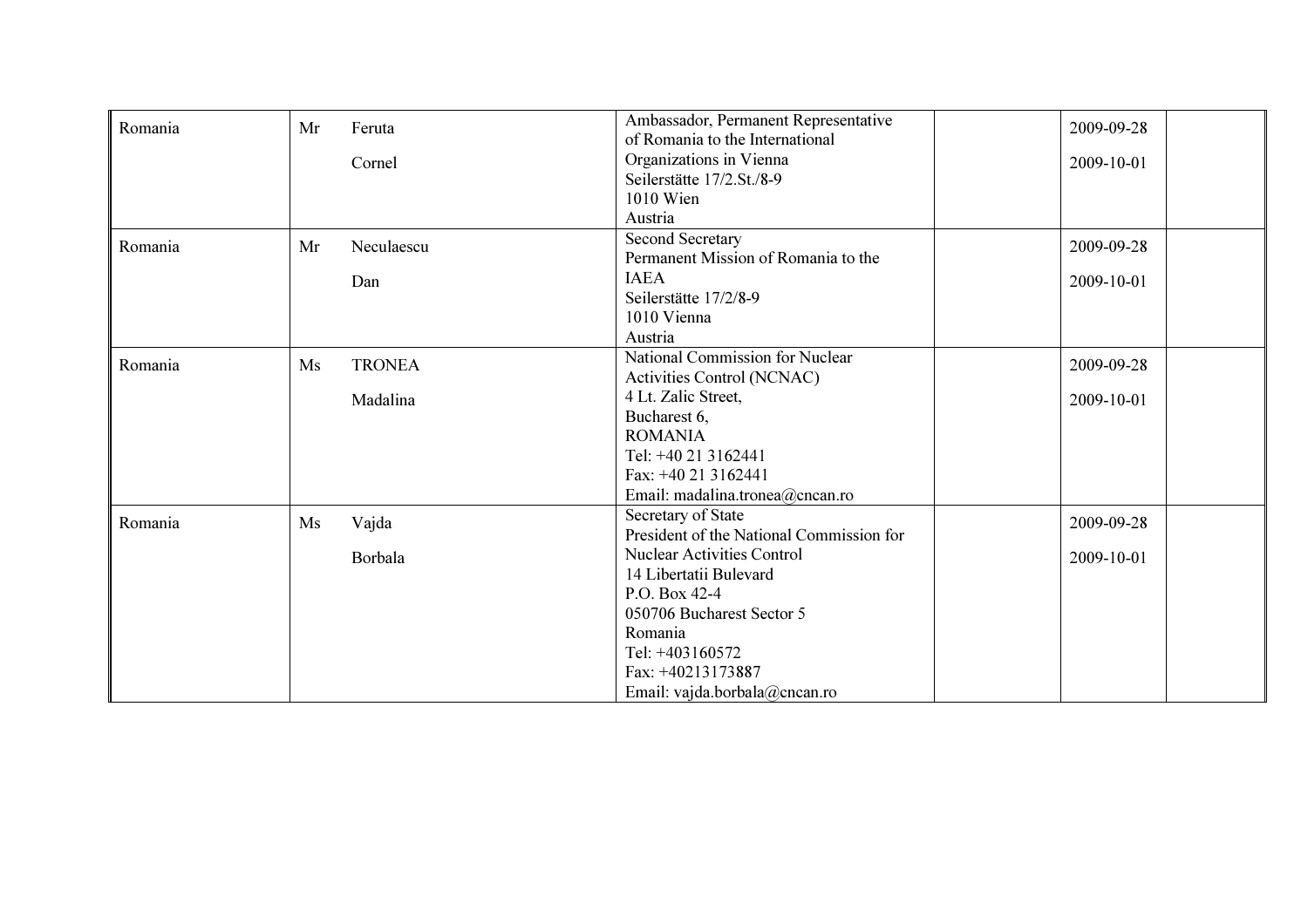|                           |    |                      | 31                                         |            |
|---------------------------|----|----------------------|--------------------------------------------|------------|
| <b>Russian Federation</b> | Mr | Erastov              | <b>ROSATOM</b>                             | 2009-09-28 |
|                           |    |                      | 24/26 B. Ordynka Strasse                   |            |
|                           |    | Alexander            | Moscow                                     | 2009-10-01 |
|                           |    |                      | <b>Russian Federation</b>                  |            |
|                           |    |                      | Tel: +7499 9492193                         |            |
|                           |    |                      | Email: aerastov@faae.ru                    |            |
| <b>Russian Federation</b> | Mr | Kharlampiev          | Concern "Energoatom"                       | 2009-09-28 |
|                           |    |                      | Bolshaya Ordynka Str. 24/26                |            |
|                           |    | Sergey               | Moscow 119017                              | 2009-10-01 |
|                           |    |                      | <b>Russian Federation</b>                  |            |
|                           |    |                      | Tel: 0074952392474                         |            |
|                           |    |                      | Fax: 0074952392553                         |            |
|                           |    |                      | Email: kharlampiev@rosenergoatom.ru        |            |
| <b>Russian Federation</b> | Mr | Zhuk                 | All-Russian Research Institute for Nuclear | 2009-09-28 |
|                           |    |                      | <b>Power Plant Operation (VNIIAES)</b>     |            |
|                           |    | Yuri Konstantinovich | Ferganskaya ulitsa 25                      | 2009-10-01 |
|                           |    |                      | 109507 MOSCOW                              |            |
|                           |    |                      | <b>RUSSIAN FEDERATION</b>                  |            |
|                           |    |                      | Tel: 007 495 3761237                       |            |
|                           |    |                      | Fax: 007 495 3761237                       |            |
|                           |    |                      | Email: zhuk@vniiaes.ru                     |            |
| Slovakia                  | Mr | Turner               | Director                                   | 2009-09-28 |
|                           |    |                      | Division of International Relations and    |            |
|                           |    | Mikulas              | European Affairs                           | 2009-10-01 |
|                           |    |                      | Nuclear Regulatory Authority of            |            |
|                           |    |                      | the Slovak Republic (UJD)                  |            |
|                           |    |                      | Bajkalska 27                               |            |
|                           |    |                      | 81108 Bratislava                           |            |
|                           |    |                      | Slovakia                                   |            |
|                           |    |                      | Tel: +421258221114                         |            |
|                           |    |                      | Fax: +421258221166                         |            |
|                           |    |                      | Email: mikulas.turner@ujd.gov.sk           |            |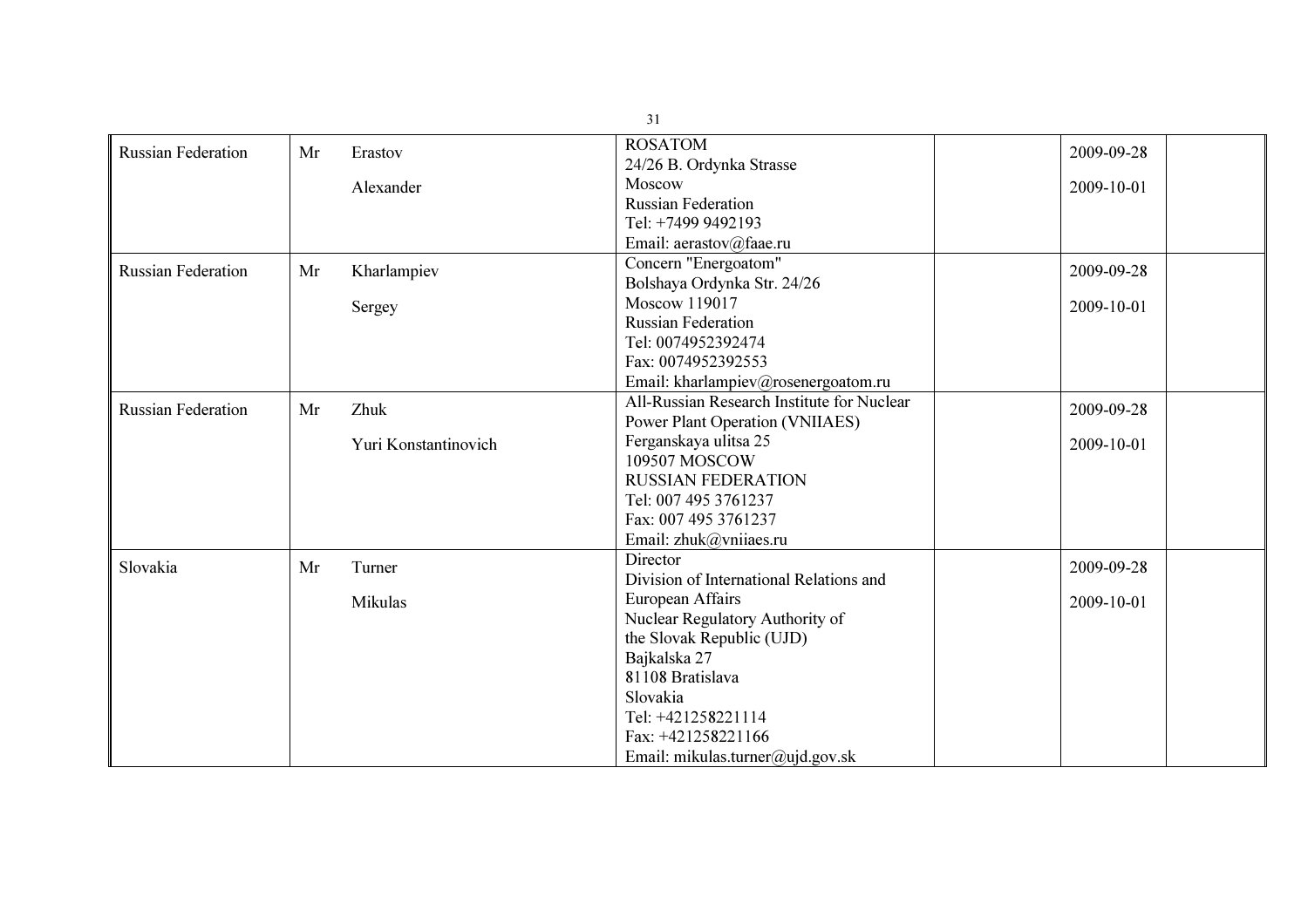| Slovakia | Ms | Ziakova         | Chairperson                             | 2009-09-28 |
|----------|----|-----------------|-----------------------------------------|------------|
|          |    |                 | Nuclear Regulatory Authority of the     |            |
|          |    | Marta           | Slovak Republic (UJD SR)                | 2009-10-01 |
|          |    |                 | Bajkalska 27                            |            |
|          |    |                 | P.O. Box 24                             |            |
|          |    |                 | 820 07 BRATISLAVA                       |            |
|          |    |                 | <b>SLOVAKIA</b>                         |            |
|          |    |                 | Tel: 00421258221111                     |            |
|          |    |                 | Fax: 00421258221166                     |            |
|          |    |                 | Email: marta.ziakova@ujd.gov.sk         |            |
| Slovenia | Ms | Cimpersek       | Minister-Counsellor                     | 2009-09-28 |
|          |    |                 | Permanent Mission of the Republic of    |            |
|          |    | Zorica, Bukinac | Slovenia                                | 2009-10-01 |
|          |    |                 | Nibelungengasse 13/III                  |            |
|          |    |                 | 1010 Vienna                             |            |
|          |    |                 | Tel: 5861309                            |            |
|          |    |                 | Fax: 5861265                            |            |
| Slovenia | Ms | Persic          | Ministry of the Environment and Spatial | 2009-09-28 |
|          |    |                 | Planning (MOP)                          |            |
|          |    | Andreja         | Slovenian Nuclear Safety Administration | 2009-10-01 |
|          |    |                 | Zelezna cesta 16                        |            |
|          |    |                 | P.O. Box 5759                           |            |
|          |    |                 | 1001 LJUBLJANA                          |            |
|          |    |                 | <b>SLOVENIA</b>                         |            |
|          |    |                 | Tel: 00386 1 4721126                    |            |
|          |    |                 | Fax: 0038614721199                      |            |
|          |    |                 | Email: andreja.persic@gov.si            |            |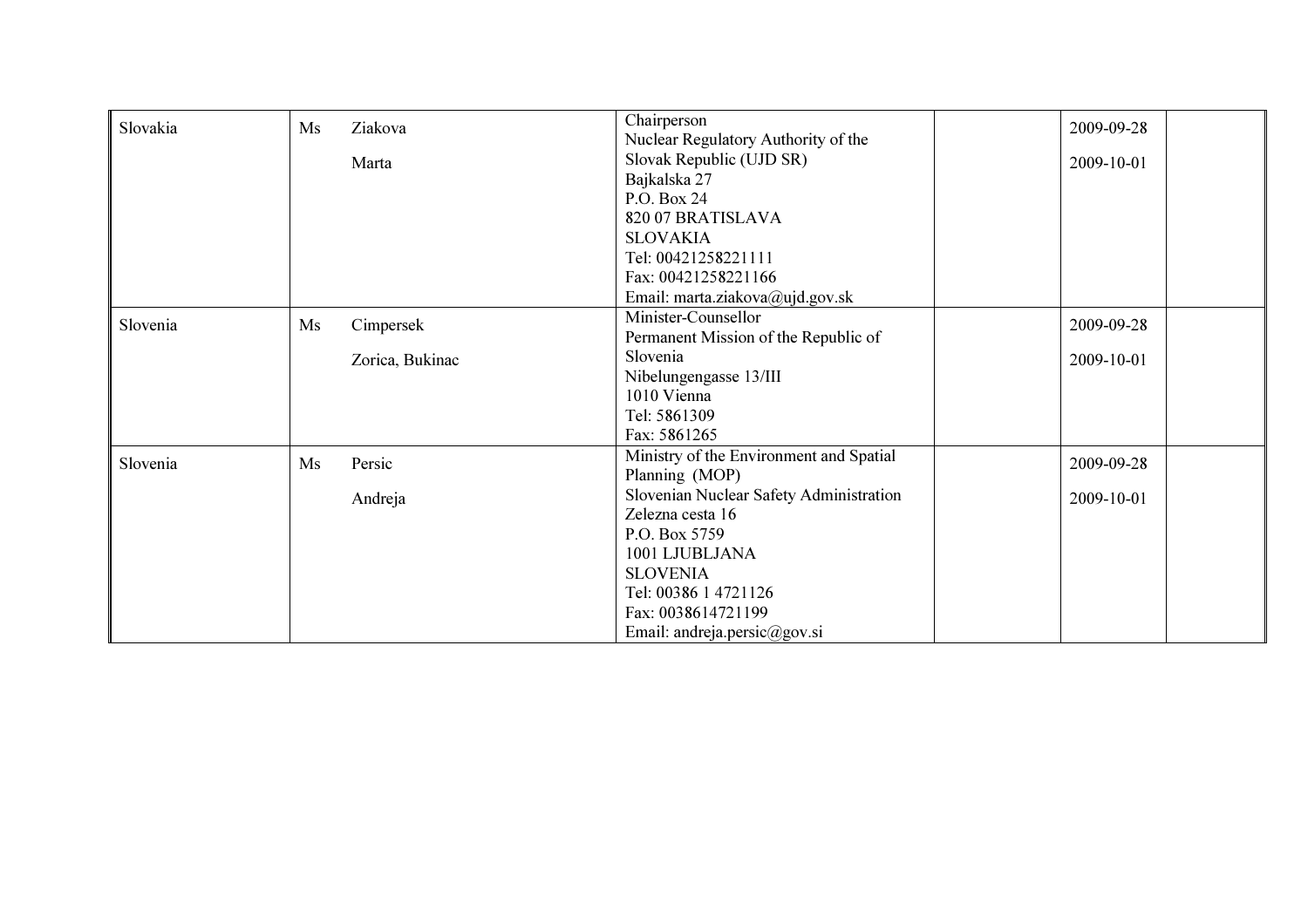|              |    |                   | 33                                         |            |
|--------------|----|-------------------|--------------------------------------------|------------|
| South Africa | Mr | Clapisson         | National Nuclear Regulator (NNR)           | 2009-09-28 |
|              |    |                   | <b>Cnr Embankment and Hendrik Verwoerd</b> |            |
|              |    | Guy, André        | Drive                                      | 2009-10-01 |
|              |    |                   | P.O. Box 7106                              |            |
|              |    |                   | 0046 CENTURION                             |            |
|              |    |                   | <b>SOUTH AFRICA</b>                        |            |
|              |    |                   | Tel: 0027 12 674 7183                      |            |
|              |    |                   | Fax: 002712674 7822                        |            |
|              |    |                   | Email: gclapisson@nnr.co.za                |            |
| South Africa | Mr | Gumbi             | Ambassdor, Resident Representative         | 2009-09-28 |
|              |    |                   | of the Republic of South Africa to the     |            |
|              |    | Leslie, Mbangambi | <b>IAEA</b>                                | 2009-10-01 |
|              |    |                   | Sandgasse 33                               |            |
|              |    |                   | 1190 Vienna                                |            |
|              |    |                   | Austria                                    |            |
| South Africa | Mr | Lombard           | Counsellor                                 | 2009-09-28 |
|              |    |                   | Permanent Mission of South Africa to the   |            |
|              |    | Barend, Jacobius  | <b>IAEA</b>                                | 2009-10-01 |
|              |    |                   | Sandgasse 33                               |            |
|              |    |                   | 1190 Vienna                                |            |
|              |    |                   | Austria                                    |            |
| South Africa | Mr | Minty             | Department of Foreign Affairs              | 2009-09-28 |
|              |    |                   | 120 Plein Street                           |            |
|              |    | Abdul Sadam       | <b>Parliamentary Precinct</b>              | 2009-10-01 |
|              |    |                   | Cape Town                                  |            |
|              |    |                   | South Africa                               |            |
| South Africa | Ms | Molaba            | Minister-Counsellor                        | 2009-09-28 |
|              |    |                   | Permanent Mission of South Africa to the   |            |
|              |    | T.D.G.            | <b>IAEA</b>                                | 2009-10-01 |
|              |    |                   | Sandgasse 33                               |            |
|              |    |                   | 1190 Vienna                                |            |
|              |    |                   | Austria                                    |            |
|              |    |                   | Fax: +431 320649351                        |            |
|              |    |                   | Email: vienna.multilateral@foreign.gov.za  |            |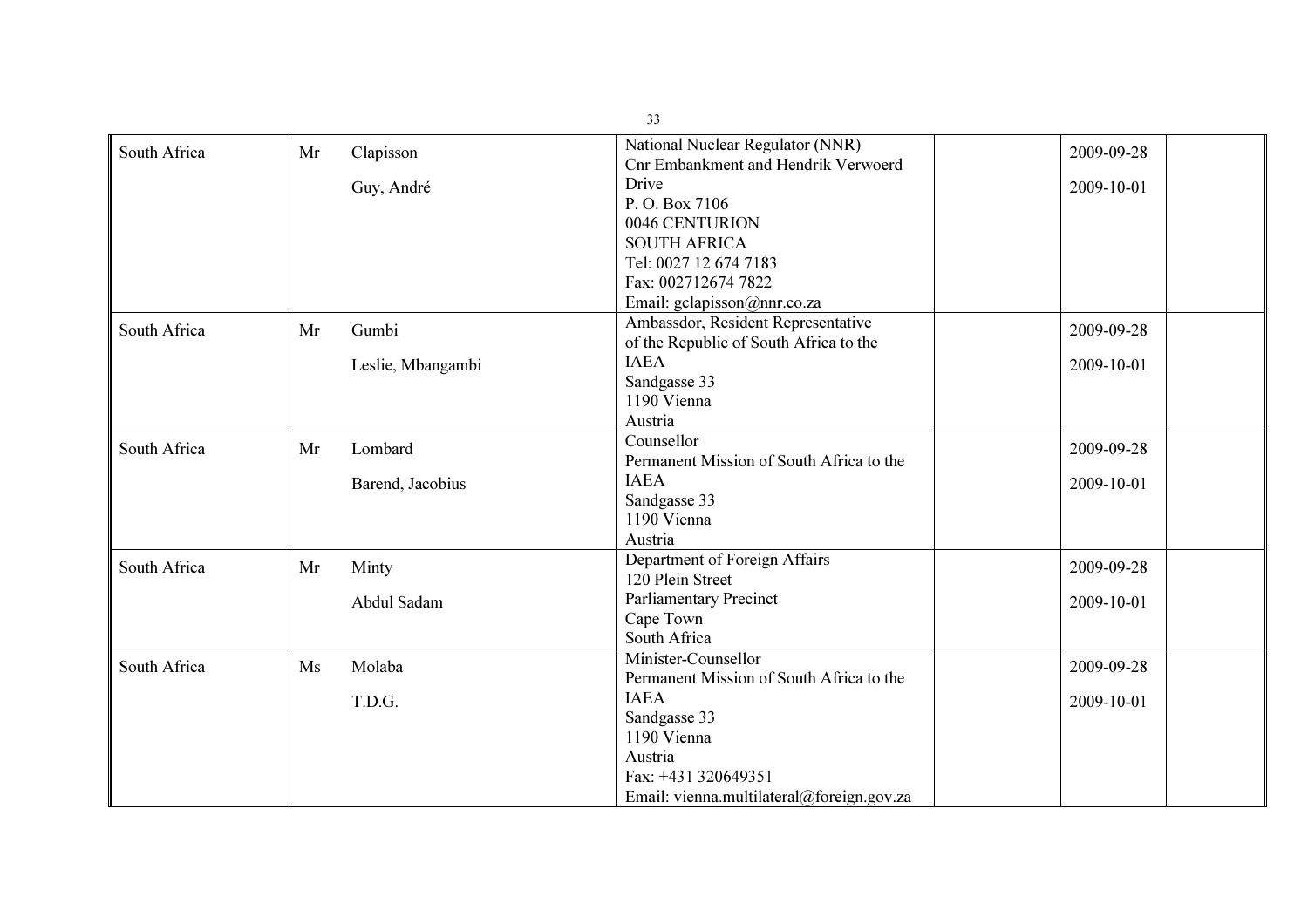| South Africa | Mr | Msebenzi           | National Nuclear Regulator (NNR)           | 2009-09-28 |
|--------------|----|--------------------|--------------------------------------------|------------|
|              |    |                    | <b>Cnr Embankment and Hendrik Verwoerd</b> |            |
|              |    | Mnonoki            | Drive                                      | 2009-10-01 |
|              |    |                    | P.O. Box 7106                              |            |
|              |    |                    | 0046 CENTURION                             |            |
|              |    |                    | <b>SOUTH AFRICA</b>                        |            |
|              |    |                    | Tel: +2712 674 7160; +82 938 5771          |            |
|              |    |                    | Email: Mzmsebenzi@nnr.co.za                |            |
| South Africa | Ms | Ravhura            | <b>Second Secretary</b>                    | 2009-09-28 |
|              |    |                    | Permanent Mission of South Africa          |            |
|              |    | Poppy E.           | Sandgasse 33                               | 2009-10-01 |
|              |    |                    | 1190 Vienna                                |            |
|              |    |                    | Austria                                    |            |
|              |    |                    | Fax: +431320649351                         |            |
|              |    |                    | Email: vienna.multilateral@foreign.gov.za  |            |
| Spain        | Mr | Garcia Vegas       | Consejo de Seguridad Nuclear (CSN)         | 2009-09-28 |
|              |    |                    | c/Pedro Justo Dorado Dellmans, 11          |            |
|              |    | Carlos             | 28040 Madrid                               | 2009-10-01 |
|              |    |                    | Spain                                      |            |
|              |    |                    | Tel: 0034913460298                         |            |
|              |    |                    | Fax: +34 91 346 01 44                      |            |
|              |    |                    | Email: $cgv@csn.es$                        |            |
| Spain        | Ms | Villanueva Delgado | Consejo de Seguridad Nuclear (CSN)         | 2009-09-28 |
|              |    |                    | Calle Justo Dorado Dellmans, 11            |            |
|              |    | Isabel             | 28040 Madrid                               | 2009-10-01 |
|              |    |                    | Spain                                      |            |
|              |    |                    | Tel: 0034913460320                         |            |
|              |    |                    | Fax: +34 91 346 01 03                      |            |
|              |    |                    | Email: ivd@csn.es                          |            |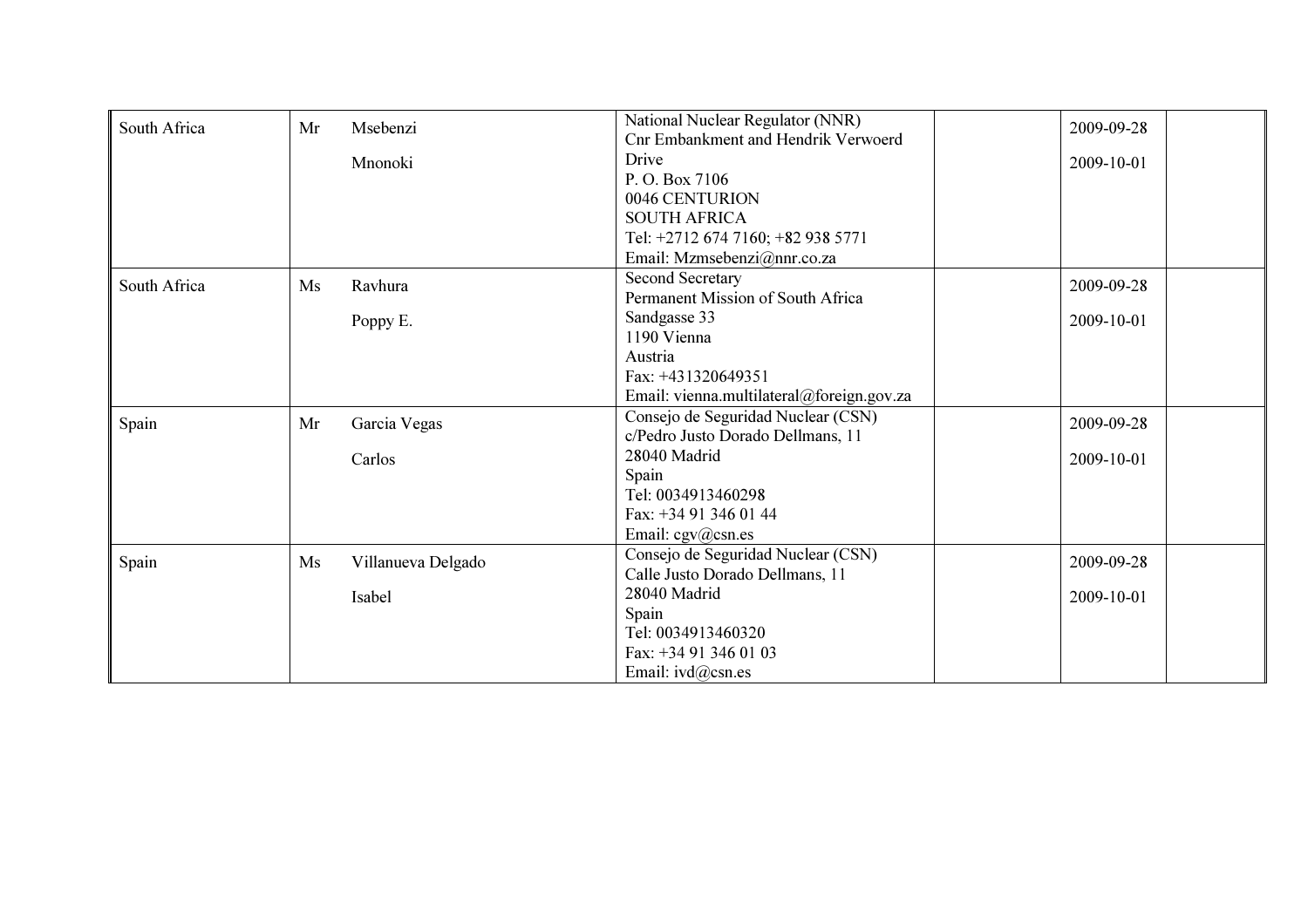|        |    |                  | 35                                                              |            |
|--------|----|------------------|-----------------------------------------------------------------|------------|
| Spain  | Mr | Yllera Sanchez   | <b>Energy Attache</b><br>Permanent Mission of Spain to the IAEA | 2009-09-28 |
|        |    | Francisco Javier | Argentinierstrasse 34                                           | 2009-10-01 |
|        |    |                  | 1040 Vienna                                                     |            |
|        |    |                  | Austria                                                         |            |
|        |    |                  | Tel: 535 98 84 - 218                                            |            |
|        |    |                  | Fax: 535 56 30                                                  |            |
|        |    |                  | Email: javier.yllera@maec.es                                    |            |
| Sweden | Mr | Appelgren        | Ministry of the Environment                                     | 2009-09-28 |
|        |    |                  | Tegelbacken 2                                                   |            |
|        |    | Stefan           | S-103 33 Stockholm                                              | 2009-10-01 |
|        |    |                  | Sweden                                                          |            |
|        |    |                  | Tel: +46 8 405 3138                                             |            |
|        |    |                  | Email:                                                          |            |
|        |    |                  | stefan.appelgren@environment.ministry.se                        |            |
| Sweden | Mr | Hallman          | Swedish Radiation Safety Authority                              | 2009-09-28 |
|        |    |                  | Department of Nuclear Power Plant Safety                        |            |
|        |    | Anders           | Solna strandvaeg 96                                             | 2009-10-01 |
|        |    |                  | SE-171 16 Stockholm                                             |            |
|        |    |                  | Sweden                                                          |            |
|        |    |                  | Tel: +46 8 799 42 42                                            |            |
|        |    |                  | Fax: $+4687994010$                                              |            |
|        |    |                  | Email: anders.hallman@ssm.se                                    |            |
| Sweden | Mr | Jende            | Swedish Radiation Safety Authority                              | 2009-09-28 |
|        |    |                  | Solna strandvaeg 96                                             |            |
|        |    | Erik             | S-17116 Stockholm                                               | 2009-10-01 |
|        |    |                  | Sweden                                                          |            |
|        |    |                  | Tel: +46 8 7994189                                              |            |
|        |    |                  | Email: erik.jende@ssm.se                                        |            |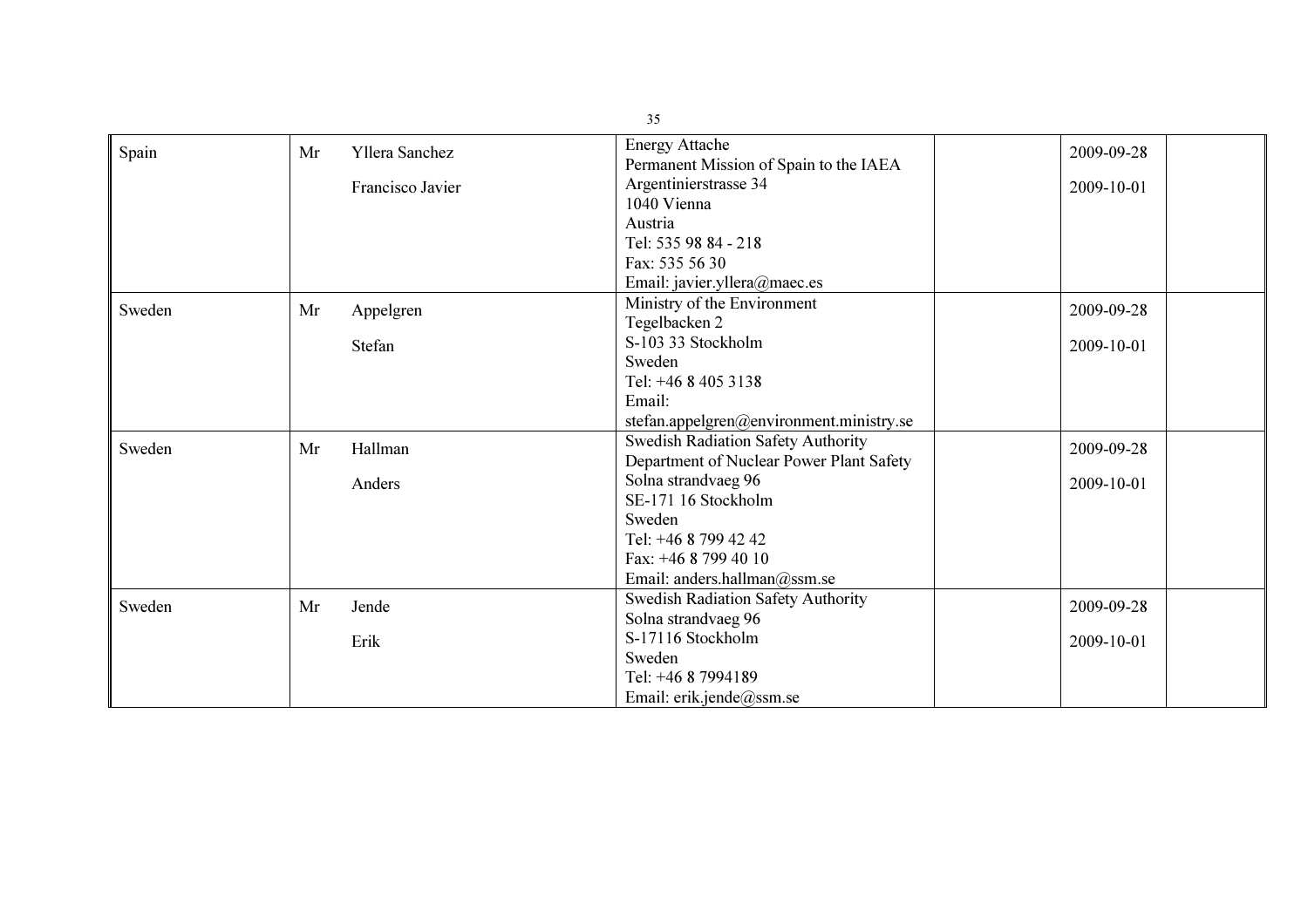| Switzerland | Ms | Humbel Haag | Swiss Federal Nuclear Safety Inspectorate | 2009-09-28 |
|-------------|----|-------------|-------------------------------------------|------------|
|             |    |             | <b>ENSI</b>                               |            |
|             |    | Claudia     | Villigen-ENSI                             | 2009-10-01 |
|             |    |             | CH-5232                                   |            |
|             |    |             | Tel: +41 45 310 3977                      |            |
|             |    |             | Fax: +41 56 310 3854                      |            |
|             |    |             | Email: Claudia.Humbel@ensi.ch             |            |
| Switzerland | Ms | Scheiwiller | Swiss Federal Nuclear Safety Inspectorate | 2009-09-28 |
|             |    |             | <b>ENSI</b>                               |            |
|             |    | Yvonne      | Villigen-HSK                              | 2009-10-01 |
|             |    |             | CH-5232                                   |            |
|             |    |             | Email: Yvonne.scheiwiller@ensi.ch         |            |
| Turkey      | Mr | Bezdegumeli | Permanent Mission of Turkey               | 2009-09-28 |
|             |    |             | Rennweg17/3                               |            |
|             |    | Ugur        | 1030 Vienna                               | 2009-10-01 |
|             |    |             | Austria                                   |            |
| Turkey      | Ms | Darama      | Deputy Permanent Representative of        | 2009-09-28 |
|             |    |             | Turkey                                    |            |
|             |    | Nilvana     | Rennweg17/3                               | 2009-10-01 |
|             |    |             | 1030 Vienna                               |            |
|             |    |             | Austria                                   |            |
|             |    |             | Tel: +4317142095                          |            |
|             |    |             | Fax: +4317142099                          |            |
|             |    |             | Email: nilvana.darama@mfa.gov.tr          |            |
| Turkey      | Mr | Ertay       | Ambassador, Permanent Representative of   | 2009-09-28 |
|             |    |             | Turkey                                    |            |
|             |    | Ahmet       | Rennweg 17                                | 2009-10-01 |
|             |    |             | 1030 Vienna                               |            |
|             |    |             | <b>TURKEY</b>                             |            |
|             |    |             | Tel: +4317142095                          |            |
|             |    |             | Fax: +4317142099                          |            |
|             |    |             | Email: $tpm@inode.at$                     |            |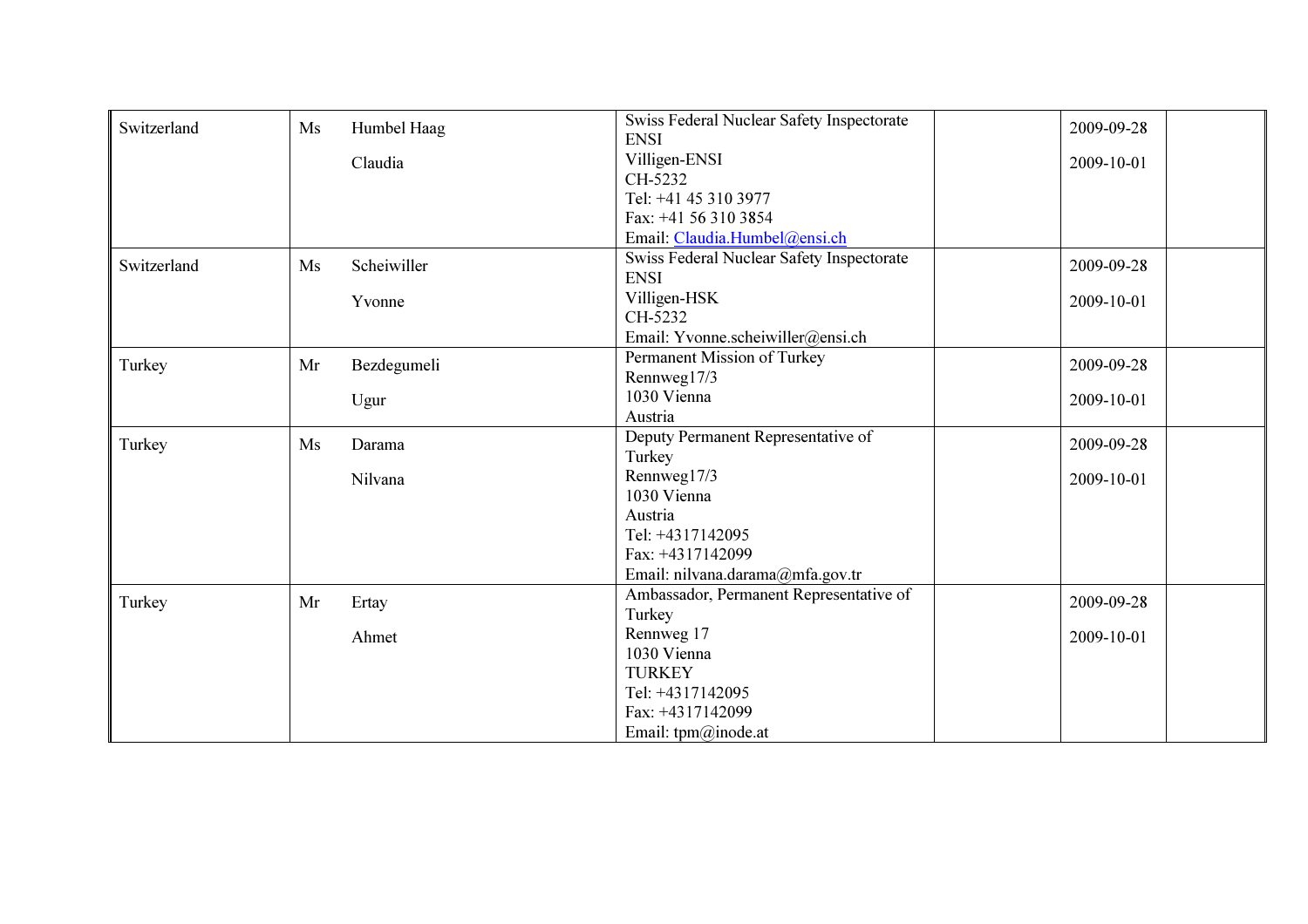| Ukraine                     | Mr | Bozhko     | Deputy Head of the                       | 2009-09-28 |
|-----------------------------|----|------------|------------------------------------------|------------|
|                             |    |            | State Nuclear Regulatory Committee of    |            |
|                             |    | Sergii     | Ukraine                                  | 2009-10-01 |
|                             |    |            | Ulitsa Arsenalna 9/11                    |            |
|                             |    |            | 01011 Kyiv                               |            |
|                             |    |            | Ukraine                                  |            |
|                             |    |            | Tel: +38 044 296-40-14                   |            |
|                             |    |            | Fax: +38 044 254-33-11                   |            |
|                             |    |            | Email: bozhko@inspect.snrc.gov.ua        |            |
| Ukraine                     | Mr | Kucherenko | Permanent Mission of Ukraine to the      | 2009-09-28 |
|                             |    |            | <b>IAEA</b>                              |            |
|                             |    | Sergii     | Naaffgasse 23                            | 2009-10-01 |
|                             |    |            | 1180 Vienna                              |            |
| <b>United Arab Emirates</b> | Mr | Viktorsson | Deputy Director General for Operations   | 2009-09-28 |
|                             |    |            | Federal Authority for Nuclear Regulation |            |
|                             |    | Christer   | (FANR)                                   | 2009-10-01 |
|                             |    |            | P.O. Box: 112021                         |            |
|                             |    |            | <b>ABU DHABI</b>                         |            |
|                             |    |            | <b>UNITED ARAB EMIRATES</b>              |            |
|                             |    |            | Tel: +971 2 351825; +971 2 6516603;      |            |
|                             |    |            | +971 2 6516666                           |            |
|                             |    |            | Fax: $+971$ 2 6516661                    |            |
|                             |    |            | Email: christer.viktorsson@eaa.gov.ae    |            |
| <b>United Kingdom</b>       | Mr | Addison    | Health and Safety Executive (HSE)        | 2009-09-28 |
|                             |    |            | 4N.1 Redgrave Court                      |            |
|                             |    | Peter      | Merton Road                              | 2009-10-01 |
|                             |    |            | Bootle, Merseyside L20 7HS               |            |
|                             |    |            | <b>UNITED KINGDOM</b>                    |            |
|                             |    |            | Tel: +44 151 951 3550                    |            |
|                             |    |            | Fax: +44 151 951 7821                    |            |
|                             |    |            | Email: peter.addison@hse.gsi.gov.uk      |            |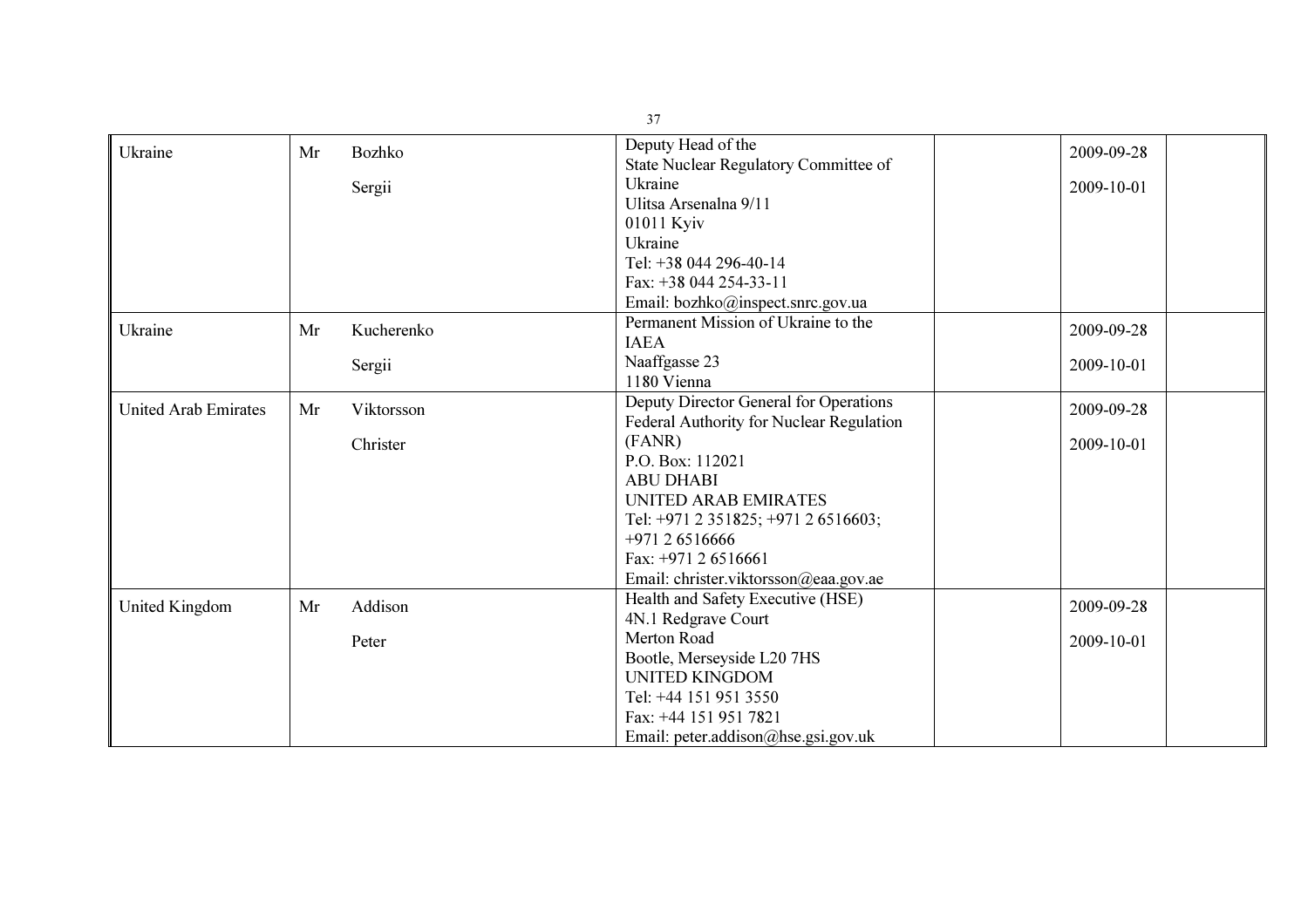| United Kingdom   | Mr | McTaggart  | Head of International Radioactive Waste   | 2009-09-28 |
|------------------|----|------------|-------------------------------------------|------------|
|                  |    |            | Policy                                    |            |
|                  |    | René       | Department for Energy and Climate         | 2009-10-01 |
|                  |    |            | Change                                    |            |
|                  |    |            | Area C                                    |            |
|                  |    |            | Third Floor                               |            |
|                  |    |            | 3-8 Whitehall Place                       |            |
|                  |    |            | <b>LONDON</b>                             |            |
|                  |    |            | SW1A 2HH                                  |            |
|                  |    |            | United Kingdom                            |            |
|                  |    |            | Tel: +44 (0)20 7238 1729                  |            |
|                  |    |            | Email: Rene.McTaggart@decc.gsi.gov.uk     |            |
| United States of | Ms | Astwood    | Permanent Mission of the United States of | 2009-09-28 |
| America          |    |            | America to the IAEA                       |            |
|                  |    | Heather M. | Wagramer Strasse 17-19                    | 2009-10-01 |
|                  |    |            | 1220 Vienna                               |            |
|                  |    |            | Austria                                   |            |
|                  |    |            | Fax: +431313394745                        |            |
|                  |    |            | Email: astwoodhm@state.gov                |            |
| United States of | Mr | Borchardt  | U.S. Nuclear Regulatory Commission        | 2009-09-28 |
| America          |    |            | Mailstop O-4-E-21                         |            |
|                  |    | Bill       | 11155 Rockville Pike                      | 2009-10-01 |
|                  |    |            | Rockville, MD 20852                       |            |
|                  |    |            | Washington, DC                            |            |
|                  |    |            | <b>United States of America</b>           |            |
|                  |    |            | Tel: $+1$ 3011-415170                     |            |
|                  |    |            | Email: bill.borchardt@nrc.gov             |            |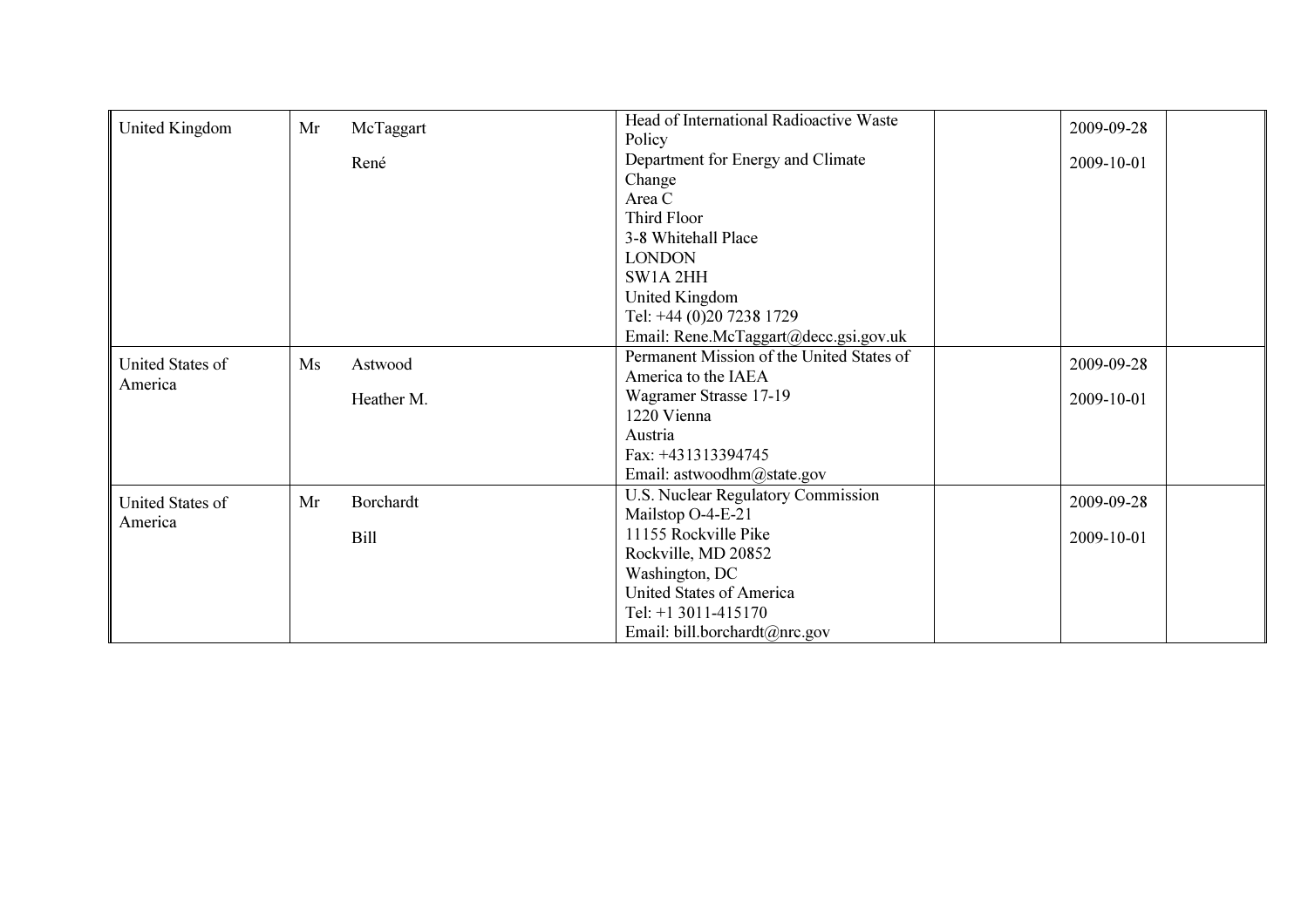|                         |    |            | 39                                            |            |
|-------------------------|----|------------|-----------------------------------------------|------------|
| United States of        | Ms | Doane      | U.S. Nuclear Regulatory Commission<br>(USNRC) | 2009-09-28 |
| America                 |    |            | Mail Stop O-4-E-21                            | 2009-10-01 |
|                         |    | Margaret   | 11155 Rockville Pike                          |            |
|                         |    |            | Rockville, MD 20852                           |            |
|                         |    |            | Washington, DC 20555                          |            |
|                         |    |            | United States of America                      |            |
|                         |    |            | Tel: 0013014151780                            |            |
|                         |    |            | Fax: 0013014152395                            |            |
|                         |    |            | Email: mmd@nrc.gov                            |            |
|                         |    |            | <b>US Department of State</b>                 |            |
| <b>United States of</b> | Mr | Fladeboe   | ISN/NESS, Room 3320                           | 2009-09-28 |
| America                 |    | Jan, Peter | 2201 C. Street, N.W.                          | 2009-10-01 |
|                         |    |            | Washington, D.C.                              |            |
|                         |    |            | United States of America                      |            |
|                         |    |            | Tel: +1 202 647 6957                          |            |
|                         |    |            | Fax: $+1$ 202 647 0775                        |            |
|                         |    |            | Email: fladeboejp@state.gov                   |            |
| <b>United States of</b> | Mr | Grobe      | U.S. Nuclear Regulatory Commission            | 2009-09-28 |
| America                 |    |            | Mailstop O-4-E-21                             |            |
|                         |    | Jack       | 11155 Rockville Pike                          | 2009-10-01 |
|                         |    |            | Rockville, MD 20852                           |            |
|                         |    |            | Washington, DC                                |            |
|                         |    |            | <b>United States of America</b>               |            |
| <b>United States of</b> | Ms | Spencer    | U.S. Nuclear Regulatory Commission            | 2009-09-28 |
| America                 |    |            | Mailstop O-4-E-21                             |            |
|                         |    | Addison    | 11155 Rockville Pike                          | 2009-10-01 |
|                         |    |            | Rockville, MD 20852                           |            |
|                         |    |            | Washington, DC                                |            |
|                         |    |            | <b>United States of America</b>               |            |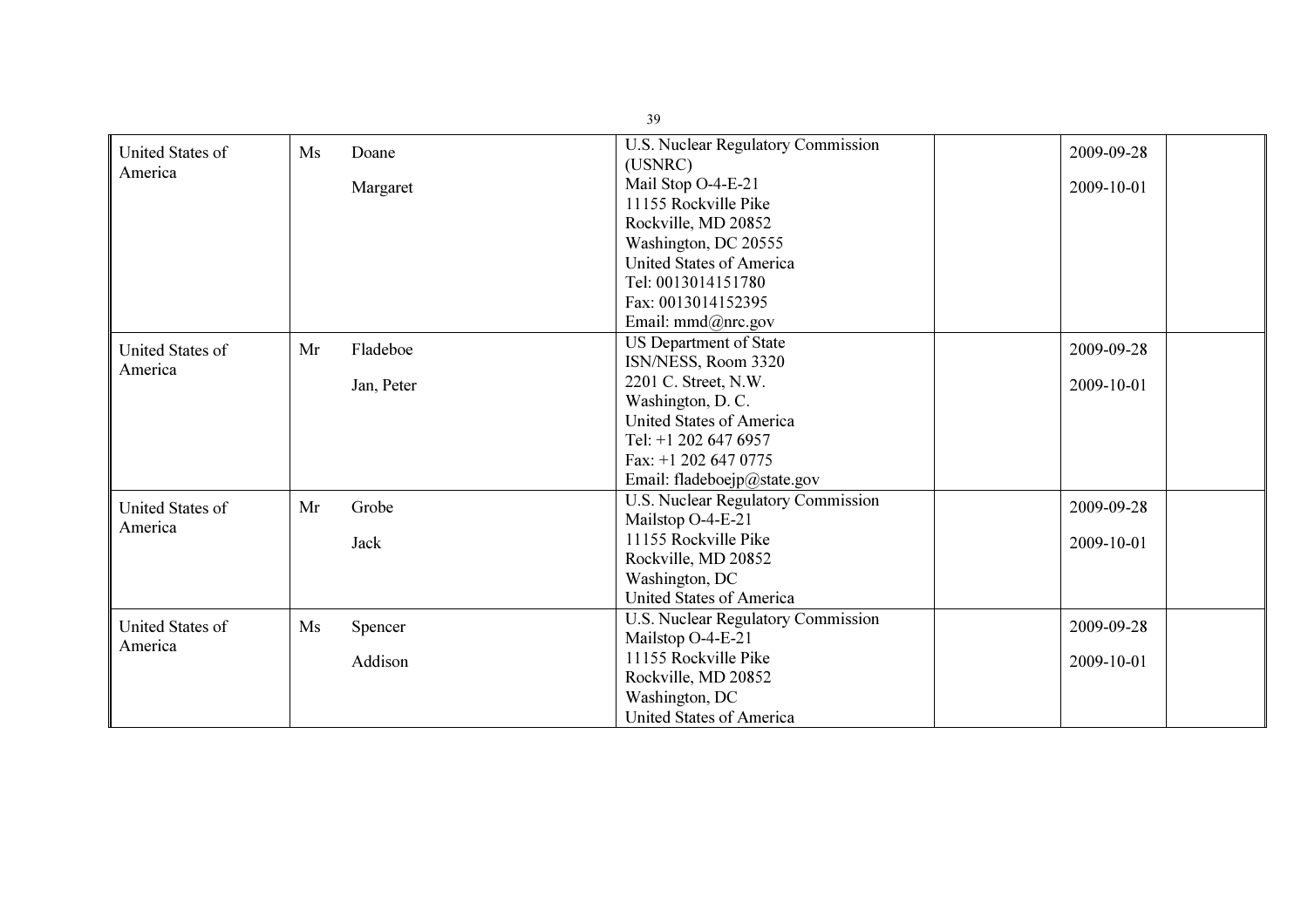| United States of    | Mr | Zimmerman | U.S. Nuclear Regulatory Commission | 2009-09-28 |
|---------------------|----|-----------|------------------------------------|------------|
| America             |    |           | Mailstop O-4-E-21                  |            |
|                     |    | Jake      | 11155 Rockville Pike               | 2009-10-01 |
|                     |    |           | Rockville, MD 20852                |            |
|                     |    |           | Washington, DC                     |            |
|                     |    |           | United States of America           |            |
| European Commission | Ms | Ehold     | Directorate-General for Energy and | 2009-09-28 |
|                     |    |           | Transport                          |            |
|                     |    | Verena    | <b>Legal Questions and EURATOM</b> | 2009-10-01 |
|                     |    |           | Coordination Unit                  |            |
|                     |    |           | European Commission                |            |
|                     |    |           | EUFO 04/251                        |            |
|                     |    |           | 10 Rue Robert Stumper              |            |
|                     |    |           | L-2556 Luxembourg                  |            |
|                     |    |           | Tel: +352 4301 34325               |            |
|                     |    |           | Fax: +352 4301 30219               |            |
|                     |    |           | Email: verena.ehold@ec.europa.eu   |            |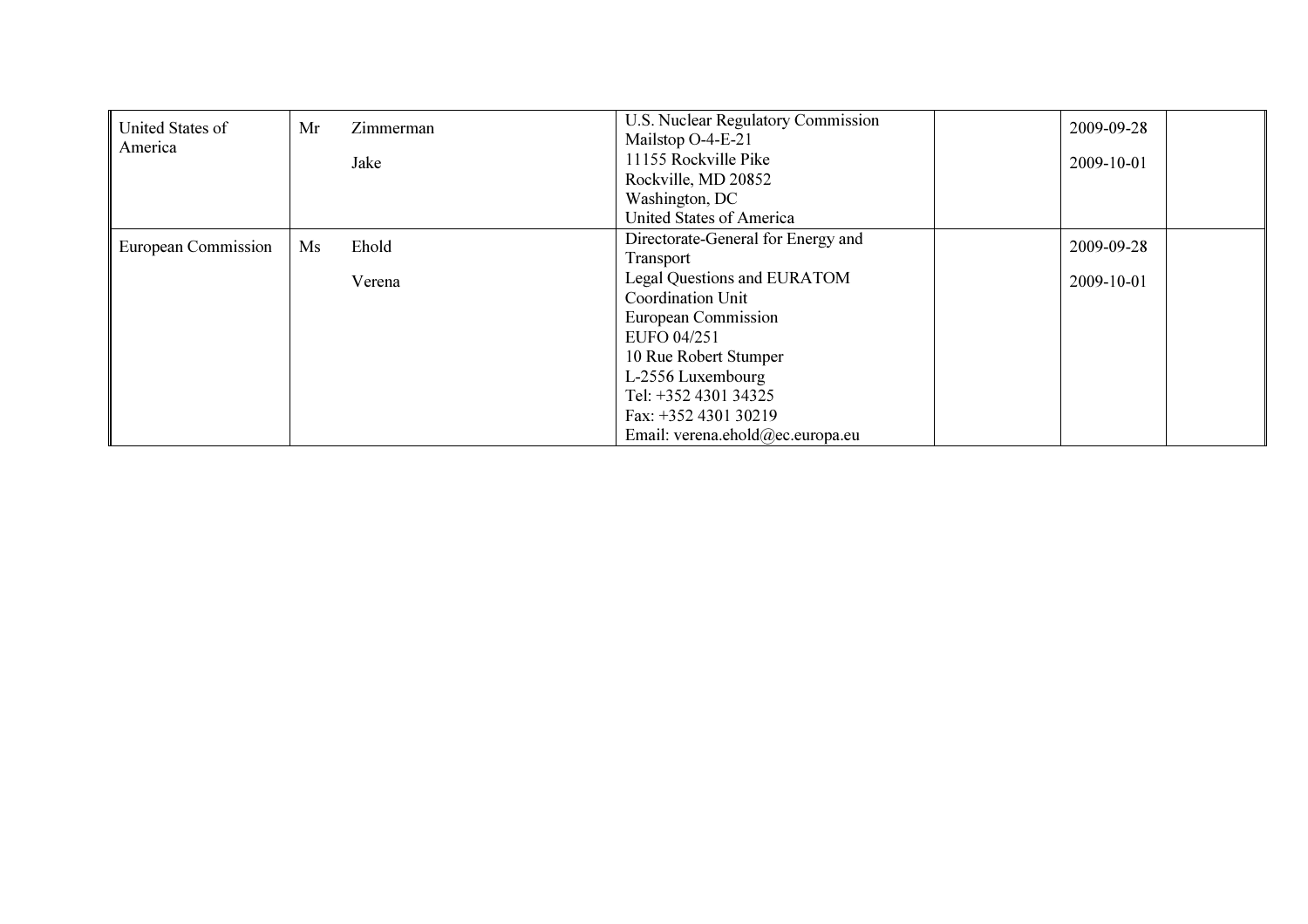## 41 Annex II

## Convention on Nuclear Safety Organizational Meeting of the Contracting Parties

### 29 September 2009 Meeting Room IAEA Board Room, 10 a.m. Vienna, Austria

#### Agenda

- 1. Opening of the Meeting
- 2. Election of the Chairperson of the Organizational Meeting
- 3. Adoption of the Agenda
- 4. Credentials of Participants
- 5. Establishment of Country Groups
- 6. Election of the President for the Review Meeting
- 7. Election of the two Vice-Presidents for the Review Meeting
- 8. Election of Other Officers for the Review Meeting
	- Country Group Coordinators
	- Country Group Chairpersons
	- Country Group Vice-Chairpersons
	- Country Group Rapporteurs

9. Invitation to intergovernmental organizations to attend the Review Meeting of Contracting Parties as observers

- 10. Requests for interpretation during Country Group Sessions
- 11. Recommendation of a budget for the Review Meeting
- 12. Further improvements in the effectiveness and efficiency of the review process
- 13. Any other matters relevant to the implementation of the Convention
- 14. Draft provisional agenda for the Review Meeting
- 15. Other business
	- Officers' Meeting chaired by the President of the Fifth Review Meeting (proposed date:  $1 - 2$  March 2011)
	- Meeting of all Officers one day before the Fifth Review Meeting (proposed date: afternoon of 3 April 2011)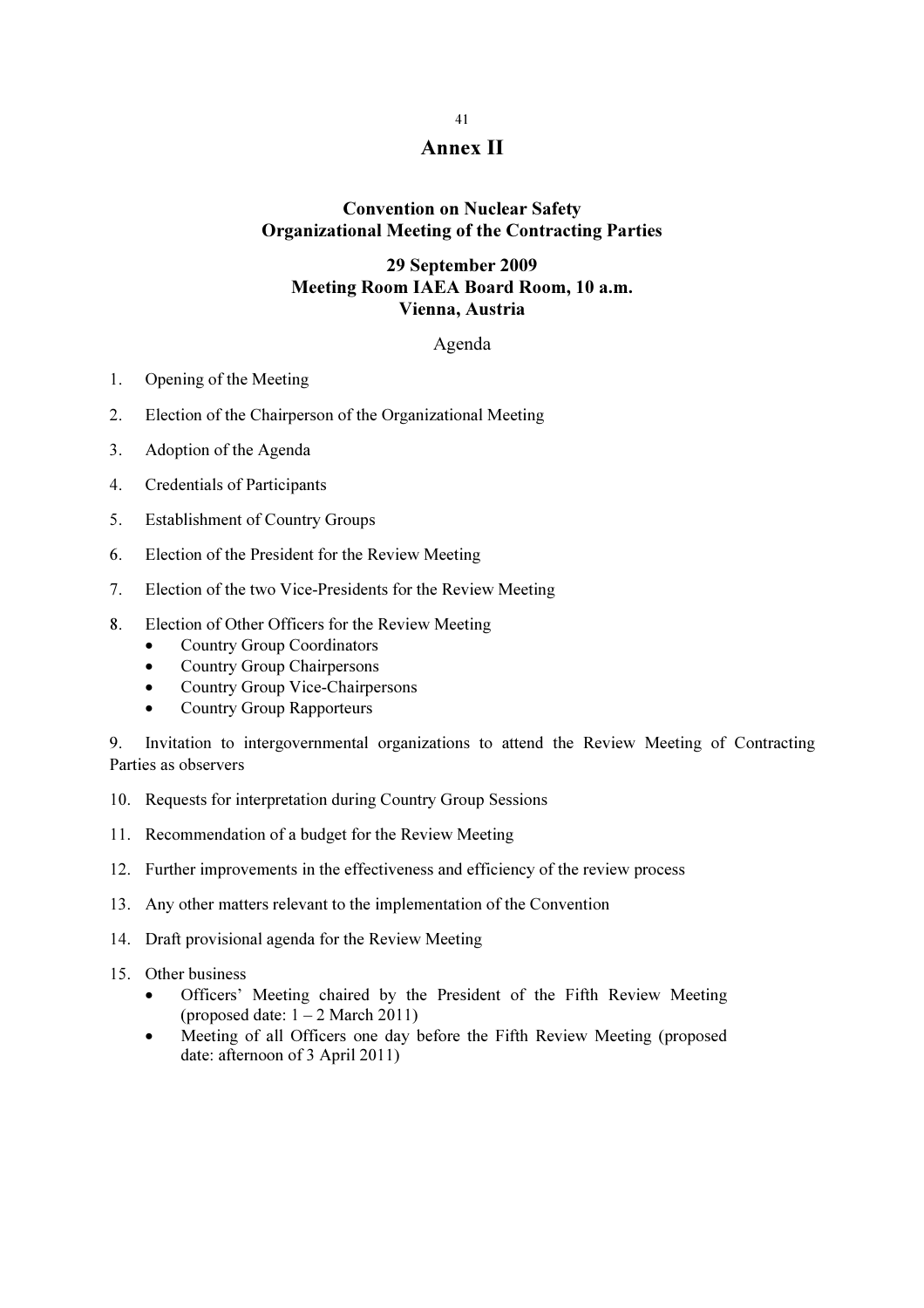## Annex III Composition of country groups for the 5<sup>th</sup> Review Meeting of Contracting Parties of the Convention on Nuclear Safety

English

29-Sep-09 Number 6 Letter O

# Group: 1

#### Country Language

United States of America<br>
Sweden
English<br>
English
English Spain Spanish Pakistan English Mexico Spanish Lebanon English Libyan Arab Jamahiriya English Senegal English Cyprus English Croatia English Singapore English

# Group: 2

| Language |
|----------|
| French   |
| Chinese  |
| English  |
| English  |
| English  |
| English  |
| English  |
| English  |
| English  |
| English  |
| English  |
|          |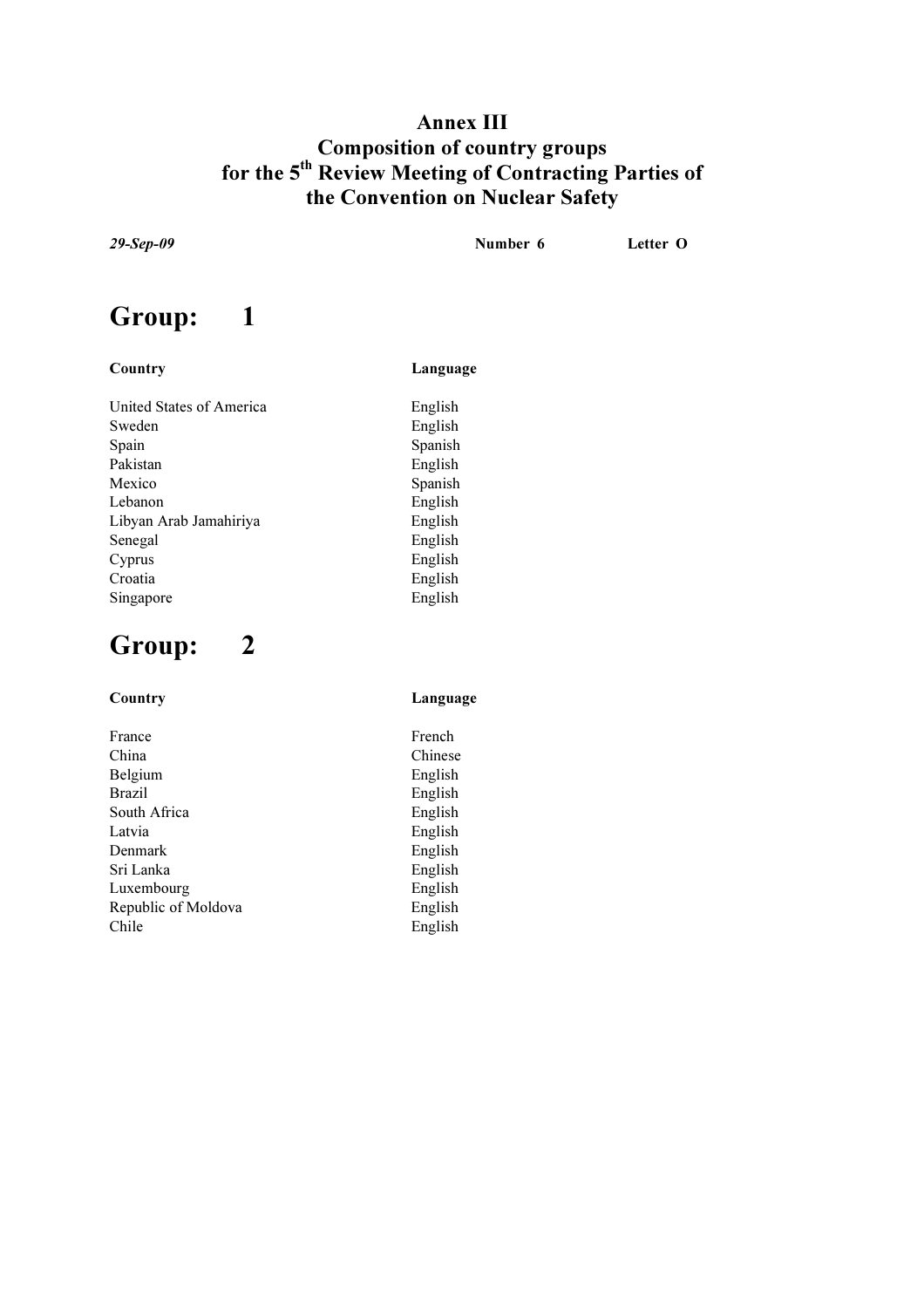# Group: 3

## Country Language

English  $English$ English Spanish English English English French Russian English English

# Group: 4

## Country Language

| <b>Russian Federation</b> | Russian |
|---------------------------|---------|
| India                     | English |
| Czech Republic            | English |
| Romania                   | English |
| Netherlands               | English |
| Bangladesh                | English |
| Malta                     | English |
| Turkey                    | English |
| Poland                    | English |
| Jordan                    | English |
| <b>EURATOM</b>            | English |
|                           |         |

# Group: 5

| Country                     | Language |
|-----------------------------|----------|
| Canada                      | English  |
| Germany                     | English  |
| Switzerland                 | English  |
| <b>Bulgaria</b>             | English  |
| Armenia                     | Russian  |
| Austria                     | English  |
| Peru                        | Spanish  |
| Nigeria                     | English  |
| <b>United Arab Emirates</b> | English  |
| Greece                      | English  |
| Ireland                     | English  |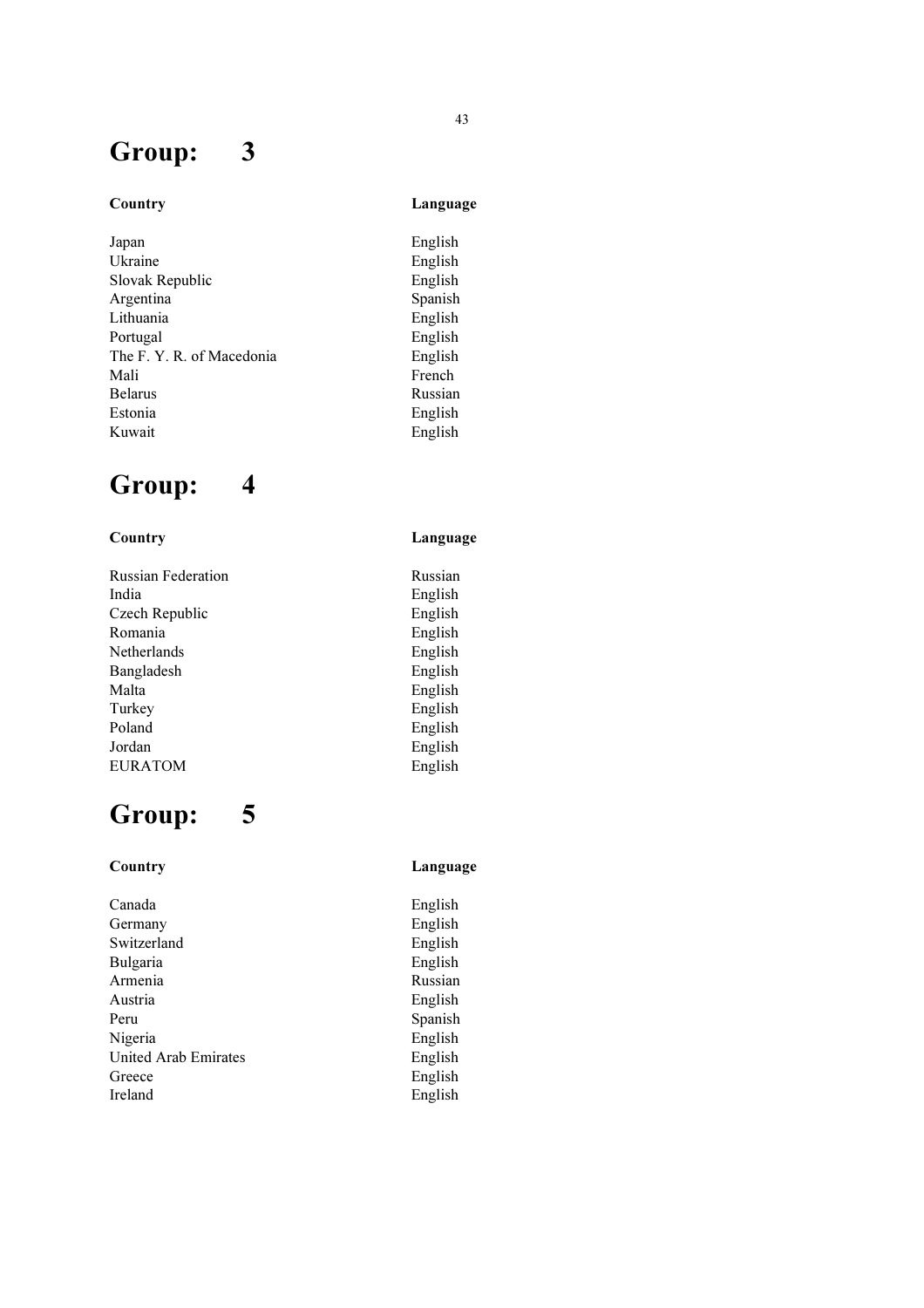# Group: 6

#### Country Language

Korea, Republic of English United Kingdom **English** Finland English Hungary English Slovenia<br>Italy Indonesia<br>Iceland Iceland English<br>Australia English<br>English Uruguay Spanish

English<br>English  $English$ English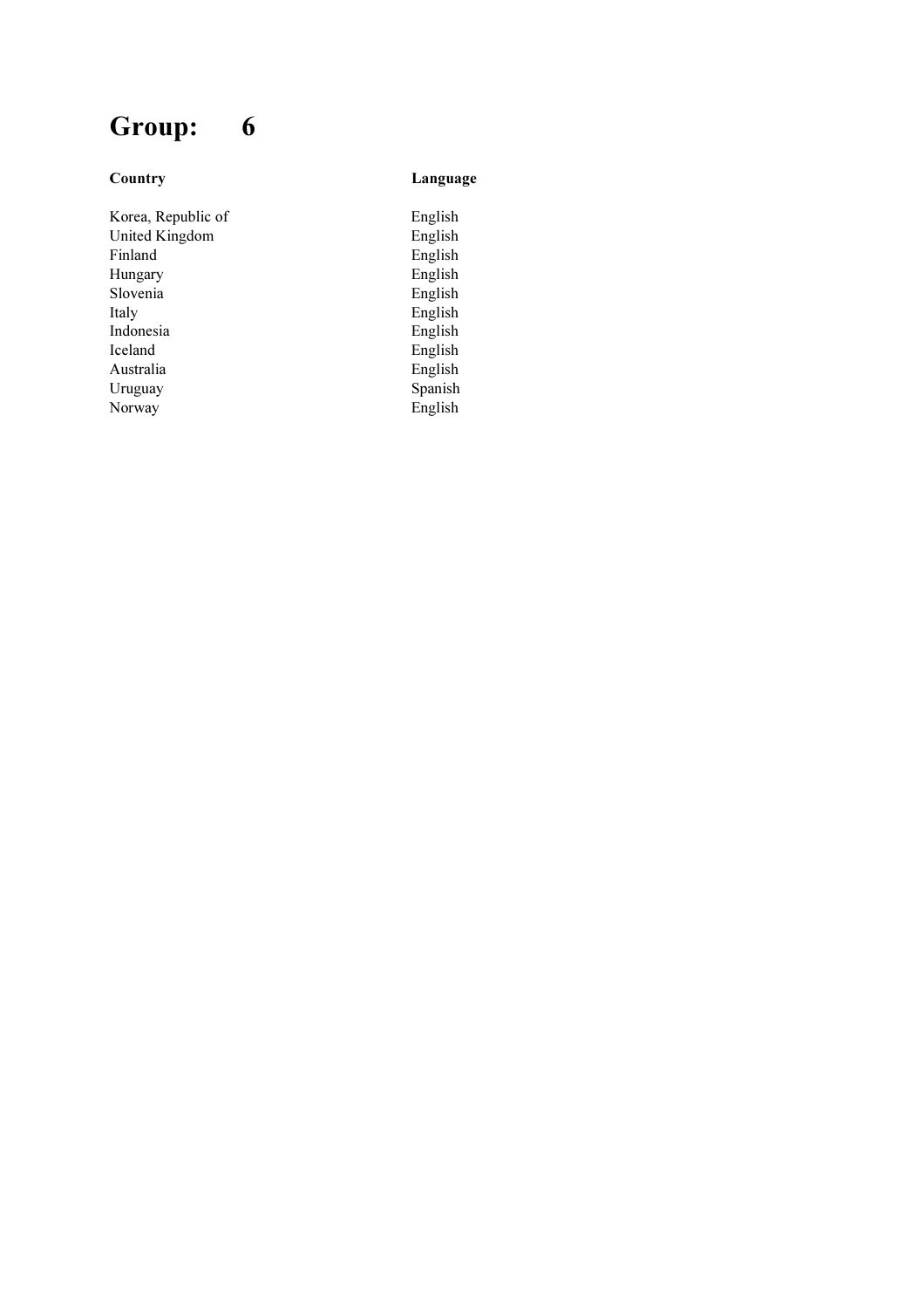## Annex IV

President of the  $5<sup>th</sup>$  Review Meeting, Mr. LI Ganjie

Vice Minister Mr Li Ganjie, Chinese Nationality was born in November 1964 in Wangcheng, Hunan Province, China. He graduated from Tsinghua University in 1989, Master of Nuclear Engineering.

From July of 1987, he worked as assistant engineer, engineer and senior engineer in Beijing Nuclear Safety Center of National Nuclear Safety Administration. From September, 1991 to January, 1993, he attended in the advanced studies in Institute of Radiation Protection and Nuclear Safety, France. In March of 1993, he worked as member in chief, Deputy Division-Director and Division Director of National Nuclear Safety Administration. From January, 1998 to January, 1999, he took up a temporary post as Deputy Secretary of County Committee in Pingjiang County, Hunan Province. In January of 1999, he was First Secretary of the Embassy of the People's Republic of China in France.

In July of 2000, he was Deputy Director General of Department of Nuclear Safety and Radioactive Management of State Environmental Protection Administration (SEPA). In July of 2001, he was appointed as Director General of Nuclear and Radiation Safety Center, SEPA. In July of 2002, he was Director General of Department of Nuclear Safety and Radioactive Management of SEPA and Director General of Nuclear and Radiation Safety Center, SEPA concurrently. In December of 2006, he was appointed as Vice Minister of SEPA and also concurrently as Administrator of National Nuclear Safety Administration.

In March of 2008, he was appointed as Vice Minister of the Ministry of Environmental Protection (MEP) of the People's Republic of China.

Vice President of the 5<sup>th</sup> Review Meeting, Mr. Bill Borchardt

Mr. Bill Borchardt is the Executive Director for Operations at the U.S. Nuclear Regulatory Commission.

Prior to assuming this position, he was the Director of the Office of New Reactors, a position he assumed when the new office was created in August 2006.

Since joining the NRC in 1983 he has served as the senior site inspector at both pressurized and boiling water reactors, and has held several leadership positions including Director of the Operating Reactor Inspection Program, Director of the Office of Enforcement, Deputy Office Director of Nuclear Reactor Regulation, and Deputy Director of Nuclear Security and Incident Response.

Prior to joining the NRC in 1983, Bill was an officer in the U.S. Navy's Nuclear Power Program.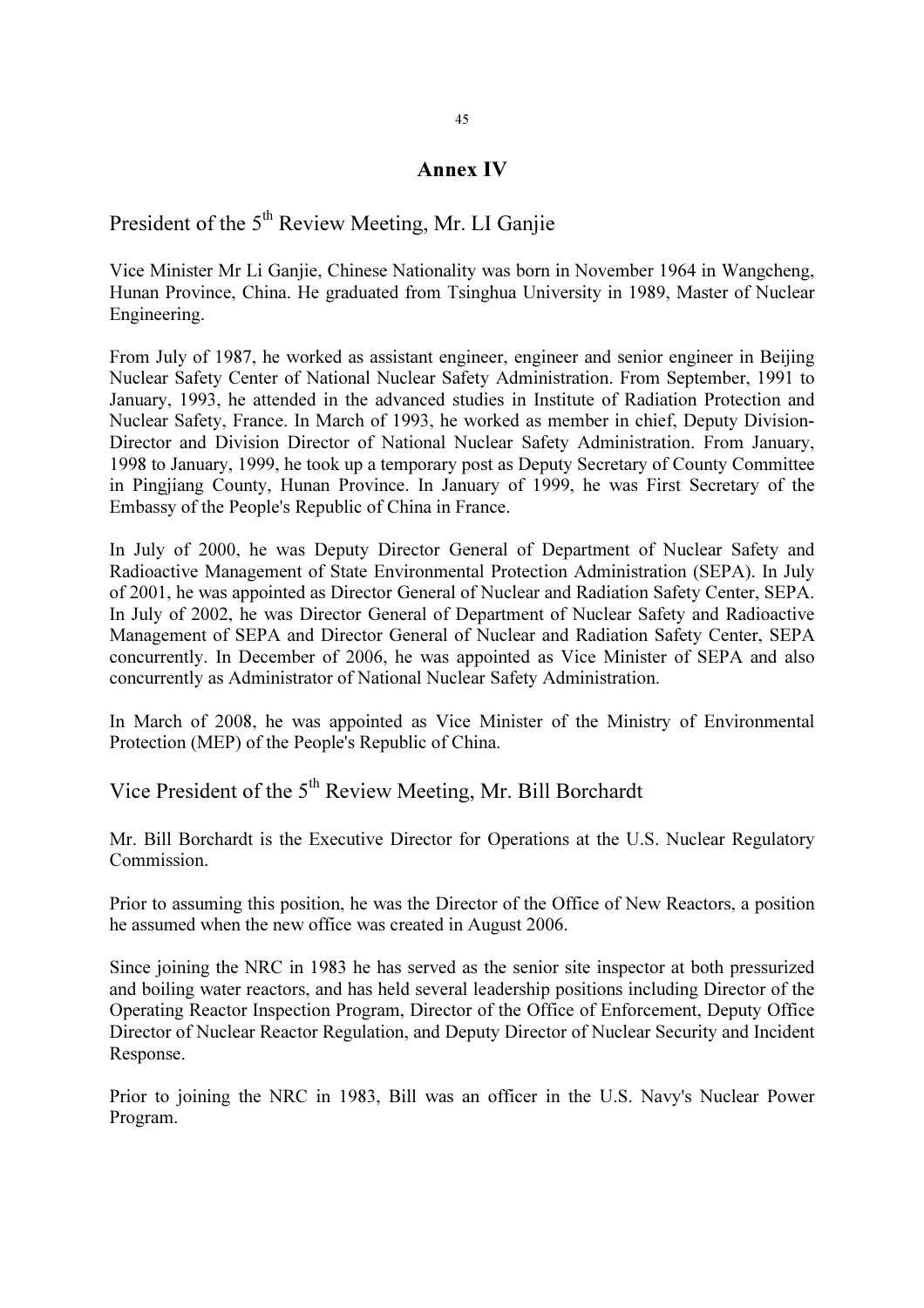## Vice President of the 5<sup>th</sup> Review Meeting, Mr. Patrick Majerus

Patrick Majerus Ph.D. joined the Department of Radiation Protection of the Directorate of Health in 2004 and was nominated "expert in radiation protection" in 2006. In this function he is responsible for nuclear safety, regulatory services and international cooperation. He is a member and national contact point of several international bodies – e.g. European Nuclear Safety Regulators Group, Standing Working Group on transport of radioactive materials, Art. 37 Group of Experts, RN sub-group of the CBRN Task Force, Advisory Committee on the supervision and control of shipments of radioactive waste and spent fuel, Decommissioning Founding Group and Nuclear Decommissioning Assistance Program Committee, Safeguards National Expert Group (all EU), Convention on Nuclear Safety, Joint Convention on the Safety of Spent Fuel Management and on the Safety of Radioactive Waste Management, INIS database, Illicit Trafficking Database, Code of Conduct on the Safety and Security of Radioactive Sources (all IAEA), WENRA, OECD-NEA and the Luxembourg-French Commission.

Since 2005 Dr. Majerus has represented Luxembourg in all the meetings of the contracting parties of both, the Convention on Nuclear Safety and the Joint Convention. He has each time presented the national report and was appointed coordinator of country group 4 during the Second Review Meeting of the Joint Convention on the Safety of Spent Fuel Management and on the Safety of Radioactive Waste Management. This makes him a valuable candidate to promote the use of synergies in the review process of both Conventions.

Prior to his current position he worked two years as a scientist within the Research Centre Juelich, in Germany on first wall performances in future fusion reactors. Dr Majerus received his master degree in nuclear engineering and his doctorate degree in mechanical engineering, summa cum laude, at the RWTH-Aachen University, in Germany.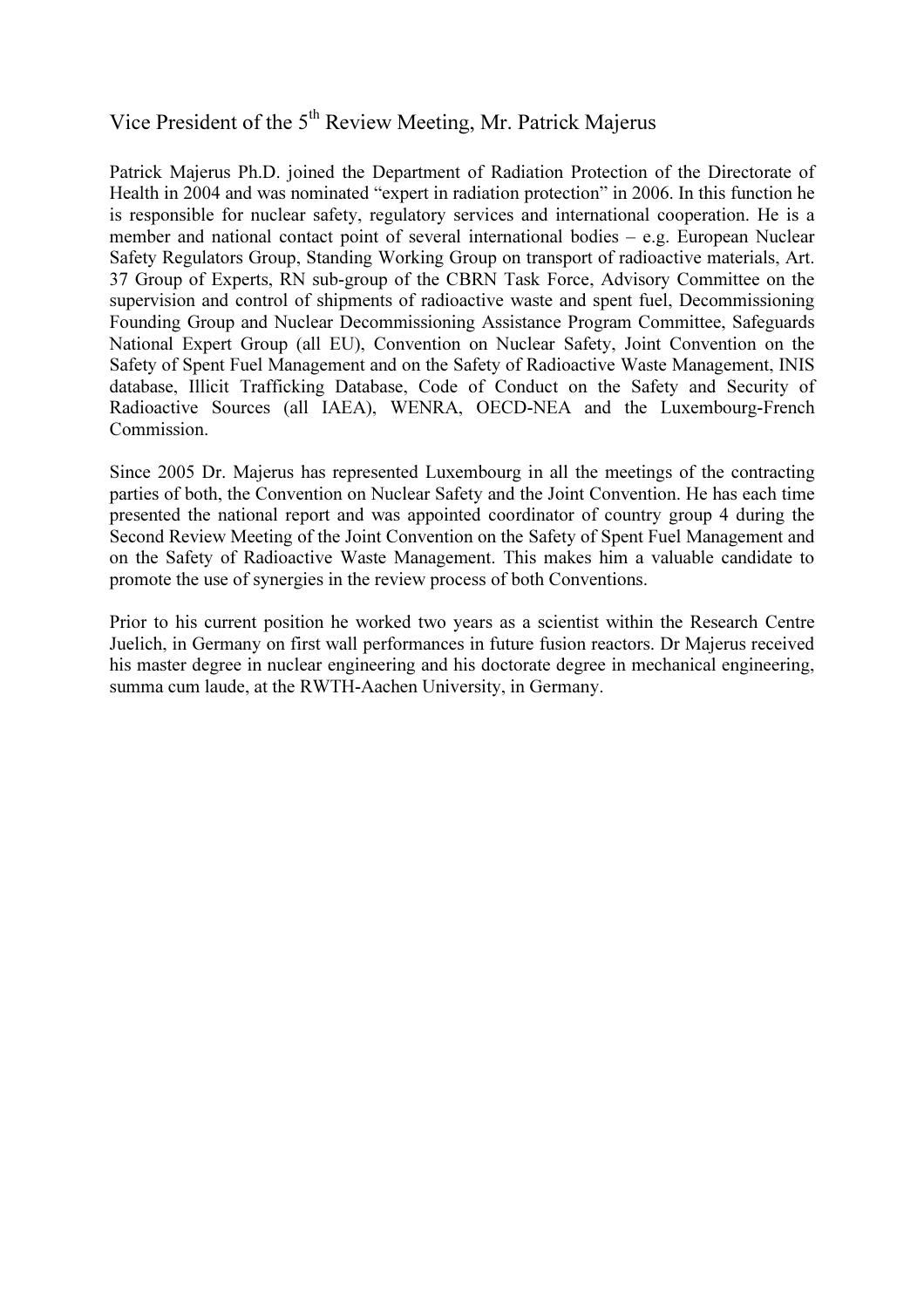## Annex V

## BUDGET ESTIMATE  $(\epsilon)$ For the Fifth Review Meeting Beginning April 4, 2011

| Interpretation<br>(A, Ch, E, F, R, S)                    | 90,000  |  |  |  |
|----------------------------------------------------------|---------|--|--|--|
| <b>Translation</b><br>(A, Ch, E, F, R, S)                | 4,000   |  |  |  |
| <b>Printing</b>                                          | 4,000   |  |  |  |
| <b>Staff</b><br>(CSS, Conference clerks,<br>Technicians) | 8,000   |  |  |  |
| <b>Security</b>                                          | 3,000   |  |  |  |
| Catering                                                 | 1,500   |  |  |  |
| <b>Total Cost Estimate</b>                               | 110,500 |  |  |  |

[Actual cost for the 4<sup>th</sup> Review Meeting was  $\approx$ 100,000€]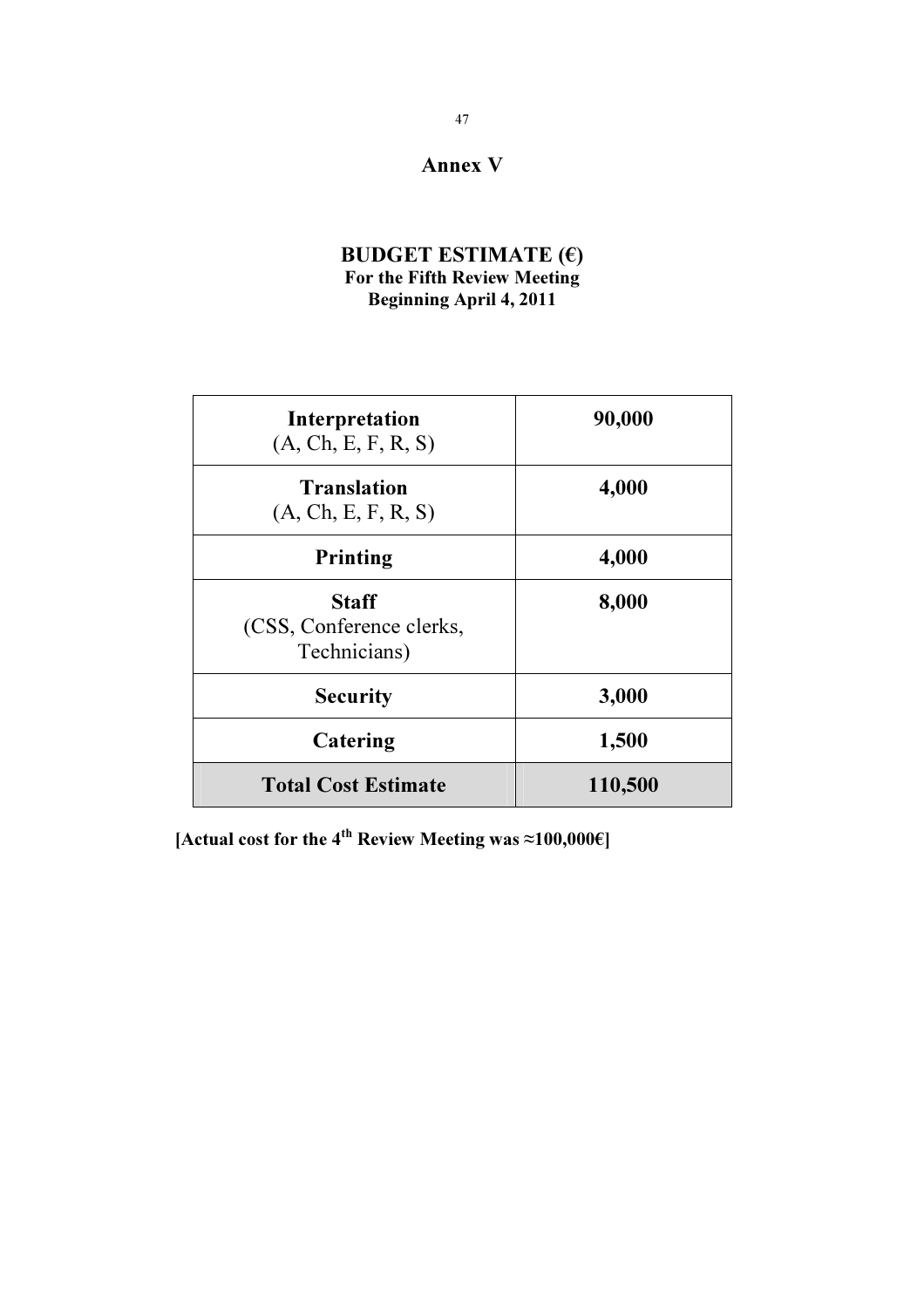## Annex VI PROVISIONAL AGENDA FOR THE 5<sup>th</sup> REVIEW MEETING

## CONVENTION ON NUCLEAR SAFETY

## 5<sup>th</sup> Review Meeting of the Contracting Parties Beginning 4 April 2011, 09:30h, IAEA Boardroom in M Building Vienna, Austria

## PROVISIONAL AGENDA

## A. Opening Plenary (4 April)

- 1. Opening of the Meeting
- 2. Officers of the Meeting
- 3. Adoption of the Agenda
- 4. Request by late Ratifiers to attend Plenary Session of the Review Meeting and to participate in discussions relating to the conduct of subsequent Review meetings
- 5. Credentials of Participants
- 6. Organization of work
- 7. Report from the meeting of the Officers pursuant to Chapter X.A of the Guidelines regarding the Review Process under the Convention on Nuclear Safety

#### B. Country Group Sessions

#### C. Final Plenary

- 8. Presentation and discussion of oral Reports by Country Group Rapporteurs
- 9. Presentation and discussion of the Report from the Open-Ended Working Group
- 10. Dates for the next Review Meeting, the Organizational Meeting and the submission of National Reports for the  $6<sup>th</sup>$  Review Meeting
- 11. Approval of Summary Report
- 12. Acceptance of the President's Report on decisions and other important actions related to the  $6<sup>th</sup>$  Review Meeting
- 13. Other business
- 14. Closing of the Meeting